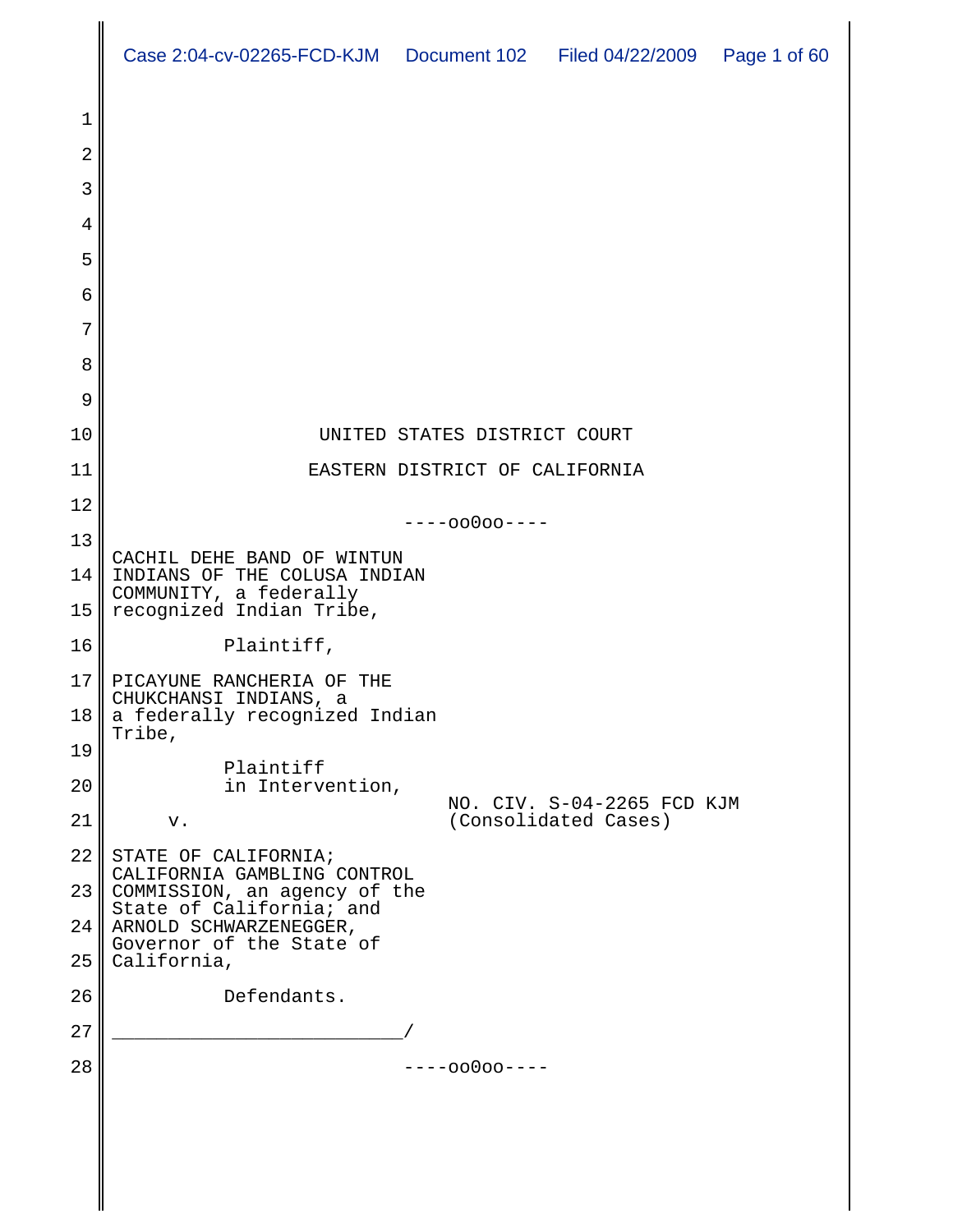1 2 3 4 5 6 7 8 9 10 11 12 13 14 15 16 This matter is before the court on defendants State of California, California Gambling Control Commission (the "Commission" or "CGCC"), and Governor Arnold Schwarzenegger's (collectively, the "defendants") motion for judgment on the pleadings against plaintiff Cachil Dehe Band of Wintun Indians of the Colusa Indian Community ("Colusa"), defendants' motion for partial summary judgment against Colusa, Colusa's motion for summary judgment, defendants' motion to dismiss plaintiffintervenor Picayune Rancheria of the Chukchansi Indians' ("Picayune") complaint, defendants' motion for summary judgment against Picayune, and Picayune's joinder in Colusa's motion for summary judgment. The court heard oral argument on the motions on February 20, 2009. $^1$  The court allowed the parties to submit supplemental briefing regarding the size of the statewide license pool under the 1999 Compact, the last of which was filed on April 8, 2009.

### **BACKGROUND2**

18 19 20 Plaintiff Colusa is an American Indian Tribe with a governing body duly recognized by the Secretary of the Interior. (Pl.s' Compl. ("Compl."), filed Oct. 25, 2004, ¶ 2). Plaintiff-

17

<sup>22</sup> 23 24 25 26 By Stipulation and Order, filed March 2, 2009, the court allowed plaintiff Colusa and defendants to file additional cross-motions on summary judgment regarding Colusa's claim for Failure to Negotiate in Good Faith. (Stip. & Order [Docket #93], filed Mar. 2, 2009; see Pl.'s First Am. Compl. [Docket #22 in Case  $2:07$ -cv-1069],  $\overline{fil}$ ed Feb. 8, 2008). As such, the court does not address herein the merits or the facts relating to this claim.

<sup>27</sup> 28 Unless otherwise noted, the following facts are undisputed. All parties have filed objections to various pieces of evidence. Except where noted, such evidence is immaterial to the court's analysis of the motions or the objections are otherwise without merit.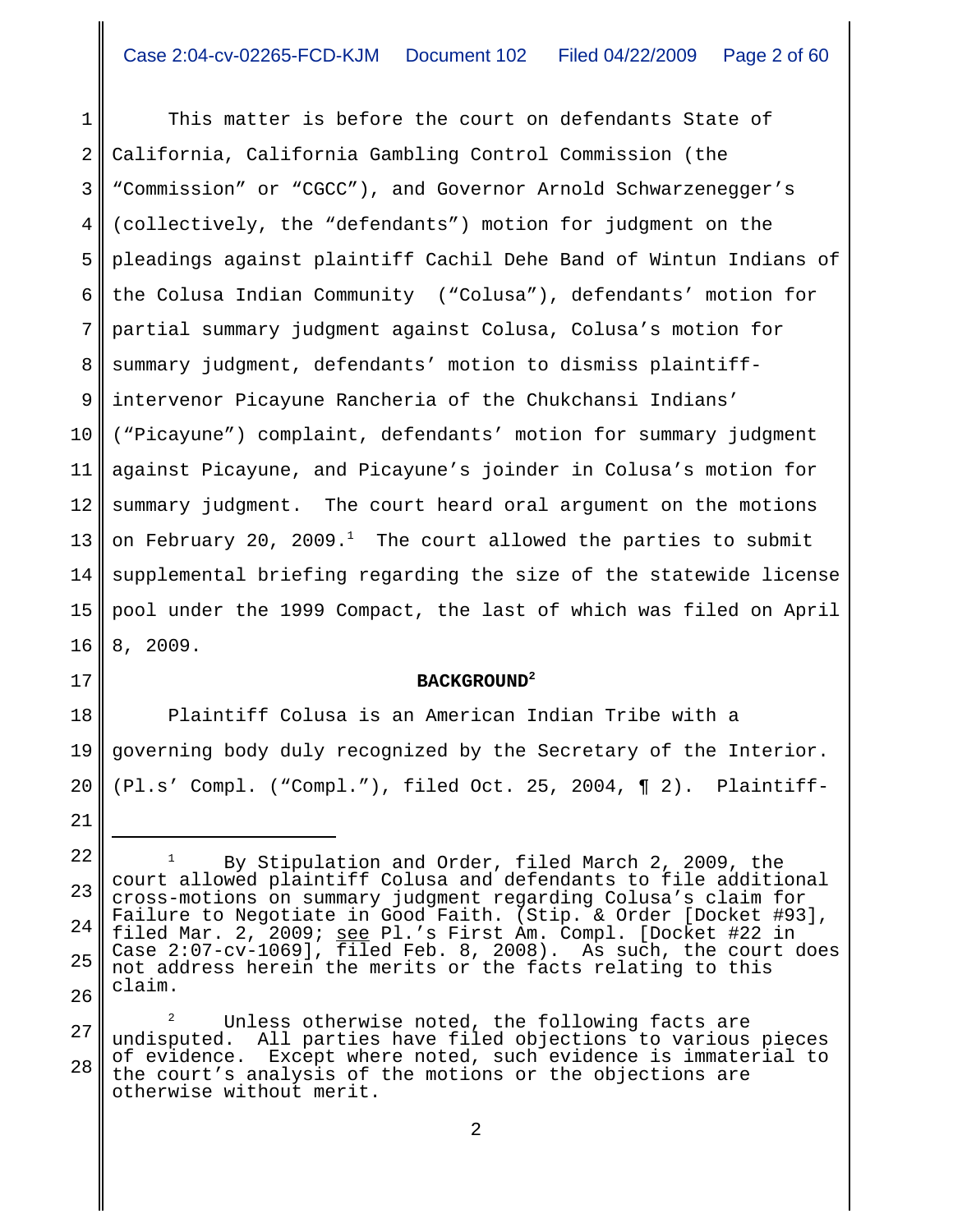1 2 3 4 5 6 7 8 9 10 11 12 13 intervenor Picayune is also a federally recognized Indian tribe. (Compl. in Intervention, filed Jan. 29, 2009, ¶ 8). In April 1999, then-Governor Gray Davis ("Davis") invited Colusa and all other federally-recognized tribes in California to a meeting in Los Angeles, at which Davis announced his intention to negotiate a compact allowing Class III gaming with California's tribes. (Defs.' Resp. to Pl. Colusa's Stmt. of Undisp. Facts ("DUF") [Docket #80-3], filed Feb. 6, 2009, ¶ 1). Colusa was part of a group of approximately 80 tribes that participated in negotiations with the team appointed by Davis.  $(\underline{Id.} \P 2)$ . Colusa attended and was represented by legal counsel at all of the negotiation meetings, the last of which took place in Sacramento on September 9, 1999. (Id.)

14 15 16 17 18 19 20 21 22 23 24 25 26 27 28 Colusa and Picayune entered into Class III Gaming Compacts (the "Compact") with the State of California (the "State") in 1999. (Id. 1 24; see Tribal-State Compact between Colusa Indian Community and State of California ("Compact"), attached to Stipulated Record of Documentary Evidence ("Stip. R.") [Docket #62], filed Jan. 20, 2009). The Compact was ratified by the Legislature on September 10, 1999, and both Colusa and Picayune's Compact has been in effect since May 16, 2000. (See Pl. Colusa's Resp. to Defs.' Stmt. of Undisp. Facts ("PUF") [Docket #79-3], filed Feb. 6, 2009, ¶ 4; DUF ¶ 7; 65 Fed. Reg. 31189-01 (May 16, 2000)). 55 other tribes (the "Compact Tribes") also executed virtually identical compacts with the State. (Compl. ¶ 24; Letter, Hill to Burton, Stip. R., at 63; see Artichoke Joe's California Grand Casino v. Norton, 353 F.3d 712, 717-18 (9th Cir. 2003); Artichoke Joe's California Grand Casino, 216 F. Supp. 2d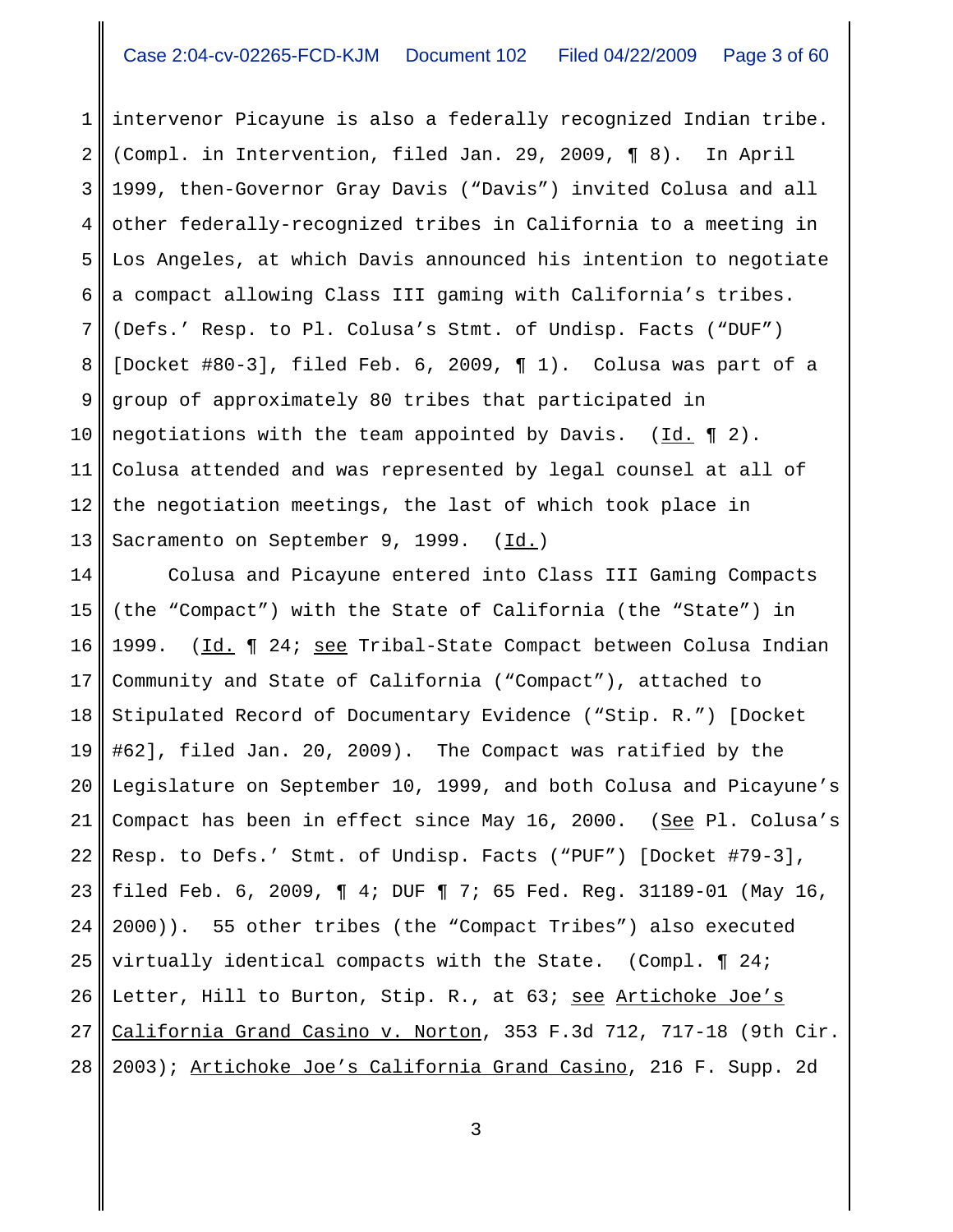1 2 1084, 1094 (E.D. Cal. 2002)). At their core, these compacts authorize Class III gaming pursuant to certain restrictions.

## **1. Limitations on Gaming Device Licenses**

4 5 6 7 8 9 10 11 The Compact sets forth various provisions relating to the number of Class III Gaming Devices a Compact Tribe may operate. The Compact sets the limit of the amount of Gaming Devices operated by each individual tribe at 2,000. (Compact § 4.3.2.2(a)). A tribe must obtain a Gaming Device license for each device it seeks to operate in excess of the number of terminals already operated as of September 1, 1999. (DUF ¶ 8; Compact § 4.3.1).

12 13 14 15 16 The Compact also sets a statewide maximum on the number of Gaming Devices that all Compact Tribes may license in the aggregate.  $(\underline{Id.})$  This statewide maximum is determined by a formula set forth in the Compact. (Id.; PUF ¶ 3.) Specifically, the Compact provides:

The maximum number of machines that all Compact Tribes in the aggregate may license pursuant to this Section shall be a sum equal to 350 multiplied by the Number of Non-Compact tribes as of September 1, 1999, plus the difference between 350 and the lesser number authorized under Section 4.3.1.

21 22 23 24 25 (Compact  $\S$  4.3.2.2(a)(1)). Under defendants' calculation of the formula, the license pool consists of 32,151 licenses. (DUF ¶ 34). Plaintiffs assert that defendants' interpretation of the Compact is incorrect and that more licenses are available under the equation.

26

17

18

19

20

3

## **2. The License Draw Tier System**

27 28 The Compact also provides that Gaming Device licenses are distributed among all the 1999 Compact Tribes pursuant to the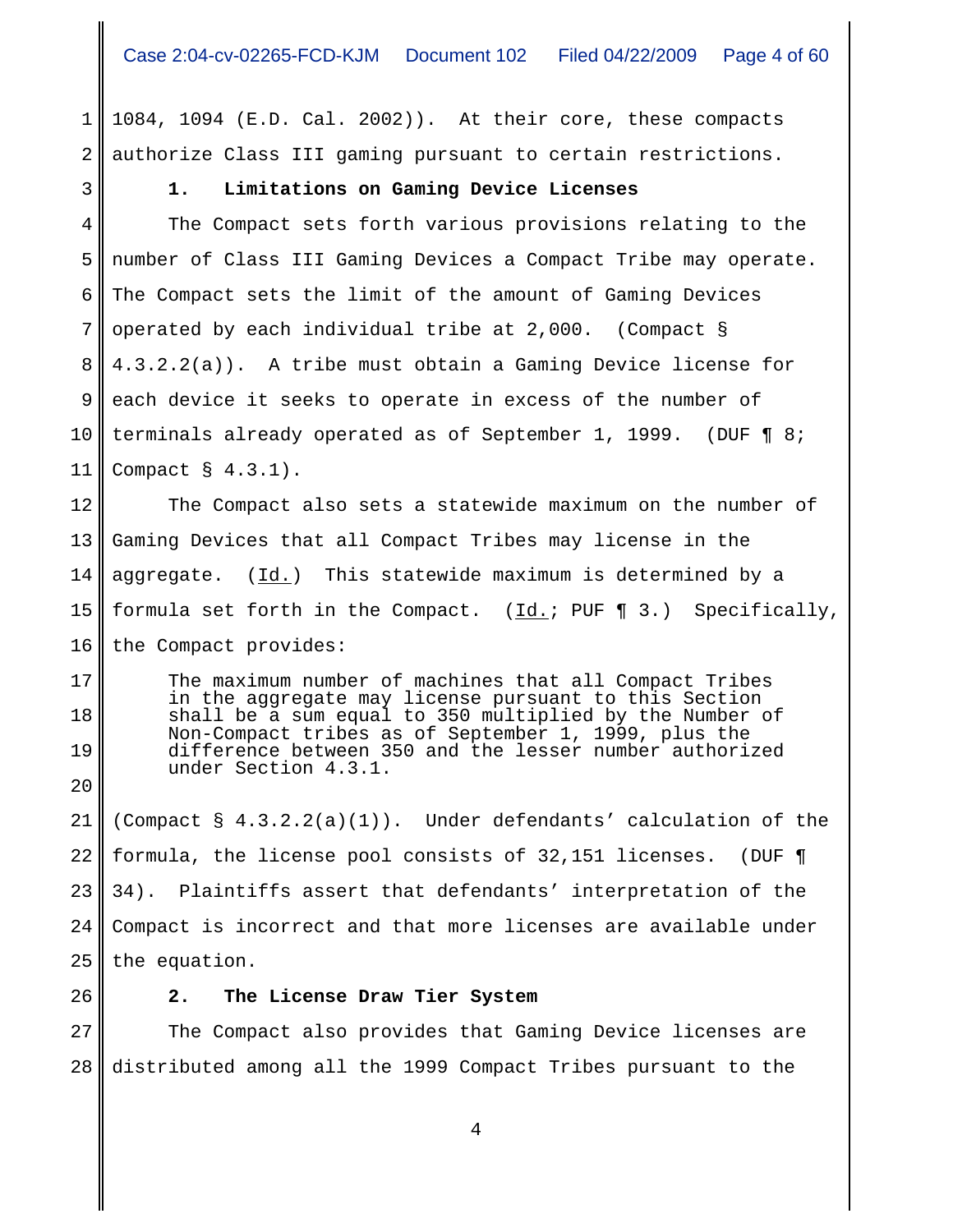|          | Case 2:04-cv-02265-FCD-KJM  Document 102  Filed 04/22/2009<br>Page 5 of 60                                                                                               |  |  |  |  |
|----------|--------------------------------------------------------------------------------------------------------------------------------------------------------------------------|--|--|--|--|
| 1        | license draw process. (Compact § 4.3.2.2). Tribes are awarded                                                                                                            |  |  |  |  |
| 2        | licenses based upon the tribe's placement in one of five priority                                                                                                        |  |  |  |  |
| 3        | tiers. (Id.) Specifically, the Compact provides:                                                                                                                         |  |  |  |  |
| 4        | Licenses to use Gaming Devices shall be awarded as<br>follows:                                                                                                           |  |  |  |  |
| 5        | (i) First, Compact Tribes with no Existing Devices                                                                                                                       |  |  |  |  |
| 6        | (i.e., the number of Gaming Devices operated by a<br>Compact Tribe as of September 1, 1999) may draw up to                                                               |  |  |  |  |
| 7        | 150 licenses for a total of 500 Gaming Devices;                                                                                                                          |  |  |  |  |
| 8<br>9   | (ii) Next, Compact Tribes authorized under Section<br>4.3.1 to operate up to and including 500 Gaming Devices<br>as of September 1, 1999 (including tribes, if any, that |  |  |  |  |
| 10       | have acquired licenses through subparagraph (i)), may<br>draw up to an additional 500 licences, to a total of                                                            |  |  |  |  |
| 11       | 1000 Gaming Devices;                                                                                                                                                     |  |  |  |  |
| 12       | (iii) Next, Compact Tribes operating between 501 and<br>1000 Gaming Devices as of September 1, 1999 (including<br>tribes, if any, that have acquired licenses through    |  |  |  |  |
| 13       | subparagraph (ii)), shall be entitled to draw up to an<br>additional 750 Gaming Devices;                                                                                 |  |  |  |  |
| 14       | (iv) Next, Compact Tribes authorized to operate up to                                                                                                                    |  |  |  |  |
| 15       | and including 1500 gaming devices (including tribes, if<br>any, that have acquired licenses through subparagraph                                                         |  |  |  |  |
| 16<br>17 | (iii)), shall be entitled to draw up to an additional<br>500 licenses, for a total authorization to operate up<br>to 2000 gaming devices.                                |  |  |  |  |
| 18       | Next, Compact Tribes authorized to operate more<br>(V)                                                                                                                   |  |  |  |  |
| 19       | than 1500 gaming devices (including tribes, if any,<br>that have acquired licenses through subparagraph $(iv)$ ,                                                         |  |  |  |  |
| 20       | shall be entitled to draw additional licenses up to a<br>total authorization to operate up to 2000 gaming<br>devices.                                                    |  |  |  |  |
| 21       |                                                                                                                                                                          |  |  |  |  |
| 22       | (Compact § 4.3.2.2(a)(3)). Defendants placed Colusa in the third                                                                                                         |  |  |  |  |
| 23       | draw priority tier for its initial draw on September 5, 2002.                                                                                                            |  |  |  |  |
| 24       | (DUF $\P\P$ 11-12). Subsequently, it was placed in the fourth draw                                                                                                       |  |  |  |  |
| 25       | priority tier and then the fifth draw priority tier. (DUF ¶¶ 17,                                                                                                         |  |  |  |  |
| 26       | Colusa contends that it should have been placed in the<br>24).                                                                                                           |  |  |  |  |
| 27       | third draw priority tier for all draws.                                                                                                                                  |  |  |  |  |
| 28       | 11111                                                                                                                                                                    |  |  |  |  |
|          | 5                                                                                                                                                                        |  |  |  |  |

 $\mathbf I$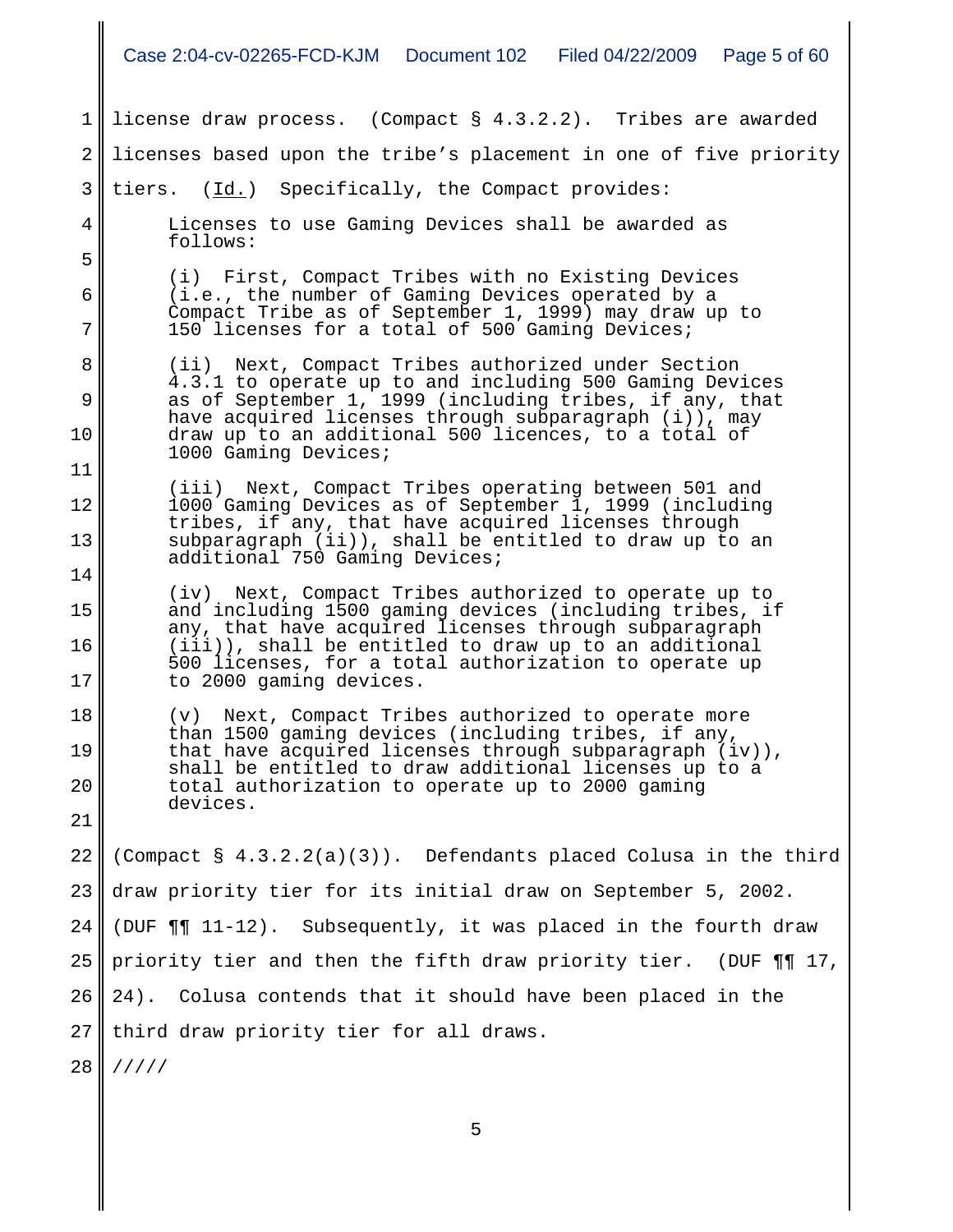1

# **3. Deposit in the Revenue Sharing Trust Fund**

2 3 4 5 6 7 8 9 10 11 12 In addition to authorizing Class III gaming, the Compact also provides for revenue sharing with non-gaming tribes. (Compact ¶ 4.3.2.1). The Revenue Sharing Trust Fund ("RSTF") is a fund created by the Legislature and administered by the Commission, as trustee, "for the receipt, deposit, and distribution of monies paid." (Compact § 4.3.2). The revenue sharing provisions of the Compact provide that Non-Compact Tribes shall receive \$1.1 million per year, unless there are insufficient funds, in which case, the available monies in the RSTF shall be distributed in equal shares to the Non-Compact Tribes. $3$  (Compact § 4.3.2.1).

13 14 15 16 17 18 19 20 21 22 As a condition of acquiring licenses to operate Gaming Devices, the Compact requires that Colusa deposit in the RSTF "a non-refundable one-time pre-payment fee in the amount of \$1,250 per Gaming Device being licensed." (Compact § 4.3.2.2(e)). The Commission applies this pre-payment to a tribe's annual license fees. However, a tribe does not owe annual license fees on any of the first 350 licenses it obtains through the license draw process. (DUF ¶ 51). Colusa has not been required to pay any license fees as is has drawn a total of 323 Gaming Device licenses through the draw process. (See DUF ¶ 52).

23

26

### **4. The Conduct of the Parties**

24 25 Shortly after the conclusion of negotiations in September 1999, and in anticipation of the effectiveness of the 1999

<sup>27</sup> 28 For purposes of revenue sharing, the Compact defines a Compact Tribe as a tribe having a compact with the State authorizing Class III Gaming; Non-Compact Tribes are defined as federally-recognized tribes that are operating fewer than 350 Gaming Devices. (Compact § 4.3.2(a)(1)).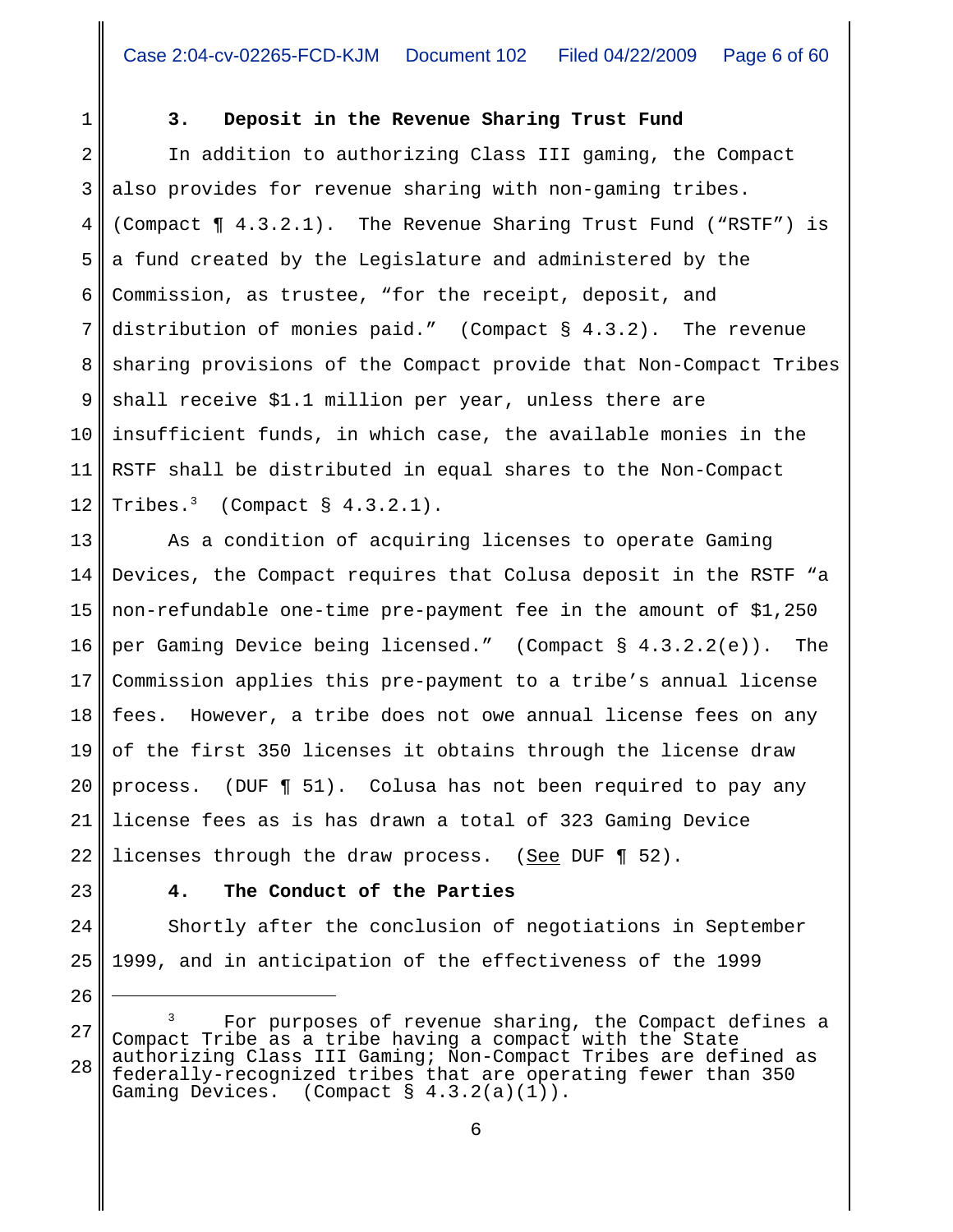1 2 3 4 5 6 7 8 9 10 11 12 13 Tribal-State Compacts, many tribes acted pursuant to § 4.3.2.2 of their respective compacts to create a system for issuing Gaming Device Licenses. (DUF ¶ 40). The Sides Accounting Firm ("Sides") administered this initial draw system (the "Sides process"). (Id.) By letter to Sides dated May 10, 2000, Special Counsel to the Governor and the Chief Deputy Attorney General acknowledged that the California Indian Tribes had reached an agreement on procedures for drawing machine licenses and clarified the requirements for the draw system provided in the compacts. (Letter to Sides, Stip. R., at 65-67). Specifically, the letter noted the State's expectation that no more than the available number of licenses would be issued through the Sides process.  $(\underline{Id.}$  at  $66-67)$ .

14 15 16 17 18 19 20 21 22 The first Sides process draw occurred on or about May 15, 2000. (DUF ¶ 40). Through the Sides process, 29,398 putative gaming device licenses were issued to 38 tribes between May 15, 2000, and February 28, 2001. (Attachment A to Minutes of CGCC meeting, Stip. R., at 80). Sides also collected the one-time prepayment fees of \$1,250 for each license issued in the process as well as some of the license fees that were due on a quarterly basis. (Decl. of Gary Qualset ("Qualset Decl.") [Docket #75-3], filed Feb. 6, 2009, ¶ 3).

23 24 25 26 27 28 However, defendants assert that although repeatedly asked, Sides consistently refused to disclose the Compact Tribes that had engaged it to conduct the draws.  $(\underline{Id.} \P 4)$ . Sides also consistently refused to disclose the number of Gaming Device licenses issued as well as the nature and source of the payments he presented to go into the RSTF. (Id.)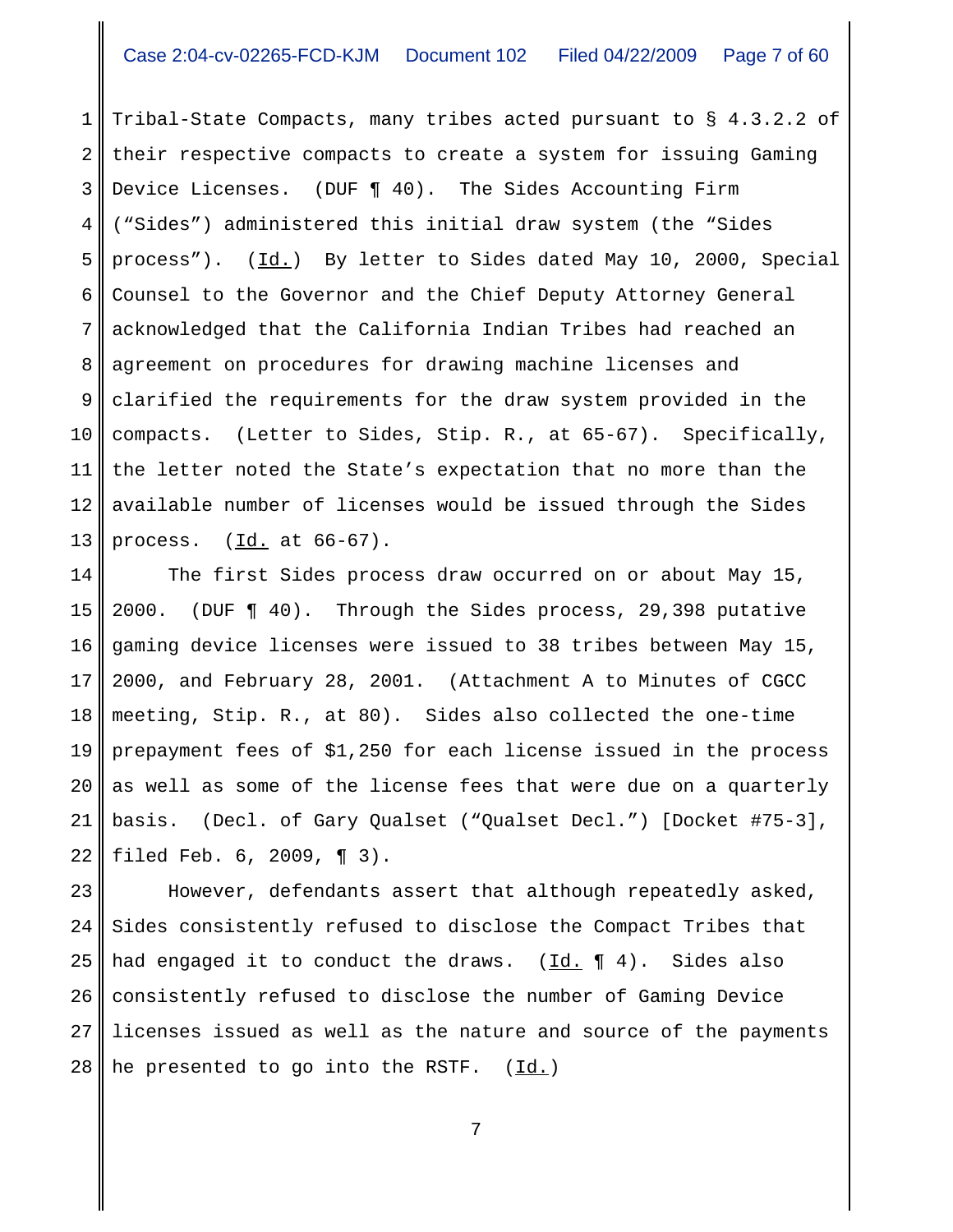1 2 3 4 5 6 7 8 9 10 11 12 13 14 15 16 17 18 On or about March 13, 2001, Gray Davis issued Executive Order D-31-01, in which he declared that the Commission had exclusive control over the issue of Gaming Device licensing under the Compact. (DUF ¶ 42). By letter dated March 16, 2002, the Chief Deputy Legal Affairs Secretary to the Governor and the Chief Deputy Attorney General directed Sides to cease any further Gaming Device license draws. (Qualset Decl. ¶ 6). The letter noted that Sides' disclosure of the information relating to the number of licenses issued was necessary for the Commission to carry out its Compact duties as trustee of the RSTF. (Id.; Ex. B to Qualset Decl.). Over the next months, defendants contend that the Commission had difficulties administering the RSTF based upon the lack of accurate and complete information from Sides or the Compact Tribes relating to the licenses drawn and the fees received. (Qualset Decl. ¶¶ 9-10). In August 2001, the Department of Justice, Division of Gambling Control issued an investigative subpoena for production of records relating to the Sides process. (Id. 10).

19 20 21 22 23 24 25 26 27 However, in December 2001, Sides sent out an announcement that a draw would be conducted on December 31, 2001.  $(\underline{Id.} \P 13)$ . Sides refused to voluntarily halt the scheduled draw. (Id. 1) 15). Thus, the Commission sought a temporary restraining order in Sacramento County Superior Court, which was granted on December 28, 2001. ( $\underline{Id.}$  | 12; Ex. G to Qualset Decl.). Pursuant to a settlement agreement effective January 7, 2007, Sides agreed not to conduct further license draws, and the Commission dismissed its action.  $(\underline{Id.} \P 16; Ex. H to Qualset Decl.).$ 

28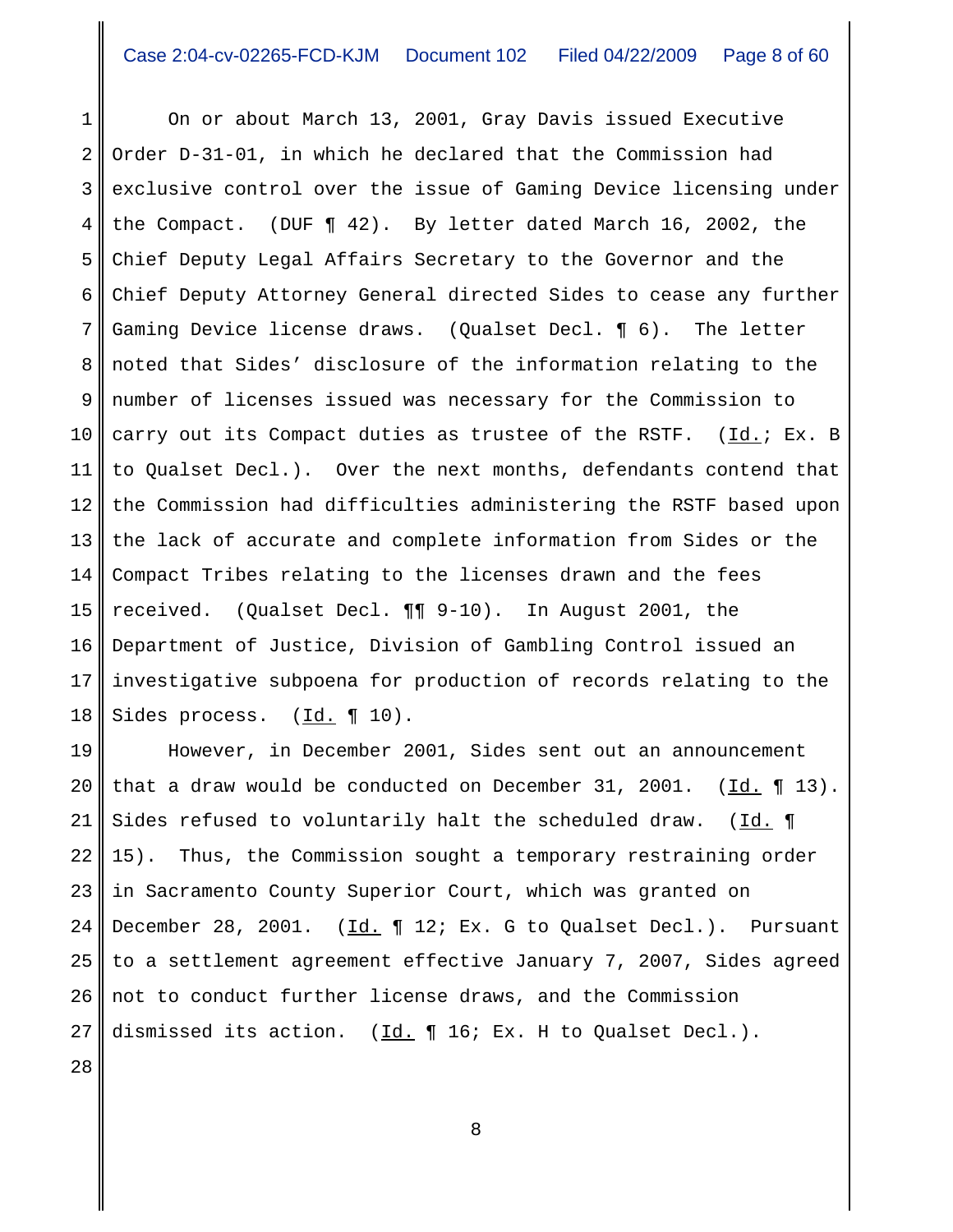1 2 3 4 5 6 In June 2002, the Commission declared that the licenses issued through the Sides process were invalid and that they would be replaced by licenses issued by the Commission. (Attachment A to Minutes of CGCC meeting, Stip. R., at 88). Subsequently, the Commission assumed sole responsibility for the administration of the license draw system. (DUF ¶ 10).

7 8 9 10 11 12 13 14 15 16 17 18 19 20 21 22 23 24 25 26 27 28 Colusa was operating 523 Gaming Devices as of September 1, 1999. (DUF ¶ 9). As such, it was placed in the third priority tier for the first round of draws it participated in on September 5, 2002. (DUF ¶¶ 11-12). Colusa drew 250 licenses from the third tier in the September 2002 draw. (DUF ¶ 14). Colusa tendered a check in the amount of \$312,500 as the non-refundable one-time pre-payment fee. (DUF ¶ 48). The Commission conducted another round of license draws on December 19, 2003, and placed Colusa in the fourth priority tier. (DUF ¶¶ 16-17). Colusa requested 377 licenses, but received none because the Commission determined that all available licenses had been issued to the tribes drawing from the first three priority tiers. (DUF ¶¶ 19). On October 21, 2004, the Commission conducted another round of license draws and again placed Colusa in the fourth priority tier. (DUF ¶¶ 20-21). Colusa requested 341 licenses and deposited a pre-payment of \$471,200, but received only 73 licenses because too few licenses were available to satisfy Colusa's full request. (DUF ¶¶ 22, 49). The Commission refunded \$380,000, but retained \$91,250 in pre-payments for the licenses actually received. In every draw subsequently administered, the Commission has assigned Colusa to the fifth (and last) priority tier, and Colusa has not been awarded any more licenses. (DUF ¶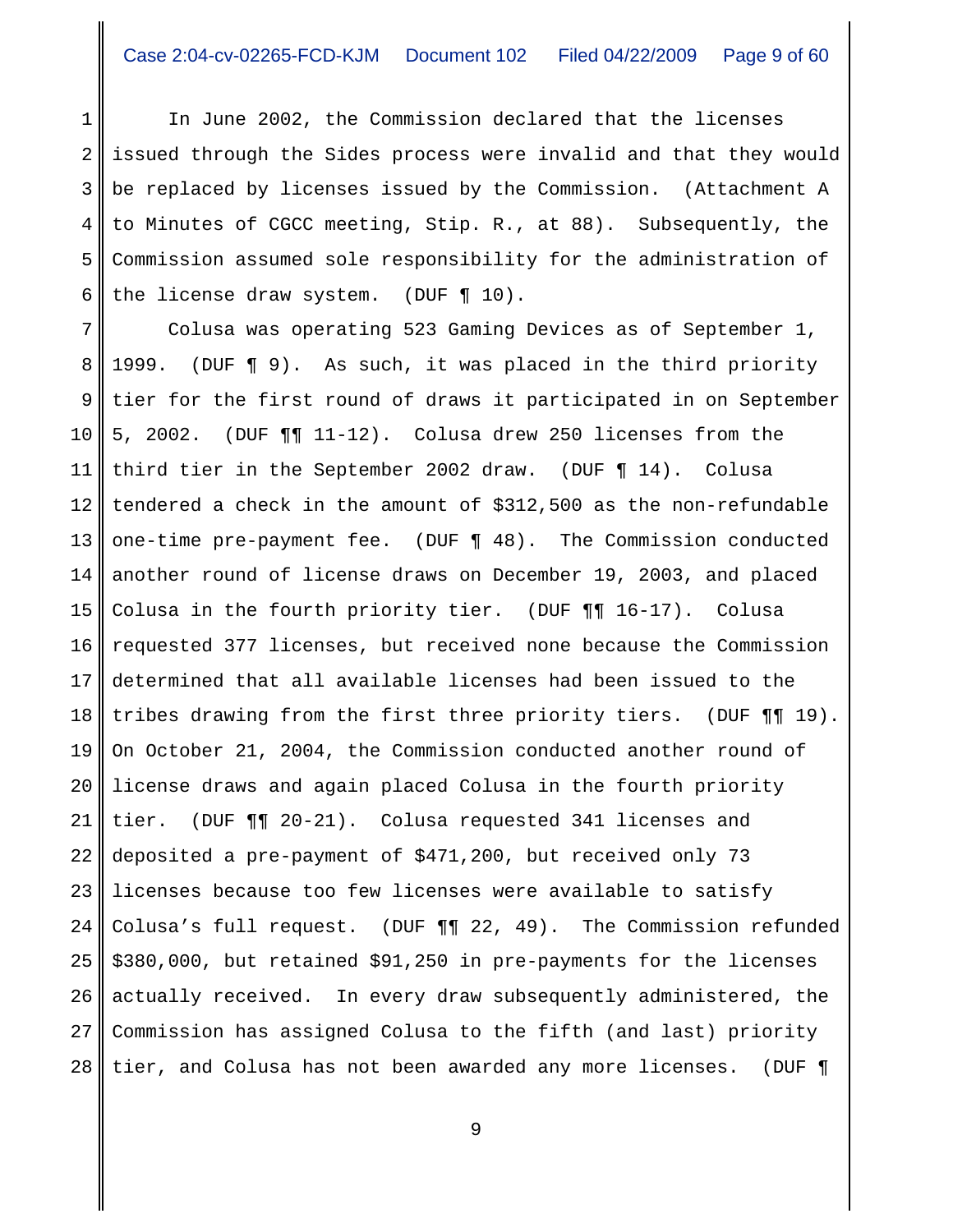1 2 3 4 5 6 24). Since the October 21, 2004 draw, Colusa has been authorized to operate 846 Gaming Devices. (DUF ¶ 23). Colusa has made prepayments in the amount of \$403,750. (DUF ¶ 52). However, because it has only drawn a total of 323 Gaming Device licenses through the draw process, it has not owed annual license fees.  $(See$  DUF ¶ 51).

7 8 9 10 11 12 13 14 15 16 17 18 19 20 21 By letter dated October 11, 2006, Colusa notified the Commission of its desire to acquire additional licences and asked for confirmation that the Commission would conduct a draw within 30 days of receiving the letter. (DUF ¶ 64). In August 2007, Colusa repeated its request for a draw. (DUF ¶ 66). However, in both instances the Commission declined to conduct a draw because, under its calculations, no licences existed in the statewide license pool at the time of the requests. (DUF ¶ 67; see DUF ¶ 65). As such, conducting a draw "would be an empty and futile act." (DUF ¶ 67). As of January 20, 2009, the statewide license pool contained no available licenses under defendants' interpretation of the maximum number of gaming devices authorized under § 4.3.2.2(a)(1) of the Compact. (Defs.' Stmt. of Undisp. Facts in Supp. of Mot. for Summ. J. on Picayune's Compl. ("DPUF") [Docket #67-4], filed Jan. 28, 2009, ¶ 2).

22

# **5. The Litigation**

23 24 25 26 27 28 On October 25, 2004, plaintiff filed a complaint in this court, alleging violations of the Compact. Plaintiff asserts that defendants violated the Compact by: (1) excluding the Tribe from participating in the third priority tier in the December 19, 2003 round of draws; (2) unilaterally determining the number of Gaming Device licenses authorized by  $\S$  4.3.2.2(a)(1) of the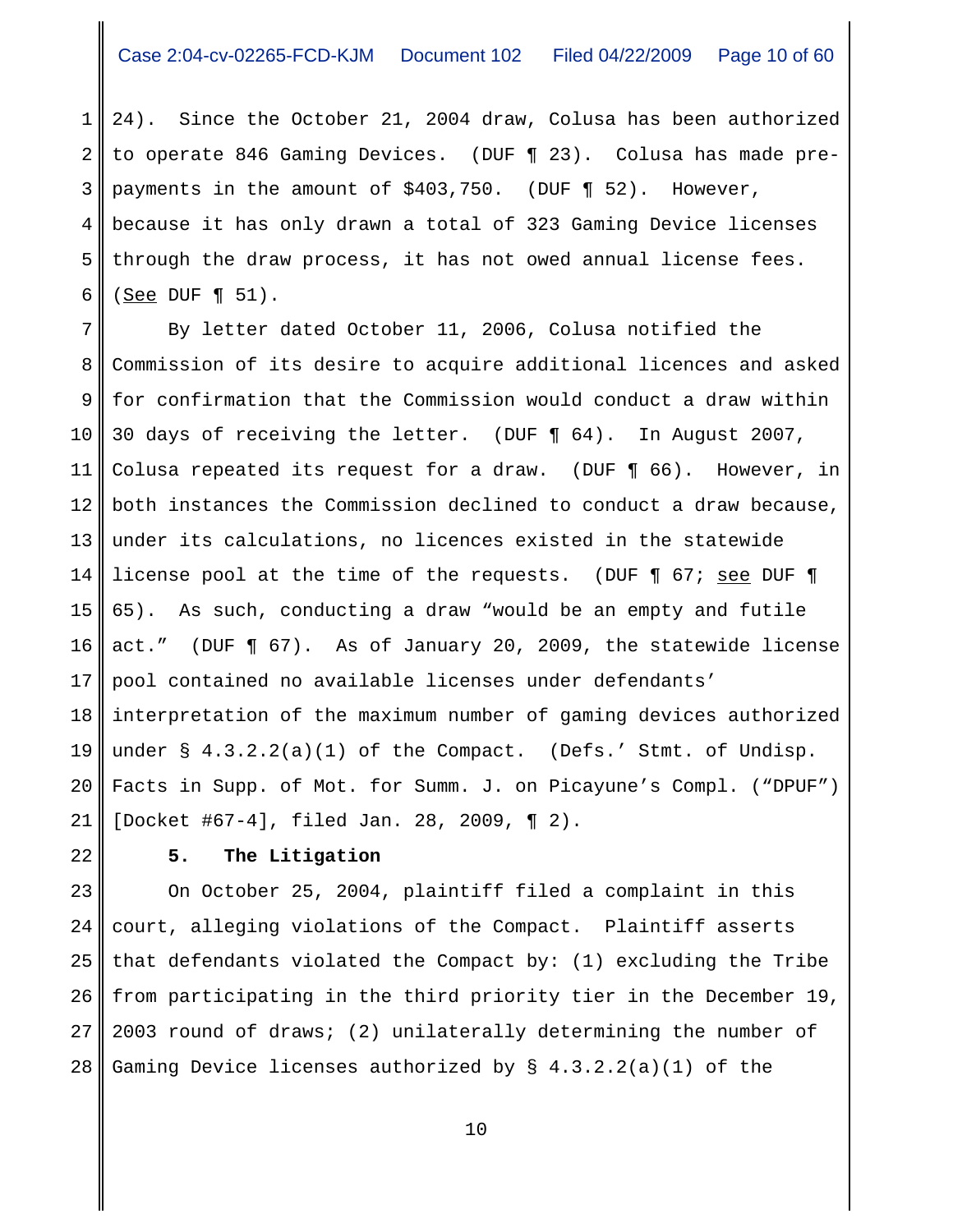1 2 3 4 5 6 7 8 9 10 11 Compact; (3) failing to refund money paid pursuant to the nonrefundable one-time pre-payment fee set forth in § 4.3.2.2(e) of the Compact; (4) CGCC conducting rounds of draws of Gaming Device licenses without authority; and (5) failing to negotiate in good faith.4 On March 28, 2006, defendants filed a motion for judgment on the pleadings, seeking to dismiss plaintiff's first, second, third, and fourth claims for relief for failure to join necessary and indispensable parties and plaintiff's fifth claim for relief for failure to exhaust non-judicial remedies. By order dated May 16, 2006 (the "May 16 order"), the court granted defendants' motion.

12 13 14 15 16 17 18 Colusa appealed the court's May 16 order.<sup>5</sup> The Ninth Circuit reversed the court's ruling that Colusa's first four claims required joinder pursuant to Rule 19 and remanded for further proceedings consistent with its opinion. Cachil Dehe Band of Wintun Indians of the Colusa Indian Cmty. ("Colusa") v. California, 547 F.3d 962 (9th Cir. 2008). The Ninth Circuit's mandate was filed in this court on November 14, 2008.

19 20 21 22 In the interim, on June 5, 2007, Colusa filed a second action in this court, alleging that defendants violated the Compact by (1) refusing to schedule and conduct a round of draws; and (2) counting multi-station games as equal to the number of

Plaintiff also asserts that the State is violating its obligations under the Indian Gaming Regulatory Act of 1988 ("IGRA") by failing to negotiate in good faith. (Compl. ¶ 58).

23

24

25

26 27 28 The Ninth Circuit noted that while Colusa listed its fifth cause of action – failure to negotiate in good faith – among its grounds for appeal, it did not advance any argument in support of reversing the court's order; thus, the Ninth Circuit deemed the claim abandoned. <u>Cachil Dehe Band of Wintun Indians</u> of the Colusa Indian Cmty. v. California, 547 F.3d 962, 968 n.3 (9th Cir. 2008).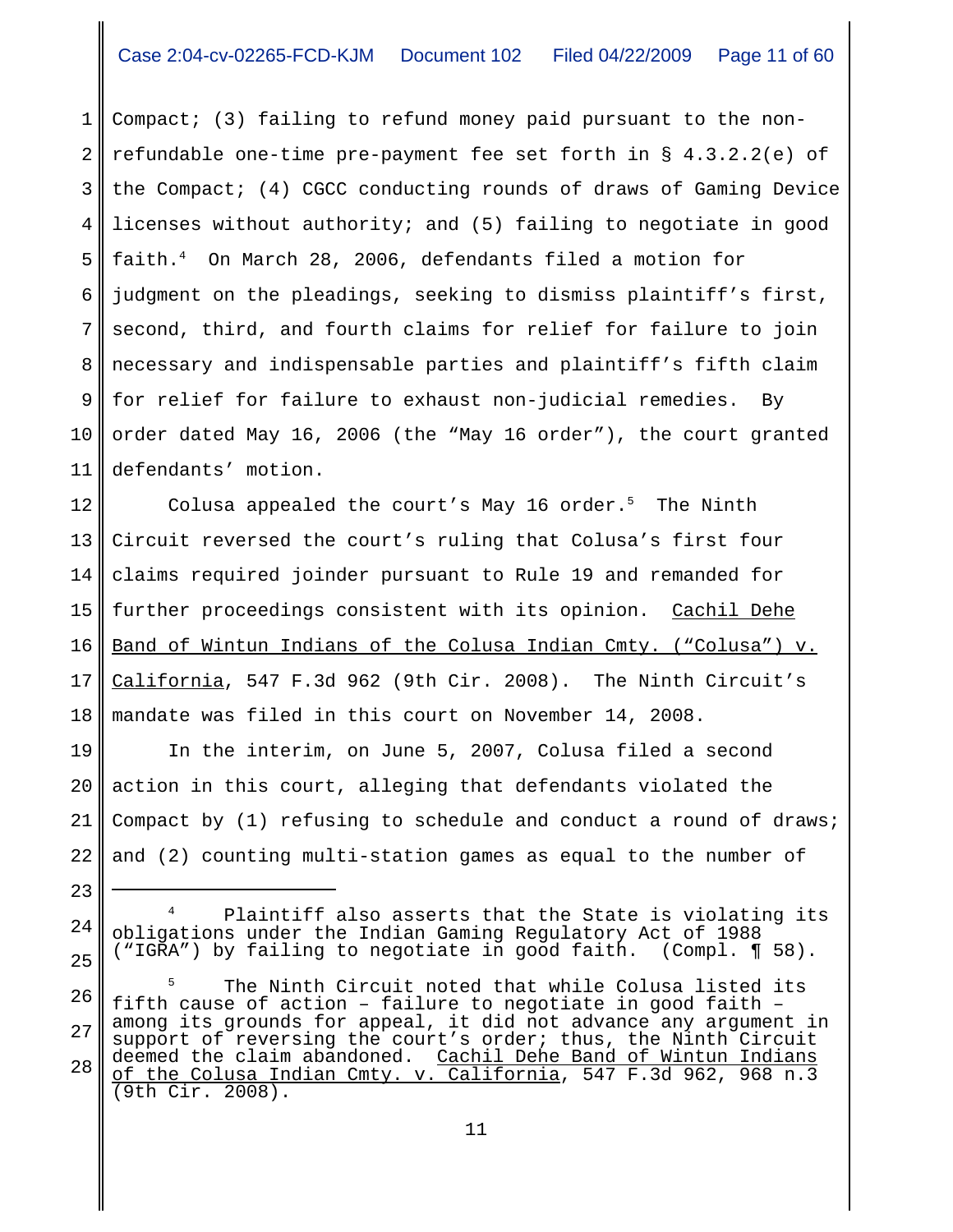1 2 3 4 terminals. (First Am. Compl. in Case No. 2:07-cv-1065 [Docket #22], filed Feb. 8, 2008). Colusa also alleged that defendants failed to negotiate in good faith in violation of both the Compact and the Indian Gaming Regulatory Act, 25 U.S.C. § 2710.

5 6 7 8 9 10 11 12 13 14 15 16 17 On December 10, 2008, the court consolidated the two actions and set a revised schedule for dispositive motions. On January 2, plaintiff-intervenor Picayune filed a motion to intervene in the action, alleging that the Commission breached its Gaming Compact with the State of California by miscalculating the total number of licenses in the gaming device license pool. (Compl. in Intervention). Defendants opposed the motion to intervene on the sole ground that Picayune's claim was subject to dismissal under Federal Rule of Civil Procedure 19 for failure to join indispensable parties, the very argument rejected by the Ninth Circuit's decision. The court granted Picayune's motion, but maintained the existing schedule for the parties' dispositive motions. (Order [Docket #63], filed Jan. 22, 2009).

### **STANDARD**

#### 19 **A. Motion to Dismiss**

20 21 22 23 24 25 26 27 On a motion to dismiss, the allegations of the complaint must be accepted as true. Cruz v. Beto, 405 U.S. 319, 322 (1972). The court is bound to give plaintiff the benefit of every reasonable inference to be drawn from the "well-pleaded" allegations of the complaint. Retail Clerks Int'l Ass'n v. Schermerhorn, 373 U.S. 746, 753 n.6 (1963). Thus, the plaintiff need not necessarily plead a particular fact if that fact is a reasonable inference from facts properly alleged. See id.

28

18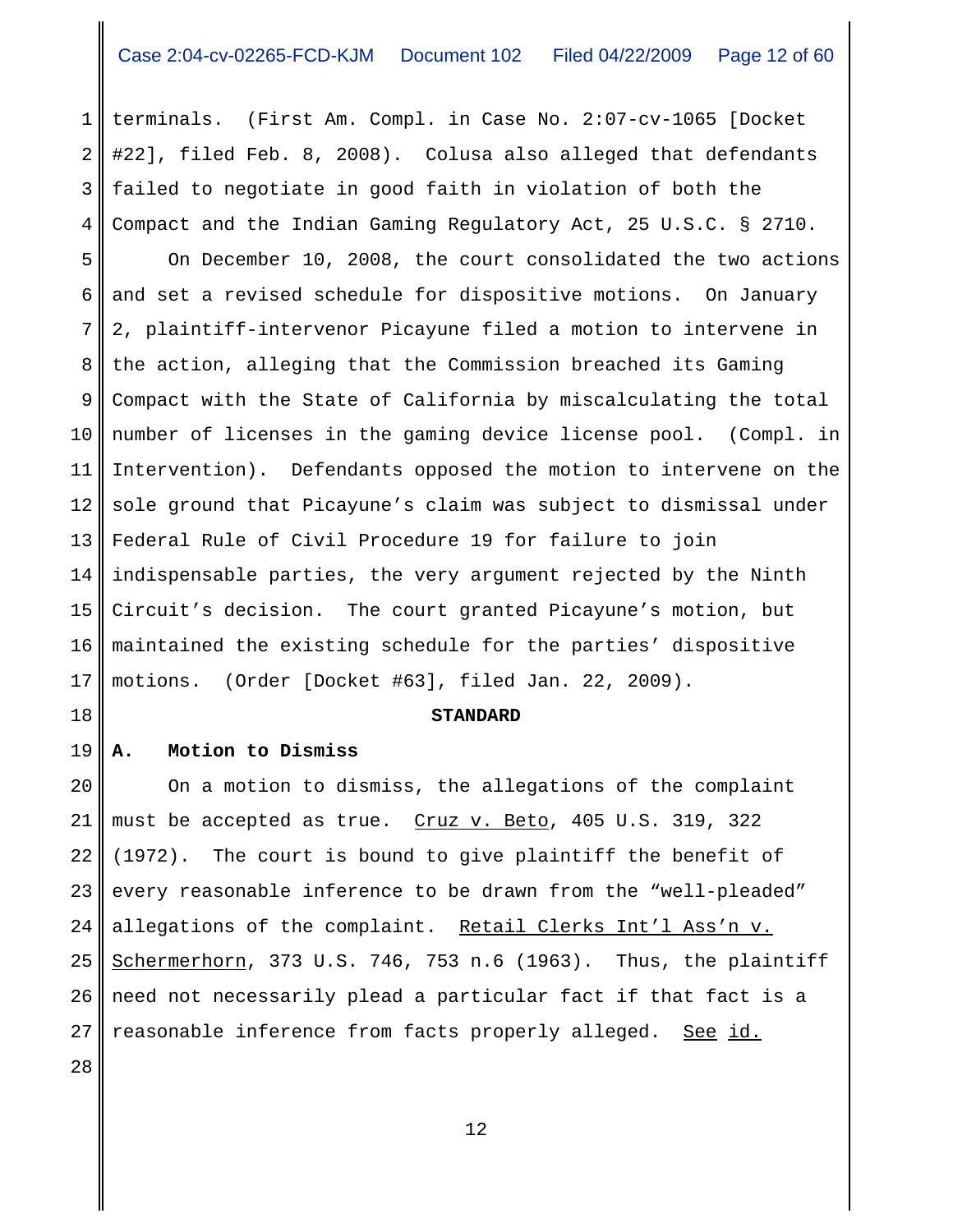1 2 3 4 5 6 7 8 Nevertheless, it is inappropriate to assume that the plaintiff "can prove facts which it has not alleged or that the defendants have violated the . . . laws in ways that have not been alleged." Associated Gen. Contractors of Cal., Inc. v. Cal. State Council of Carpenters, 459 U.S. 519, 526 (1983). Moreover, the court "need not assume the truth of legal conclusions cast in the form of factual allegations." United States ex rel. Chunie v. Ringrose, 788 F.2d 638, 643 n.2 (9th Cir. 1986).

9 10 11 12 13 14 15 16 17 18 19 Ultimately, the court may not dismiss a complaint in which the plaintiff alleged "enough facts to state a claim to relief that is plausible on its face." Bell Atlantic Corp. v. Twombly, 127 S. Ct. 1955, 1973 (2007). Only where a plaintiff has not "nudged [his or her] claims across the line from conceivable to plausible," is the complaint properly dismissed. Id. "[A] court may dismiss a complaint only if it is clear that no relief could be granted under any set of facts that could be proved consistent with the allegations." Swierkiewicz v. Sorema N.A., 534 U.S. 506, 514 (2002) (quoting Hudson v. King & Spalding, 467 U.S. 69, 73 (1984)).

20 21 22 23 24 25 In ruling upon a motion to dismiss, the court may consider only the complaint, any exhibits thereto, and matters which may be judicially noticed pursuant to Federal Rule of Evidence 201. See Mir v. Little Co. Of Mary Hosp., 844 F.2d 646, 649 (9th Cir. 1988); Isuzu Motors Ltd. v. Consumers Union of United States, Inc., 12 F. Supp. 2d 1035, 1042 (C.D. Cal. 1998).

#### 26 **B. Motion for Judgment on the Pleadings**

27 28 Rule 12(c) of the Federal Rules of Civil Procedure provides, "After the pleadings are closed – but early enough not to delay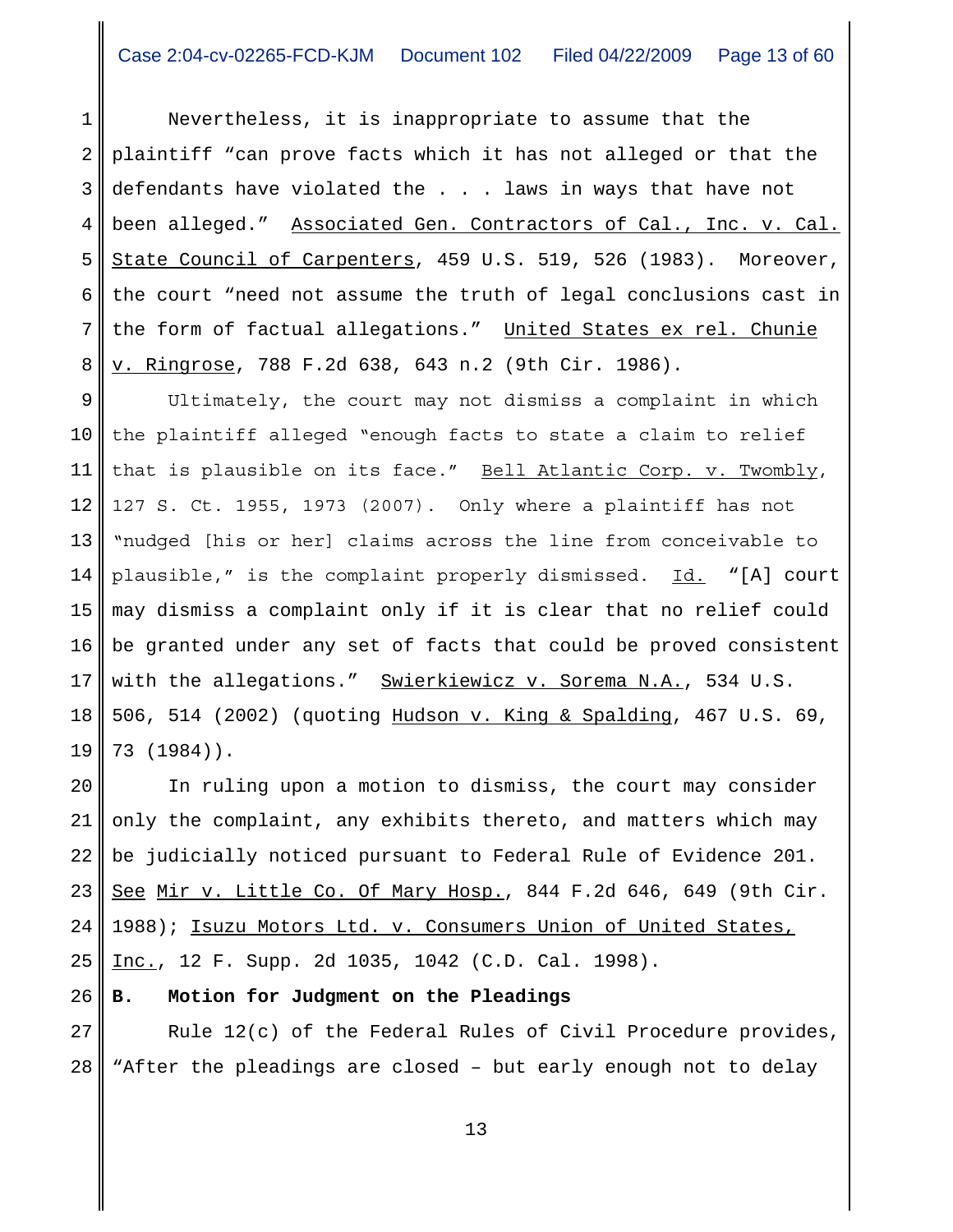1 2 3 4 5 6 trial – a party may move for judgment on the pleadings." In considering a motion for judgment on the pleadings, the standard applied by the court is virtually identical to the standard for dismissal for failure to state a claim upon which relief can be granted pursuant to Rule  $12(b)(6)$ . Fajardo v. City of Los Angeles, 179 F.3d 698, 699 (9th Cir. 1999).

#### 7 **C. Motion for Summary Judgment**

8 9 10 11 12 13 14 15 16 The Federal Rules of Civil Procedure provide for summary judgment where "the pleadings, the discovery and disclosure materials on file, and any affidavits show that there is no genuine issue as to any material fact and that the movant is entitled to judgment as a matter of law." Fed. R. Civ. P. 56(c); see California v. Campbell, 138 F.3d 772, 780 (9th Cir. 1998). The evidence must be viewed in the light most favorable to the nonmoving party. See Lopez v. Smith, 203 F.3d 1122, 1131 (9th Cir. 2000) (en banc).

17 18 19 20 21 22 23 24 25 26 27 The moving party bears the initial burden of demonstrating the absence of a genuine issue of fact. See Celotex Corp. v. Catrett, 477 U.S. 317, 325 (1986). If the moving party fails to meet this burden, "the nonmoving party has no obligation to produce anything, even if the nonmoving party would have the ultimate burden of persuasion at trial." Nissan Fire & Marine Ins. Co. v. Fritz Cos., 210 F.3d 1099, 1102-03 (9th Cir. 2000). However, if the nonmoving party has the burden of proof at trial, the moving party only needs to show "that there is an absence of evidence to support the nonmoving party's case." Celotex Corp., 477 U.S. at 325.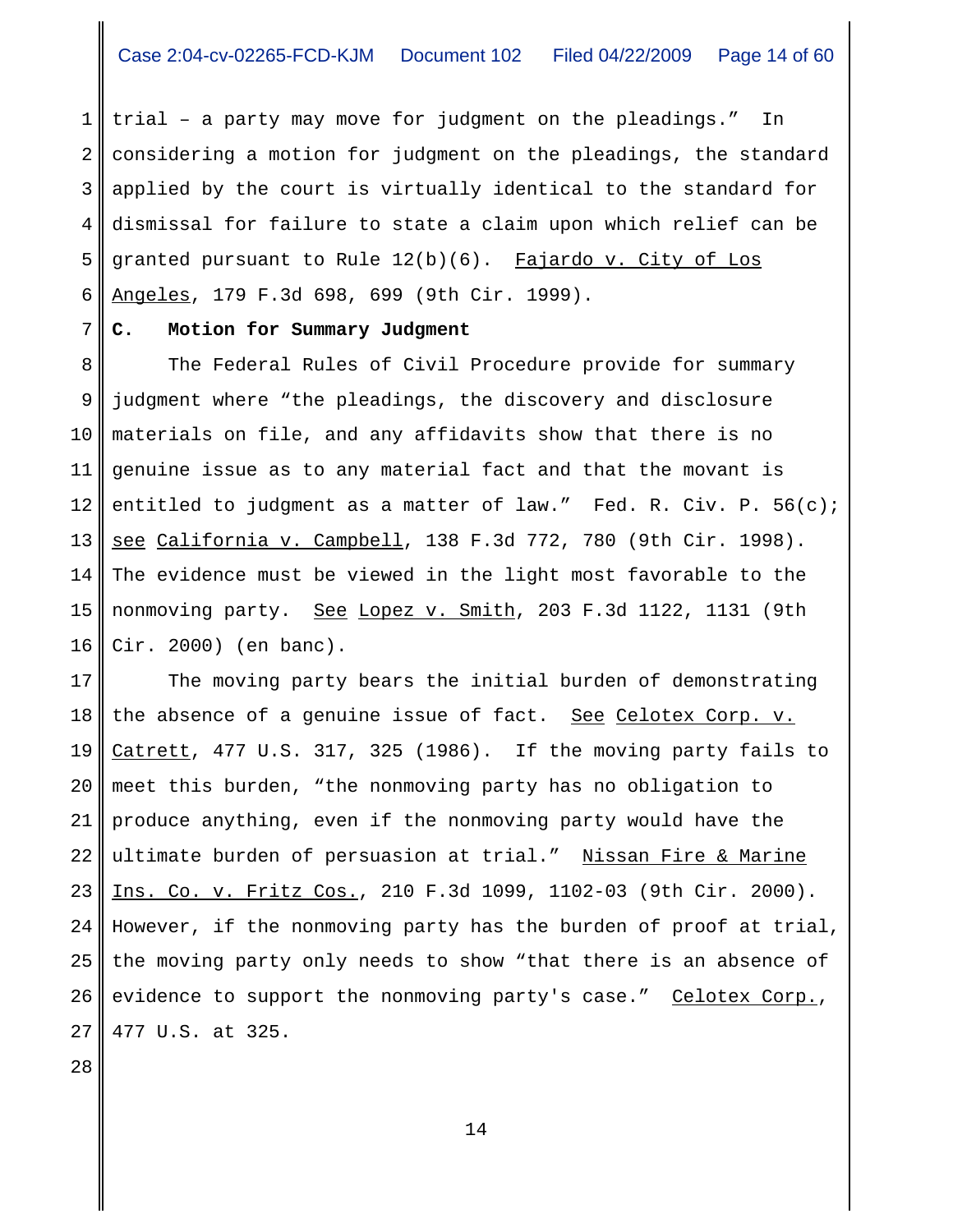1 2 3 4 5 6 7 8 9 10 11 Once the moving party has met its burden of proof, the nonmoving party must produce evidence on which a reasonable trier of fact could find in its favor viewing the record as a whole in light of the evidentiary burden the law places on that party. See Triton Energy Corp. v. Square D Co., 68 F.3d 1216, 1221 (9th Cir. 1995). The nonmoving party cannot simply rest on its allegations without any significant probative evidence tending to support the complaint. See Nissan Fire & Marine, 210 F.3d at 1107. Instead, through admissible evidence the nonmoving party "must set forth specific facts showing that there is a genuine issue for trial." Fed. R. Civ. P. 56(e).

### **ANALYSIS**

13 **I. Picayune's Complaint in Intervention**

12

24

14 15 16 17 18 19 20 Defendants move to dismiss Picayune's complaint on the basis that the claim is outside the applicable statute of limitations.<sup>6</sup> Picayune opposes defendant's motion on the basis that (1) there is no applicable statute of limitations; (2) its complaint relates-back to Colusa's original complaint; and (3) the statute of limitations should be tolled while Colusa's litigation was on appeal.

21 22 23 The Ninth Circuit interprets Rule 24 broadly in favor of intervention. Donnelly v. Glickman, 159 F.3d 405, 409 (9th Cir. 1998). However, it has never addressed whether an intervenor's

25 26 27 28 <sup>6</sup> Defendants also move to dismiss Picayune's complaint for failure to join necessary and indispensable parties under Rule 19 of the Federal Rules of Civil Procedure. Picayune opposes the motion, arguing that the "law of the case" doctrine requires that this court follow the Ninth Circuit's decision holding that the other 1999 Compact tribes are not required Rule 19 parties. Defendants conceded at the hearing that this court is bound by the Ninth Circuit's opinion, and that it brought this argument solely to preserve it on appeal.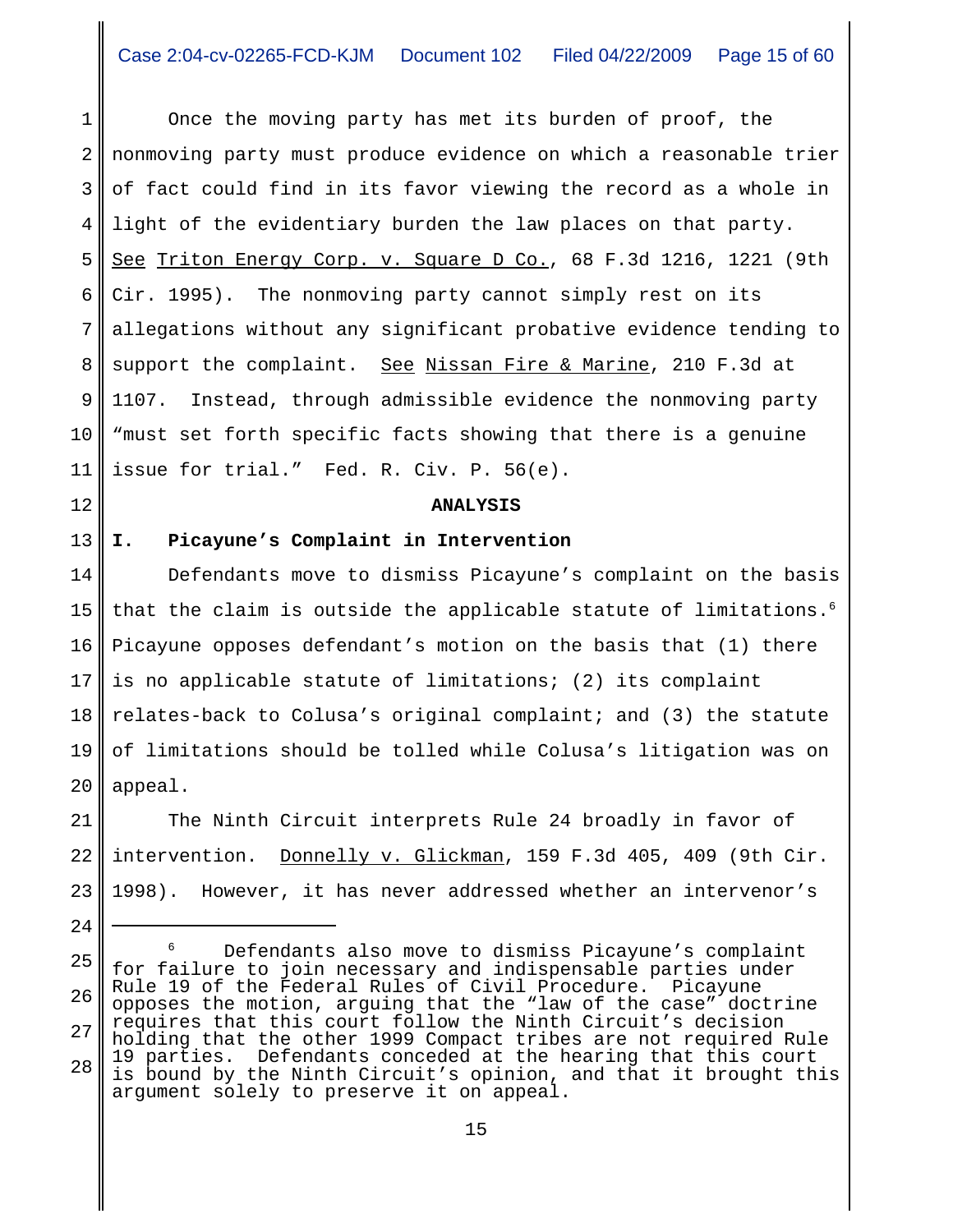1 2 3 4 5 6 7 8 9 10 11 12 13 14 15 16 17 18 19 20 21 22 23 24 complaint may relate-back to the original complaint where the statute of limitations has otherwise expired. $^7$  Several courts have held that, despite expiration of the applicable statute of limitations, a complaint in intervention filed pursuant to Rule 24 may relate back to the date of an earlier complaint, provided there is no prejudice to the defendant. See New York v. Gutierrez, No. 08 cv 2503, 2008 WL 5000493 (E.D.N.Y. Nov. 20, 2008); Ross v. Patrusky, Mintz, & Semel, No. 90 Civ 1356, 1997 WL 214957 (S.D.N.Y. Apr. 29, 1997); Greater New York Health Care Facilities Ass'n v. DeBuono, 91 N.Y.2d 716, 721 (1998) (applying New York state law, holding that a party may be permitted to intervene and relate its claim back to the original complaint where (1) the claims are based on the same transaction or occurrence, and (2) the proposed intervenor and the original plaintiff are so closely related that the original plaintiff's claim gave the defendant notice of the proposed intervenor's claim, such that imposition of the intervenor's claim does not prejudice the defendant); see also Cummings v. U.S., 704 F.2d 437, 439-40 (1983) (holding that the intervention of an insurersubrogee pursuant to Rule 24 was essentially a *pro tanto* substitution of the real party in interest under Rule 17(a), and thus relation-back was appropriate); In re JDS Uniphase Corp. Sec. Lit., No. 02-1486, 2005 WL 2562621 (N.D. Cal. Oct. 12, 2005) (holding that a motion to intervene in a class action suit was

- 25
- 26

<sup>27</sup> 28  $7$  It is well-settled in the Ninth Circuit that a putative member of a class action may intervene in the class action proceeding despite expiration of the applicable statute of limitations, as the intervenor's claim will be deemed to relate back to the filing of the class action. See, e.g., Bantolina v.

Aloha Motors, Inc., 75 F.R.D. 26, 34 (D.C. Hawaii 1977).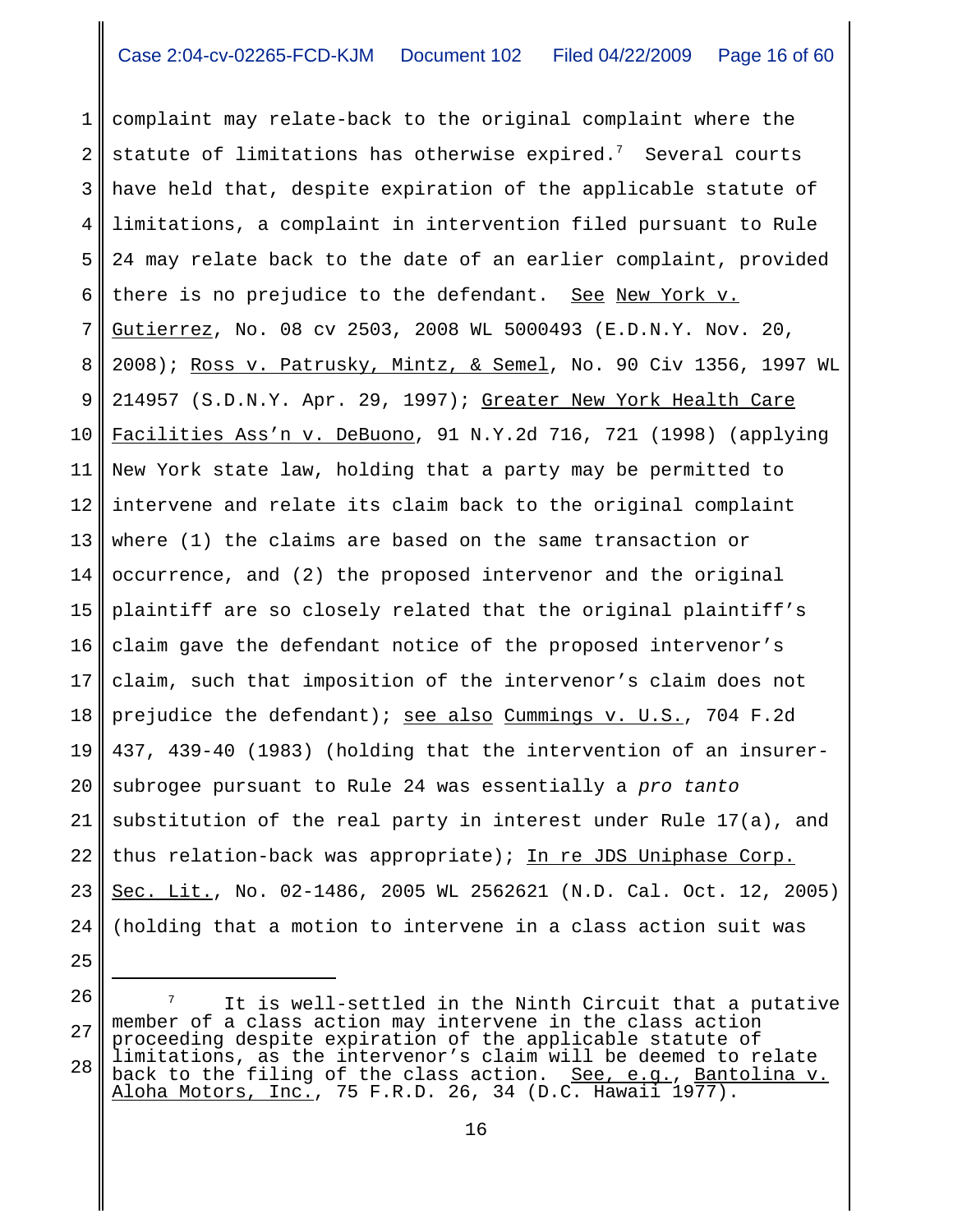1 2 3 timely despite expiration of the statute of limitations where the intervenor did not seek to add new claims to the original complaint).

4 5 6 7 8 9 10 11 12 13 14 15 16 17 18 19 20 21 22 23 24 25 26 27 28 Nevertheless, other courts have applied Rule 24 more narrowly, holding that a complaint in intervention cannot relateback to the original complaint. Federal Rules of Civil Procedure 15(c) and 17(a), which concern amendments to pleadings and substitutions of real parties in interest, respectively, both contain explicit relation-back provisions. In contrast, Federal Rule of Civil Procedure 24 does not. Some courts have interpreted the lack of an explicit provision in Rule 24 as an indication that the rule itself does not authorize relation-back. See Ceribelli v. Elghanayan, No. 91 Civ 3337, 1994 WL 529853, \*2 (S.D.N.Y. Sept. 28, 1994). Additionally, courts have been reluctant to apply the relation-back doctrine where the applicable statute of limitations has otherwise expired because it would allow "the courts to start down a slippery slope of permitting use of the rule as a tactical device to escape the consequences of the intervenor's prior strategy" and "serve only to frustrate the 'salutary purpose [of the statute of limitations] to set stale claims at rest.'"  $\underline{Id.}$  at \*1-2. According to the Tenth Circuit, those jurisdictions that have not embraced the relation-back doctrine "have necessarily reasoned that an intervening plaintiff should not be permitted to 'piggyback' on the claims of an earlier plaintiff in order to escape the statutory bar that would normally shield a defendant from liability as to the intervenor." Weber v. Mobil Oil Corp., 506 F.3d 1311, 1315 (2007) (holding, however, that an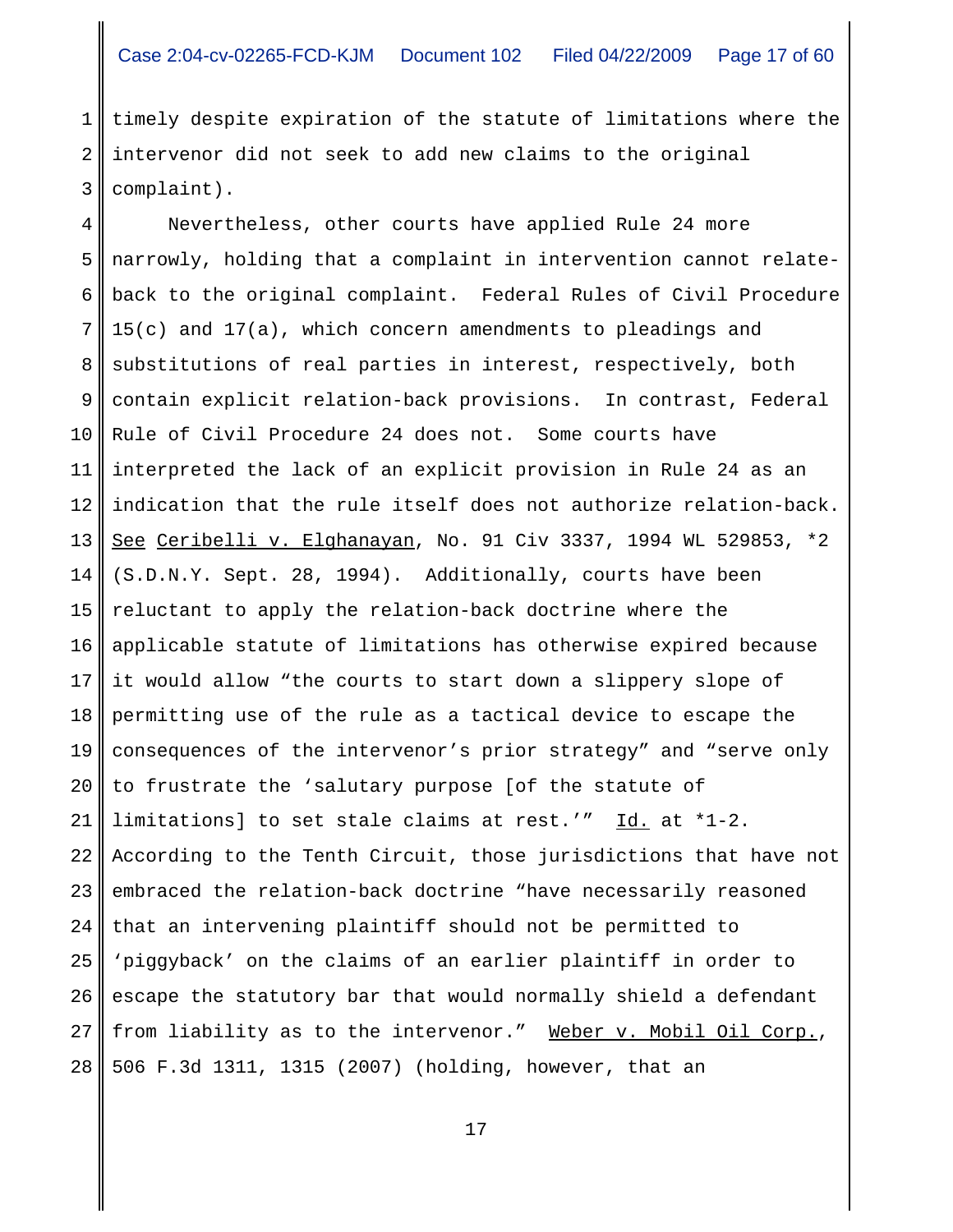1 2 3 4 5 6 7 8 intervenor's claim related-back to the date of the original complaint for purposes of a jurisdictional statute where the plaintiff intervenor did not raise new claims or subject the defendants to additional liability); see also Bantolina v. Aloha Motors, Inc., 75 F.R.D. 26, 36 (D.C. Hawaii 1977) (stating, in dicta, that intervention would not necessarily relate-back to the filing of the original complaint where the complaint was filed as an individual action and the statute of limitations had expired).

9 10 11 12 13 14 15 16 17 18 19 20 21 22 23 24 25 Generally, courts that have applied relation-back to a complaint in intervention have only done so in narrow and limited circumstances, such as where the underlying rationale of the statute of limitations has otherwise been satisfied. In Ross, the Southern District of New York held that relation-back was appropriate despite expiration of the statute of limitations where the defendants were not otherwise prejudiced by the intervenor's delay in bringing suit. 1997 WL 214957 at \*9. The court found that other jurisdictions<sup>8</sup> have held that a complaint in intervention otherwise "barred by the statute of limitations relates-back to the date the original complaint was filed where no prejudice to the defendant would result." Ross, 1997 WL 214957 at \*8 (citing Cummings, 704 F.2d at 440; Foster v. Peddicord, 826 F.2d 1370, 1373 (4th Cir. 1987); Red Rock Commodities Ltd. v. M/V Kopalnia Szombierki, No. 92 Civ. 6016, 1994 WL 440822 (S.D.N.Y. Aug. 15, 1994)). The court held that relation-back was proper because the intervenor's motion for

<sup>28</sup> The Ross court discussed the Ninth Circuit's decision in Cummings, 704 F.2d 437, which held that the complaint in intervention should relate-back because the policies of Rule 17 were implicated.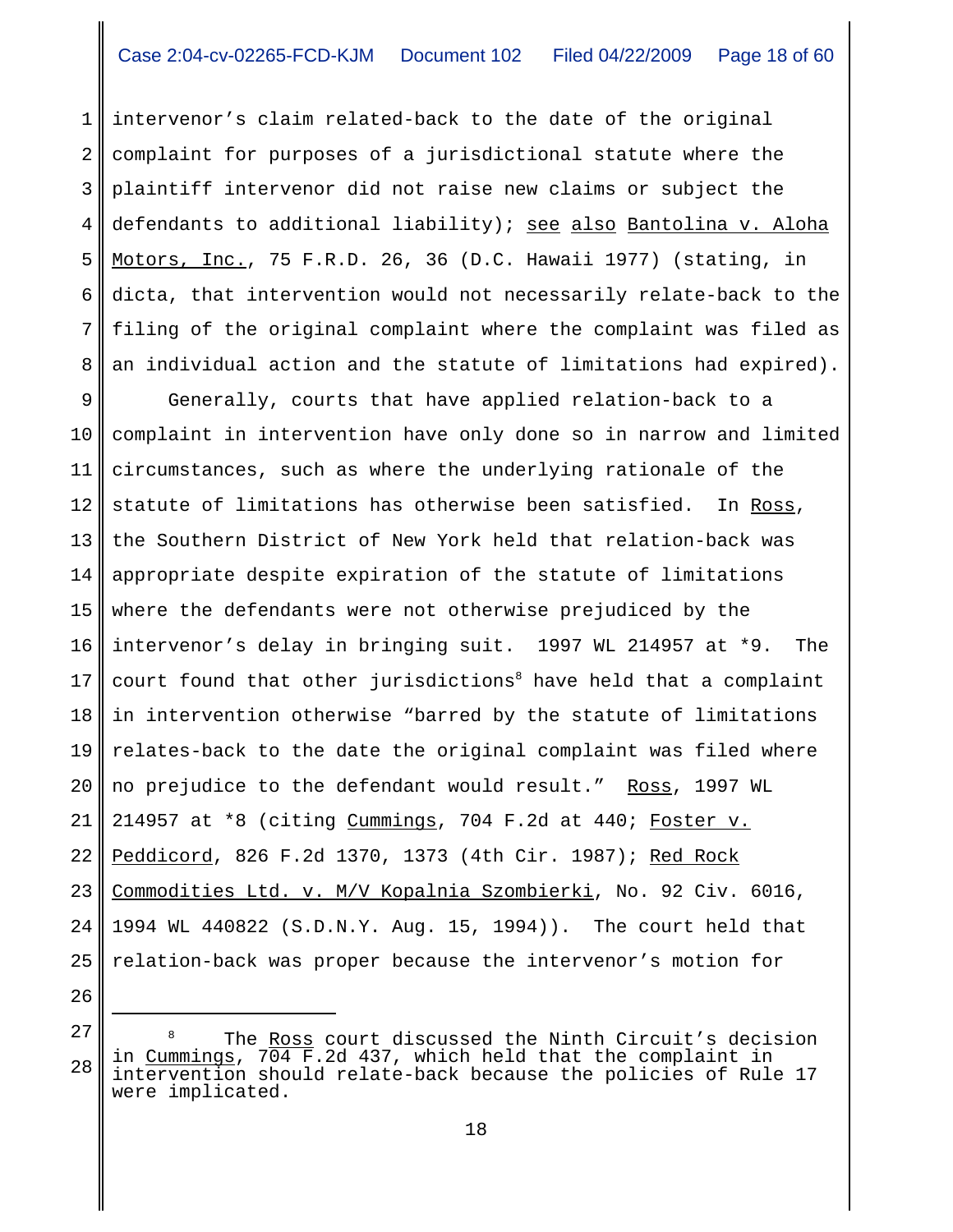1 2 3 4 5 6 7 8 9 10 11 12 13 14 15 16 17 18 19 20 21 intervention had previously been deemed timely by the court, and the intervenor promptly moved for intervention when it became apparent that the plaintiffs could not adequately represent the intervenor's interests.  $Id.$  at \*9. In stressing the similarity of the parties' claims, the court found that the motion for intervention was essentially a motion for substitution due to the commonality of interest between the intervenor and plaintiff. Id.; see also Cummings, 704 F.2d at 440. Additionally, the court held that the defendants would not be prejudiced by the intervenor's delay in filing suit, and that allowing relationback under the "circumstances is consonant with the generally permissive spirit of the Federal Rules." Id.<sup>9</sup> In <u>Gutierrez</u>, 2008 WL 5000493 at \*13, the Southern District of New York clarified the reasoning of Ross, holding that a complaint in intervention relates-back to the date of the original complaint, despite expiration of the statute of limitations, where "(1) the proposed intervenor is the real party in interest, or there is a 'community of interest' between proposed intervenor's and plaintiff's claims; (2) intervenor's motion is timely within the meaning of Rule 24; and (3) no prejudice to defendants would result." 2008 WL 5000493 at \*13.

22 23 24 Statutes of limitations are not designed to punish the plaintiff, but rather protect the defendant from unfair prejudice. As the Tenth Circuit explained in Weber, "The purpose

<sup>26</sup> 27 28 The Ross court also distinguished a prior district court decision from the Southern District of New York, Ceribelli v. Elghanayan, 1994 WL 529853, because the Cerebelli court held that intervention was untimely. As such, in Cerebelli, to allow relation-back would have flouted the purposes of the statute of limitation in preventing the adjudication of stale claims that had not been pursued.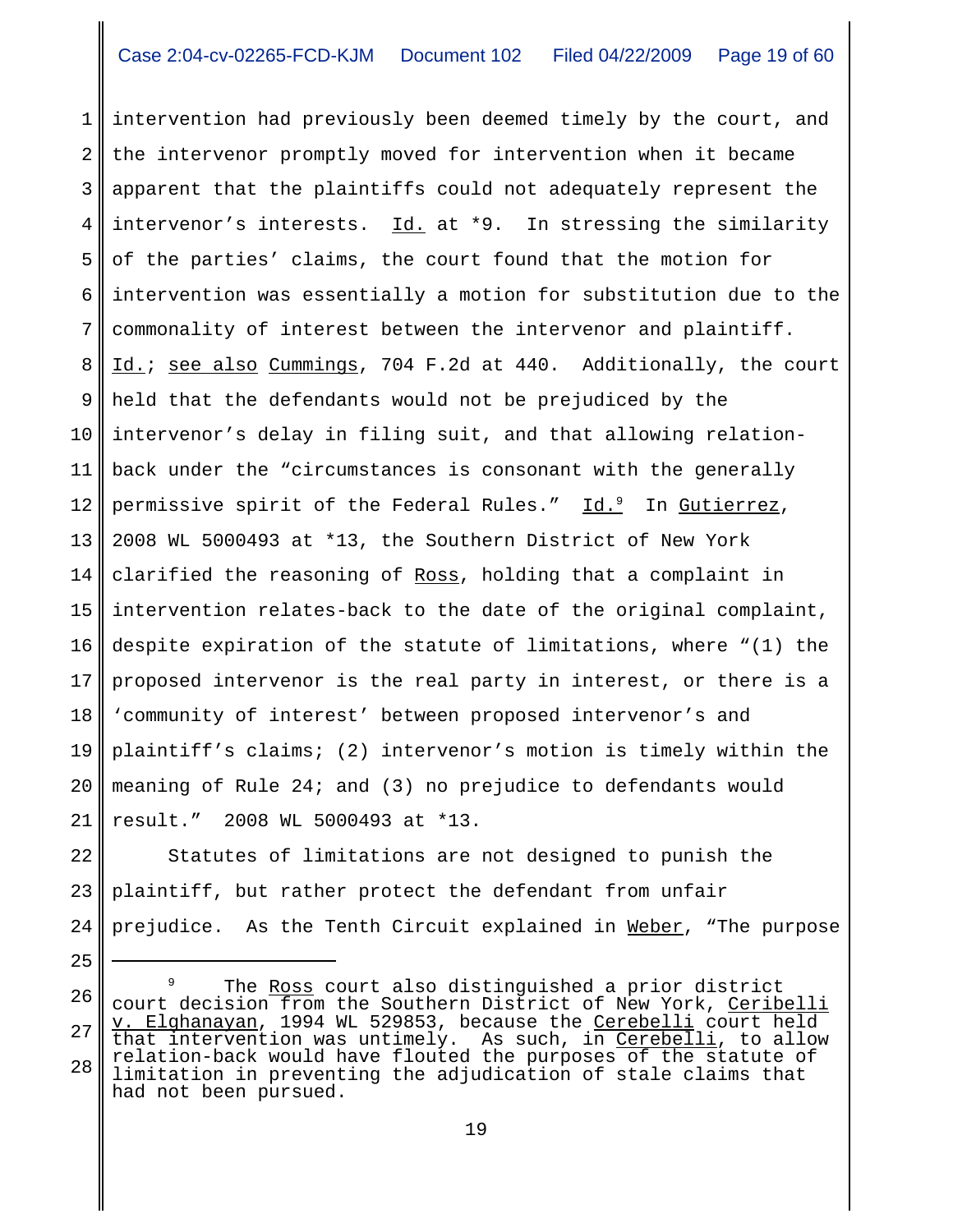1 2 3 4 5 6 7 8 9 10 11 of the statute of limitations is 'to promote justice by preventing surprises through the revival of claims that have been allowed to slumber until evidence has been lost, memories have faded, and witnesses have disappeared.'" 506 F.3d at 1315 (quoting Order of R.R. Tels. v. Ry. Express Agency, Inc., 321 U.S. 342, 348-49 (1944)). Where an intervenor raises the same claim as the original plaintiff, and does not expose the defendant to additional liability, the concerns for "surprise" and "prejudice" are substantially mitigated. JDS Uniphase, 2005 WL 2562621; Ross, 1997 WL 214957 at \*8; Gutierrez, 2008 WL 5000493 at \*13.

12 13 14 15 16 17 18 19 20 21 22 According to defendants, by June 19, 2002, Picayune had notice of defendants' alleged incorrect interpretation of the total number of gaming devices permitted under the Compact. However, Picayune did not file its Motion to Intervene until January 2, 2009. (Compl. in Intervention). On January 22, 2009, this court granted Picayune's Motion to Intervene. (Order [Docket #63], filed Jan. 22, 2009). Defendants seek to dismiss Picayune's complaint in intervention on the basis that California Code Civil Procedure ("C.C.P.") Section 337, which establishes a four-year statute of limitations for breach of contract actions, bars the complaint. (Def.'s P. & A.,  $4:6-8.$ )

23 24 25 26 27 28 The court holds that in light of the policy reasons underlying the relation-back doctrine and the unique circumstances presented in this case, Picayune's complaint in intervention relates-back to the date of Colusa's original complaint. Significantly, the three requirements of Ross, which the court finds persuasive, are satisfied. First, there is a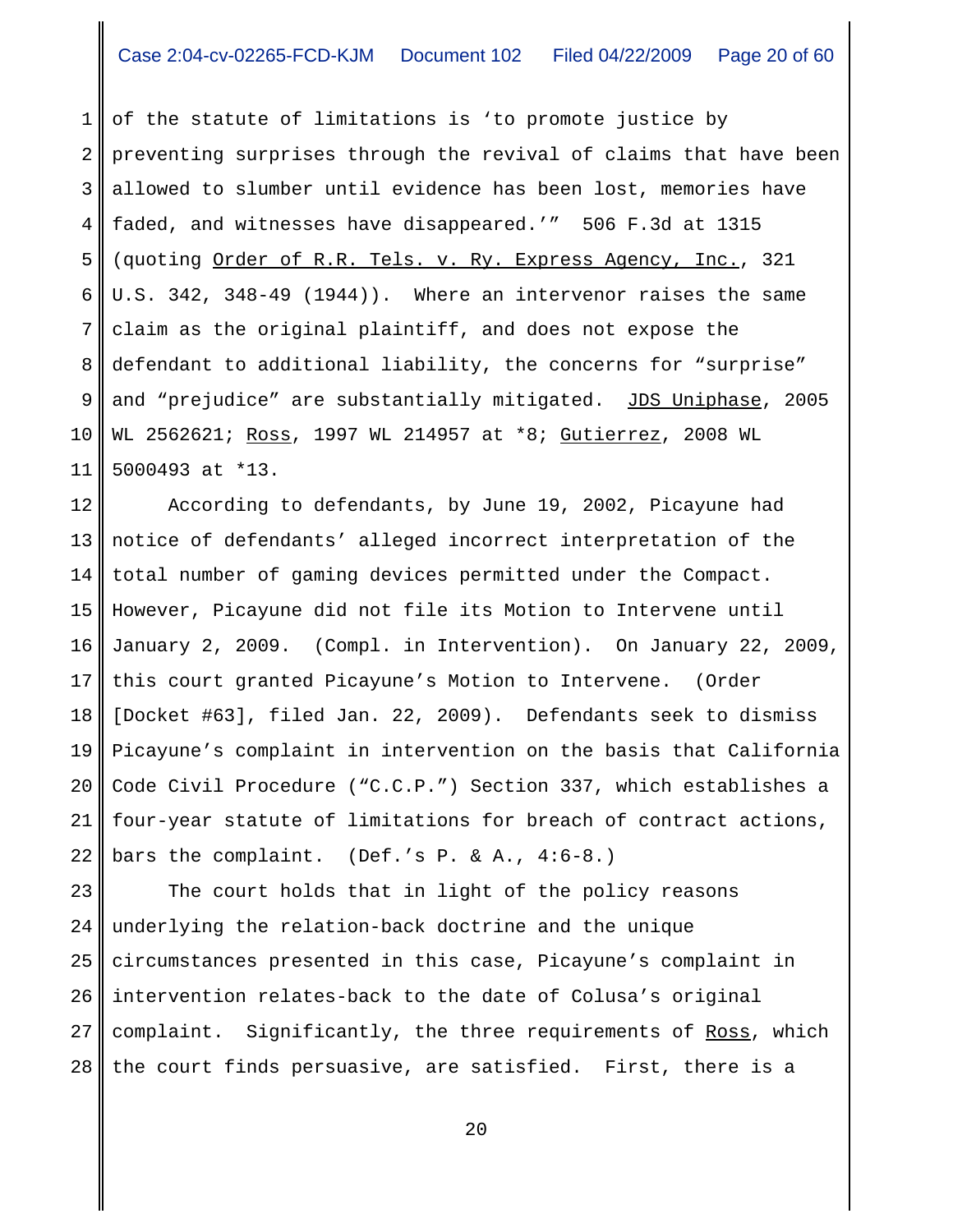1 2 3 4 5 6 7 8 9 10 11 12 13 14 "community of interest" between Picayune's and Colusa's claims. Picayune and Colusa seek the same relief through their respective breach of contract claims: specifically, declaration of the correct number of gaming device licenses available pursuant to Section 4.3.2.2 of the Compact. (Compl., Prayer for 2d Claim for Relief, ¶ 2; Compl. in Intervention, Prayer for Relief, ¶ 1.) Colusa and Picayune executed nearly identical Compacts with defendants; while Picayune does not have a legally protected interest in Colusa's suit, Picayune and Colusa have a common interest in the size of the license pool. Further, the respective disputes over the license pool between the tribes and defendants arose from the same occurrence: the State's alleged inaccurate interpretation of the authorized number of gaming device licenses available to the tribes.

15 16 17 18 19 Second, Picayune's motion for intervention was timely within the meaning of Rule 24. (See Order [Docket #63], filed Jan. 22, 2009). In fact, while defendants objected to Picayune's Motion to Intervene on the basis of Rule 19, they did not raise any arguments or objections with respect to timeliness.

20 21 22 23 24 25 26 27 28 Finally, no prejudice to defendants will result if Picayune is allowed to proceed on its complaint in intervention. Defendants will not be subject to new liabilities if Picayune's complaint is related back, for Picayune does not assert claims in addition to those already raised by Colusa; defendants concede that the proposed claim, "if not precisely identical, is very similar to the second claim for relief" in plaintiff's complaint. (See Order [Docket #63], filed Jan. 22, 2009). Picayune and Colusa seek the same relief on this claim. Further, permitting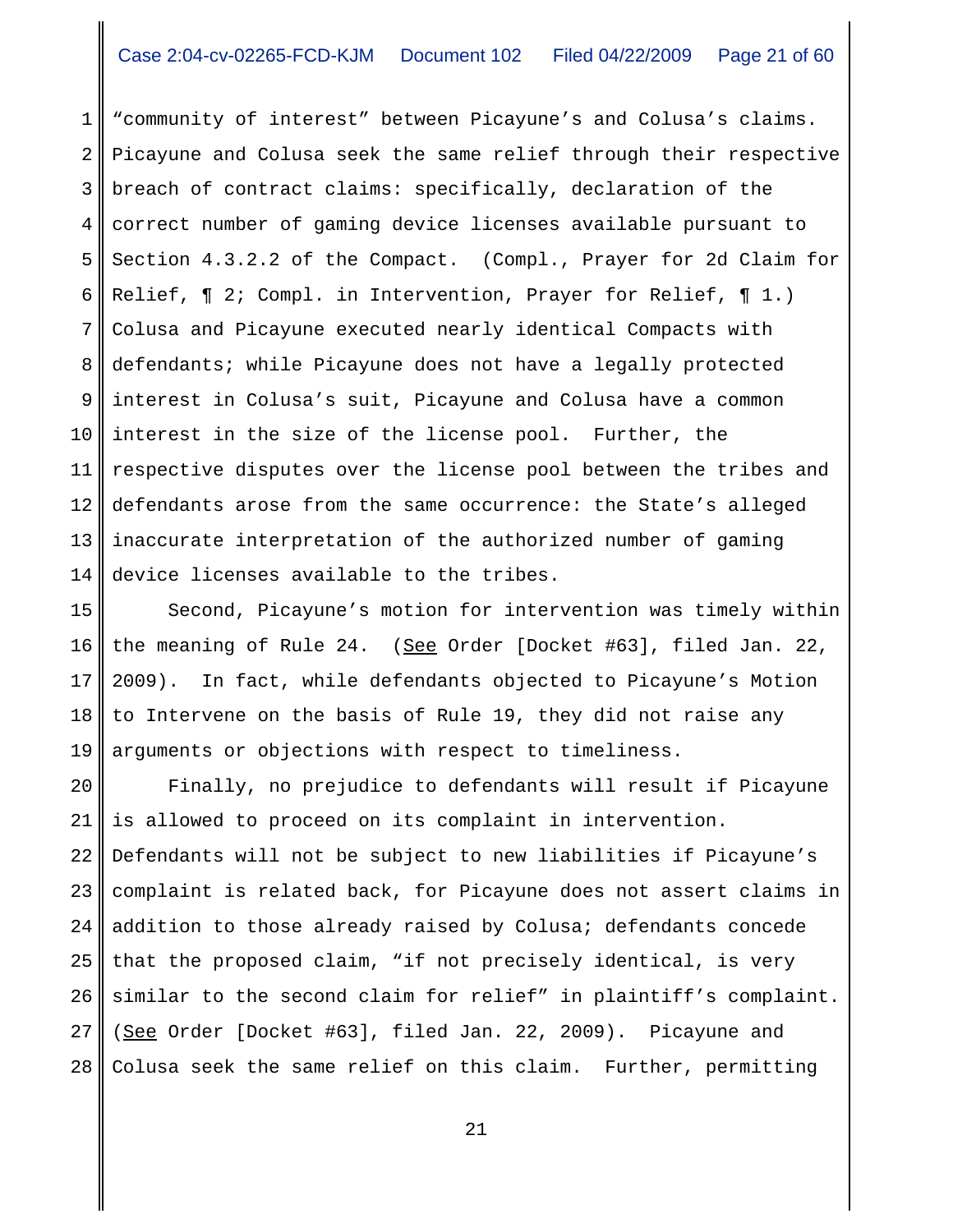1 2 3 4 5 relation-back of Picayune's complaint in intervention would not be prejudicial to defendants since Colusa's claim against defendants was filed in October 2004, and thus defendants have been aware of the legal and factual arguments upon which Picayune's claim is based for four and a half years.<sup>10</sup>

6 7 8 9 10 11 In light of the unique circumstances presented in the instant case, the court finds that Picayune's complaint in intervention relates-back to the date of Colusa's October 2004 complaint. As such, Picayune's complaint in intervention is not barred by the statute of limitations. $11$  Therefore, defendants' motion to dismiss is DENIED.

### 12 13 **II. Colusa and Picayune's Claims Against Defendants Arising out of Interpretation of the Compact**

14 15 16 17 18 19 20 21 In 1998, Congress enacted the IGRA as a "compromise solution to the difficult questions involving Indian Gaming." In re Indian Gaming Related Cases, 331 F.3d 1094, 1096 (9th Cir. 2003) (quoting Artichoke Joe's, 216 F. Supp. 2d at 1092). The principal goal of federal Indian policy generally, and the IGRA specifically is "to promote tribal economic development, tribal self-sufficiency, and strong tribal government. 25 U.S.C. §§ 2701(4), 2702(1). The IGRA also provides a statutory basis "to

22

27 28 Because the court concludes the Picayune's complaint in intervention relates back to Colusa's original complaint, the court does not reach the issue of what, if any, statute of limitations applies to Picayune's claim.

<sup>23</sup> 24 25 26 <sup>10</sup> The court also notes that defendants filed a summary judgment motion in May 2006 which asserted that all of the Compact tribes were Rule 19 necessary and indispensable parties<br>to the Colusa suit. In light of defendants' own motion seeking In light of defendants' own motion seeking to join all of the Compact tribes, the court cannot conclude that defendants will be prejudiced if Picayune, merely one of the Compact tribes, is permitted to proceed with its complaint in intervention.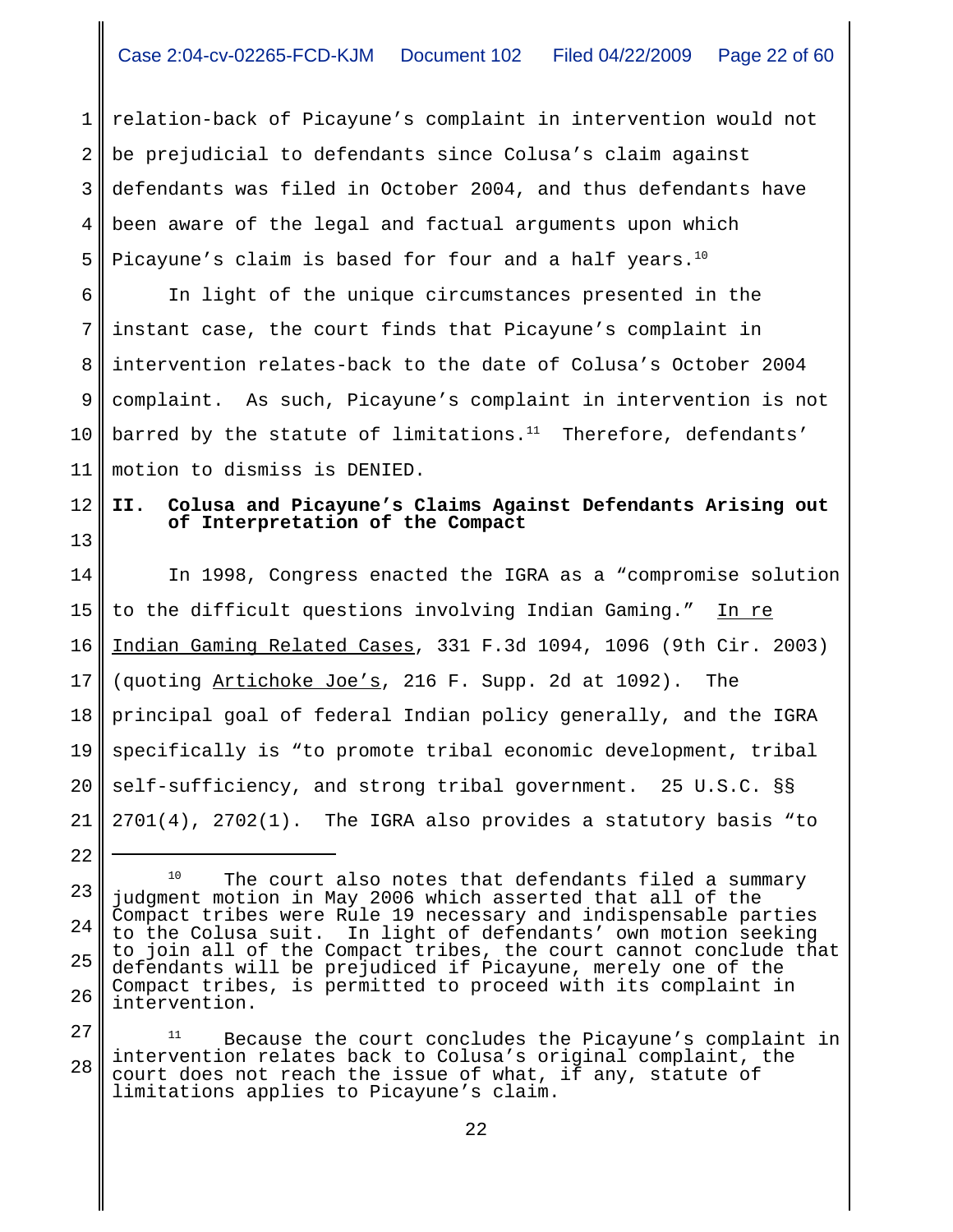1 2 3 4 5 6 7 8 9 10 11 12 13 14 15 16 shield [tribal gaming] from organized crime and other corrupting influences, to ensure that the Indian tribe is the primary beneficiary of the gaming operation, and to assure that gaming is conducted fairly and honestly by both the operator and players." 25 U.S.C. § 2702(2). Moreover, the IGRA serves as a means of granting states some role in the regulation of Indian gaming. Artichoke Joe's v. Norton, 353 F.3d at 715. The "IGRA is an example of 'cooperative federalism" in that it seeks to balance the competing sovereign interests of the federal government, state governments, and Indian tribes, by giving each a role in the regulatory scheme." Artichoke Joe's, 216 F. Supp. 2d at 1092 (quoted in In re Indian Gaming Related Cases, 331 F.3d at 1096); Artichoke Joe's, 353 F.3d at 726 (noting that the legislative history demonstrated that Congress looked to the compacting process primarily as a means of balancing state and tribal interests).

17 18 19 20 21 22 23 24 25 26 27 28 The IGRA creates three classes of gaming, each of which is subject to a different level of regulation. Artichoke Joe's, 353 F.3d at 715; see 25 U.S.C. § 2703(6)-(7) (defining "class I gaming" and "class II gaming"). At issue in this case is class III gaming, which includes "all forms of gaming that are not class I gaming or class II gaming" and is the most heavily regulated form of gaming. 25 U.S.C. § 2703(8); see In re Indian Gaming Related Cases, 331 F.3d at 1097 ("[I]n short, it includes the types of high-stakes games usually associated with Nevadastyle gambling . . . [and] is subject to a greater degree of federal-state regulation than either class I or class II gaming."). Pursuant to the IGRA, class III gaming is lawful on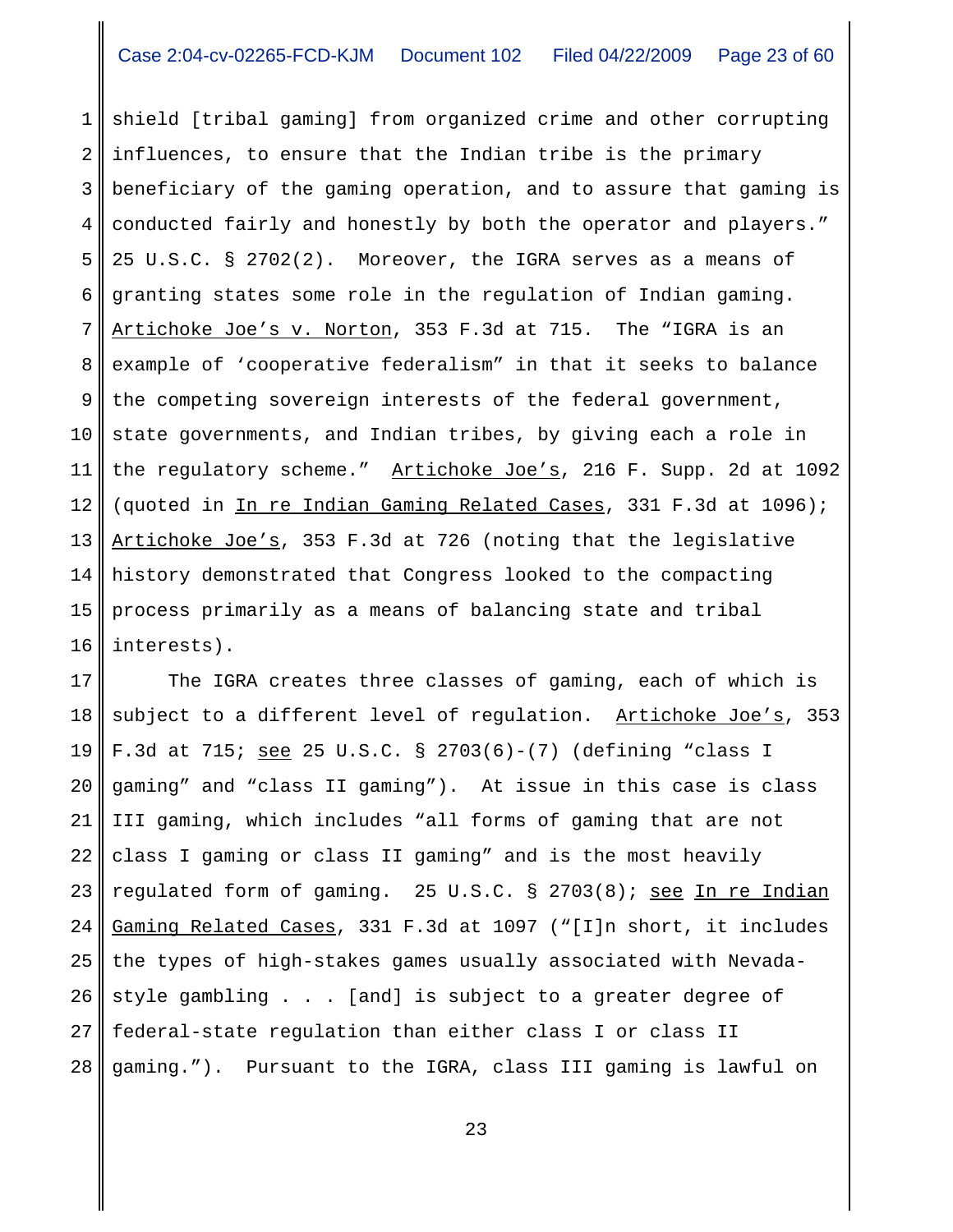1 2 3 4 Indian lands only if such activities are, inter alia, "conducted in conformance with a Tribal-State compact entered into by the Indian tribe and the State . . . that is in effect." 25 U.S.C. § 2710(d)(1)(C).

5 6 7 8 9 10 11 12 13 14 15 16 17 18 19 20 The Tribal-State compact must be negotiated in good faith. 25 U.S.C. § 2710(d)(3). Moreover, state authority over class III gaming is limited by the explicit terms of the applicable Tribal-State compact. Cabazon Band of Mission Indians, 124 F.3d 1050, 1060 (9th Cir. 1997). However, the IGRA also provides that the negotiated compact may include provisions that relate to issues that might affect legitimate state interests, such as the application and allocation of jurisdiction for criminal and civil laws, assessment by the state, taxation by the Indian tribe, remedies for breach of contract, and standards for the operation of gaming facilities. In re Indian Gaming Related Cases, 331 F.3d at 1097; 25 U.S.C. § 2710(d)(3)(C). In California, after a tribe and the Governor negotiate a compact, the Legislature must ratify it. Cal. Const. art. IV, § 19(f); 25 U.S.C. § 2710(d)(8). The Tribal-State compact becomes effective upon the approval of the Secretary of the Interior. 25 U.S.C. § 2710(d).

21 22 23 General principles of contract interpretation apply to Tribal-State compacts. Idaho v. Shoshone-Bannock Tribes, 465 F.3d 1095, 1098 (9th Cir. 2006).<sup>12</sup> "Contract interpretation

24

25 26 27 28 12 While general principles of federal contract law should be used to construe a contract governed by federal law, in Shoshone-Bannock, the Ninth Circuit applied Idaho contract law because the parties relied on Idaho contract law and neither the parties nor the court could discern a difference between Idaho and federal contract law. 465 F.3d at 1098. In this case, the parties fail to identify, nor can the court discern, any provision of the Compact that explicitly provides what law is to (continued...)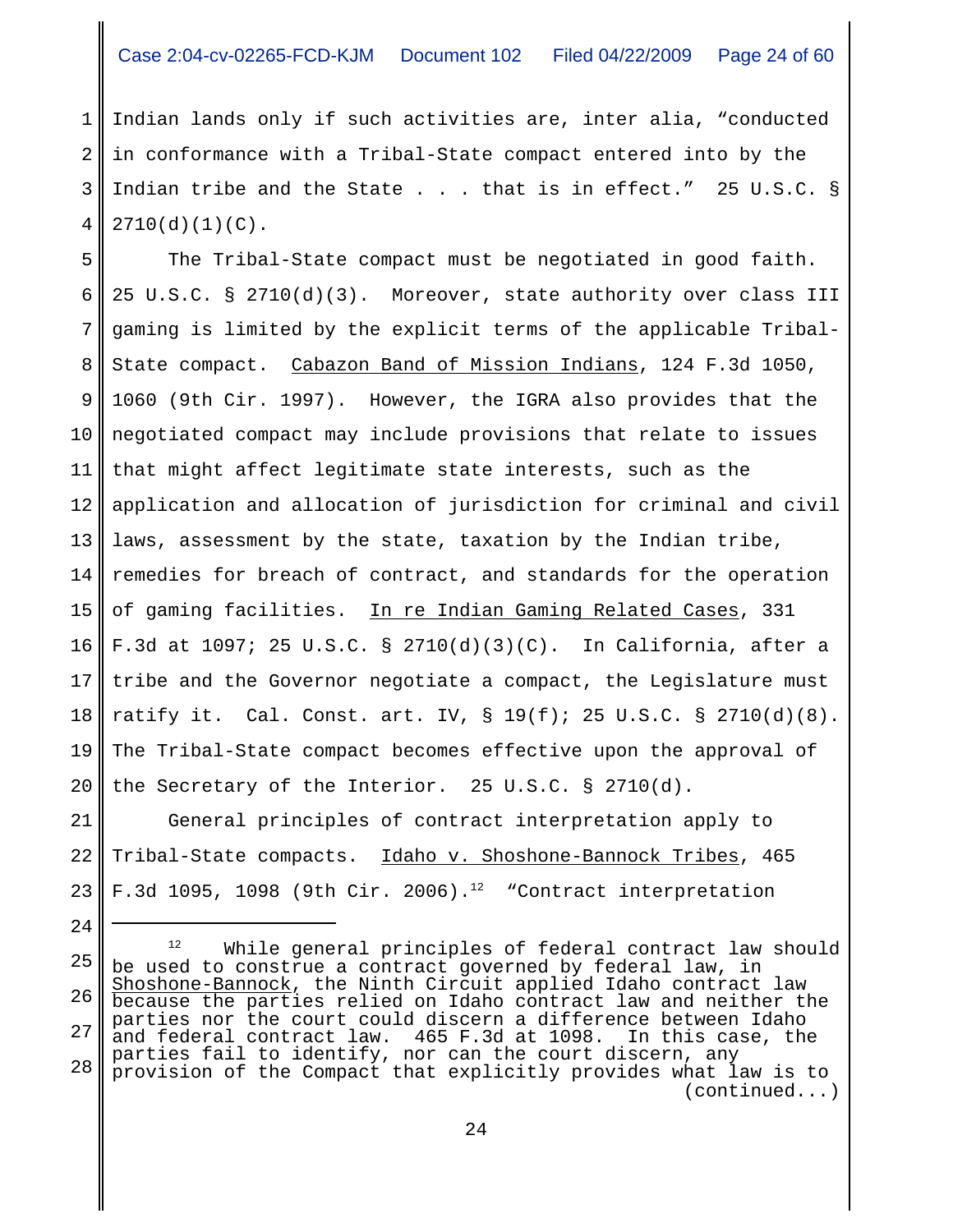1 2 3 4 5 6 7 8 9 10 11 12 13 14 15 16 17 18 19 begins with the language of the written agreement." Coast Fed. Bank, FSB v. United States, 323 F.3d 1035, 1038 (Fed. Cir. 2003) (citing Foley Co. v. United States, 11 F.3d 1032, 1034 (Fed. Cir. 1993)). A contract must be construed "by reading it as a whole and interpreting each part with reference to the entire contract." Tanadqusix Corp. v. Huber, 404 F.3d 1201, 1205 (9th Cir. 2005); Kennewick Irrigation Dist. v. Unites States, 880 F.2d 1018, 1032 (9th Cir. 1989). "Contract terms are to be given their ordinary meaning, and when the terms of the contract are clear, the intent of the parties must be ascertained from the contract itself." Shoshone-Bannock, 465 F.3d at 1099 (citing Hal Roach Studios, Inc. v. Richard Feiner & Co., Inc., 896 F.2d 1542, 1549 (9th Cir. 1990); City of Idaho Falls v. Home Indem. Co., 126 Idaho 604 (1995). "The terms of the contract control, regardless of the parties' subjective intentions shown by extrinsic evidence." Tanadgusix, 404 F.3d at 1205; Winet v. Price, 4 Cal. App. 4th 1159, 1166 (1992) ("It is the outward expression of the agreement, rather than a party's unexpressed intention, which the court will enforce.").

20 21 22 Where the terms of the contract are not ambiguous, there is no genuine issue of material fact. Tanadgusix, 404 F.3d at 1205 "A contract is ambiguous if reasonable people could find its

23

24

25 26 27 28  $12$ (...continued) be applied. However, the Compact does provide that it is entered into pursuant to the IGRA and that it is intended to meet the requirements of the IGRA. ( $See$  Compact  $\S$  14.) As such, the contract is governed by federal law. See Shoshone-Bannock, 465</u> contract is governed by federal law. F.3d at 1098. However, the parties rely primarily upon California contract law and Ninth Circuit opinions applying California law. Because the parties fail to identify and the court does not discern a difference between California and<br>federal contract law, it accepts that practice. Id. federal contract law, it accepts that practice.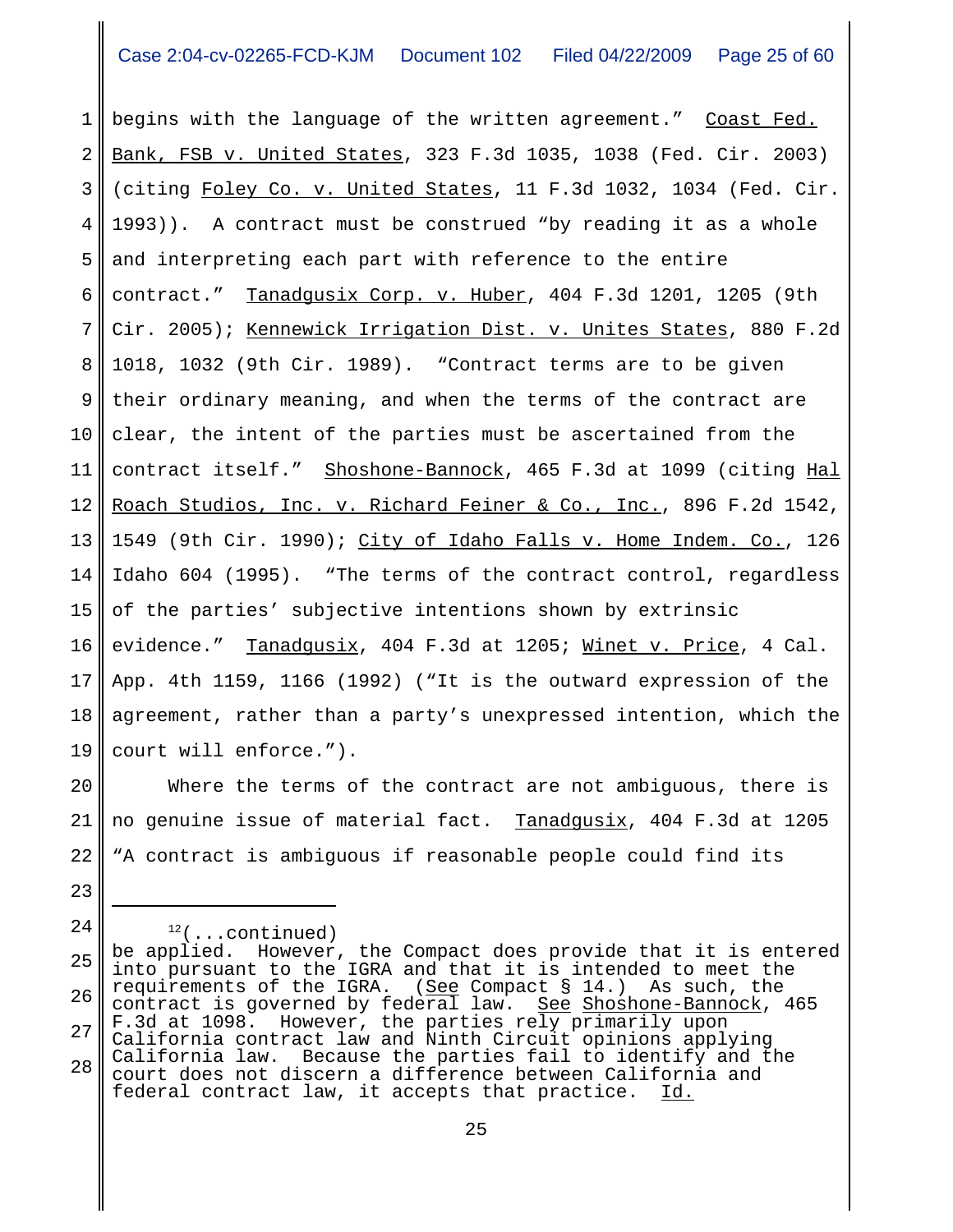1 2 3 4 5 6 7 8 9 10 11 12 13 14 15 16 17 terms susceptible to more than one interpretation." Id. Extrinsic evidence may be admitted to construe a written contract when the language is ambiguous. Winet v. Price, 4 Cal. App. 4th at 1165. The determination of whether to admit extrinsic evidence is a two step process. Id. First, the court considers, without admitting, credible evidence concerning the parties' intentions to determine whether the language is reasonably susceptible to a party's interpretation. Id. Second, if the language is reasonably susceptible to the party's interpretation, the extrinsic evidence is admitted to aid in interpreting the contract. Id. (citing Blumenfeld v. R.H. Macy & Co., 92 Cal. App. 3d (1979)). "[A]mbiguities in a written instrument are resolved against the drafter."<sup>13</sup> Slottow v. Am. Cas. Co., 10 F.3d 1355, 1361 (9th Cir. 1993). If the language at issue is not reasonably susceptible to the interpretation urged by the party, extrinsic evidence should not be considered. Id. ("Further, parol evidence is admissible only to prove a meaning to which the

19 20 21 22 23 24 25 26 27 28 <sup>13</sup> Colusa asserts that the canon of construction applicable to the interpretation of statutes affecting Indian tribes should be applied to the interpretation of the Compact. In Montana v. Blackfeet Tribe of Indians, the Supreme Court acknowledged that the canons of construction applicable in Indian law require that "statutes are to be construed liberally in favor of the Indians, with ambiguous provisions interpreted to their<br>benefit." 471 U.S. 759, 766 (1985) (citations omitted). benefit." 471 U.S. 759, 766 (1985) (citations omitted). However, while the Compact was entered into by the parties pursuant to the IGRA, there is no statutory interpretation issue raised by Colusa's contract claims. Colusa fails to cite any authority to support its assertion that the Blackfeet canon of *statutory* construction applies to contracts. Cf. Artichoke Joe's, 353 F.3d at 729 ("[T]he presumption applies only to *federal statutes* that are passed for the benefit of dependant Indian tribes.") (emphasis added) (internal quotation and citation omitted). Moreover, in a recent Ninth Circuit decision addressing the interpretation of provisions in a Compact enacted pursuant to the IGRA, the <u>Blackfeet</u> canon was not applied. <u>See</u> Shoshone-Bannock, 465 F.3d 1095. Accordingly, the court declines to apply the Blackfeet canon to Colusa's contract claims.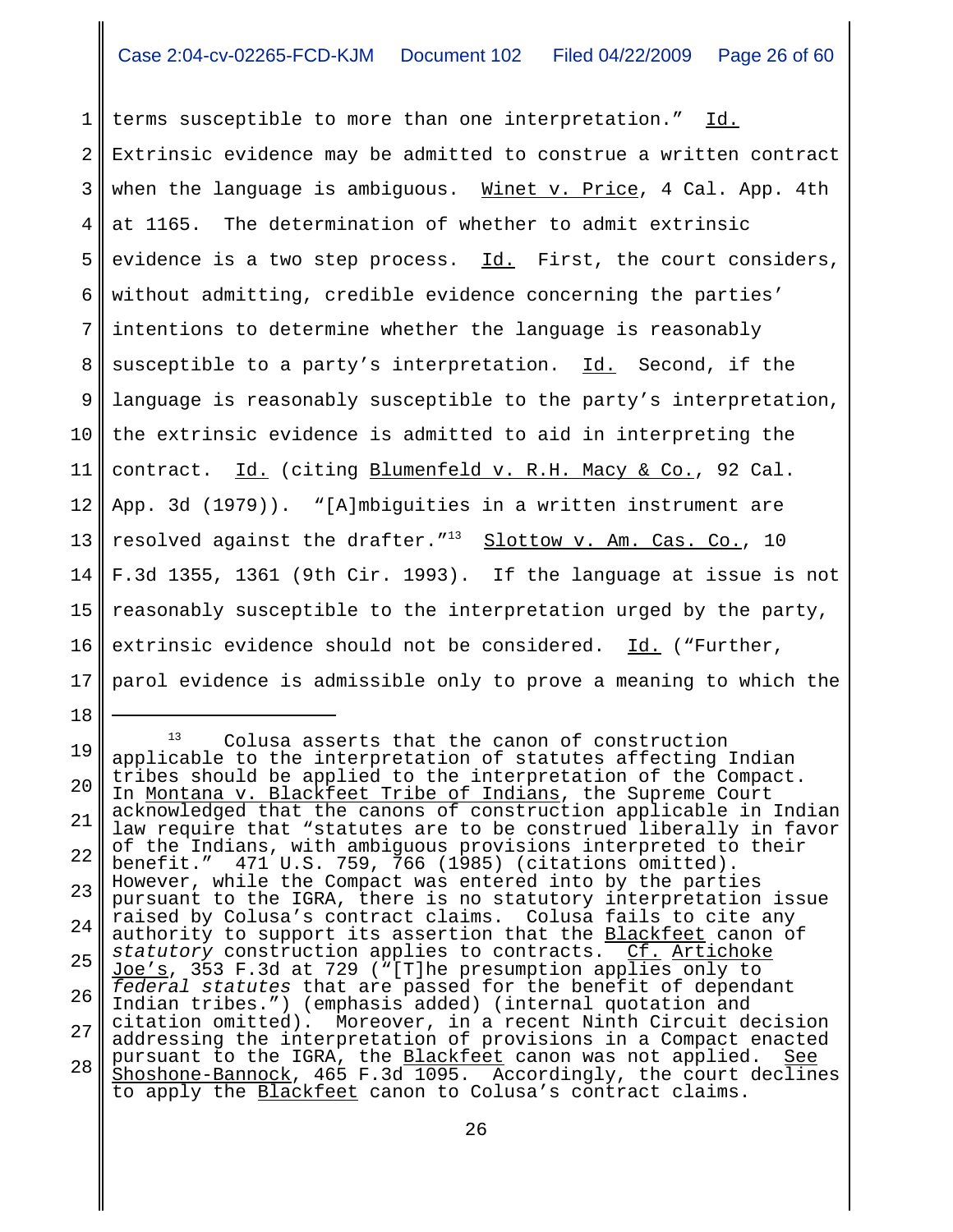1 2 3 4 5 6 language is 'reasonably susceptible,' not to flatly contradict the express terms of the agreement.") (internal citations and quotations omitted); see also Cabazon, 124 F.3d at 1058 (holding that a strained interpretation of a clear compact provision does not render it ambiguous for purposes of introducing extrinsic evidence).

7

**A. The Commission's Authority Regarding the Draw Process**<sup>14</sup>

8 9 10 11 12 13 14 15 In its Fourth Claim for Relief in *Colusa I*, Colusa alleges that "defendants have no authority under the Compact unilaterally to assume control of the Gaming Device license draw process and dictate . . . how and by whom the process will be implemented." (Compl. ¶ 56.) Colusa also alleges that defendants' "usurpation of control over that process" is a substantial violation of the Compact. Defendants move for judgment on the pleadings on this claim, and Colusa moves for summary judgment.

16 17 18 19 20 21 22 23 24 25 The parties agree that nothing in the Compact explicitly provides any party or entity with the authority to conduct the draw process. Colusa contends that because there is no express provision conferring authority upon the State or the Commission to exercise exclusive control over the calculation or distribution of licenses, the Commission cannot vest itself with such authority. Defendants argue that the provision of the Compact that expressly names the Commission as the Trustee of the RSTF implicitly grants the Commission the authority to administer the statewide license pool.

 $28 \text{ m}$   $\text{m}$  The court addresses this claim first as the parties have acknowledged this to be a threshold issue at prior appearances before the court.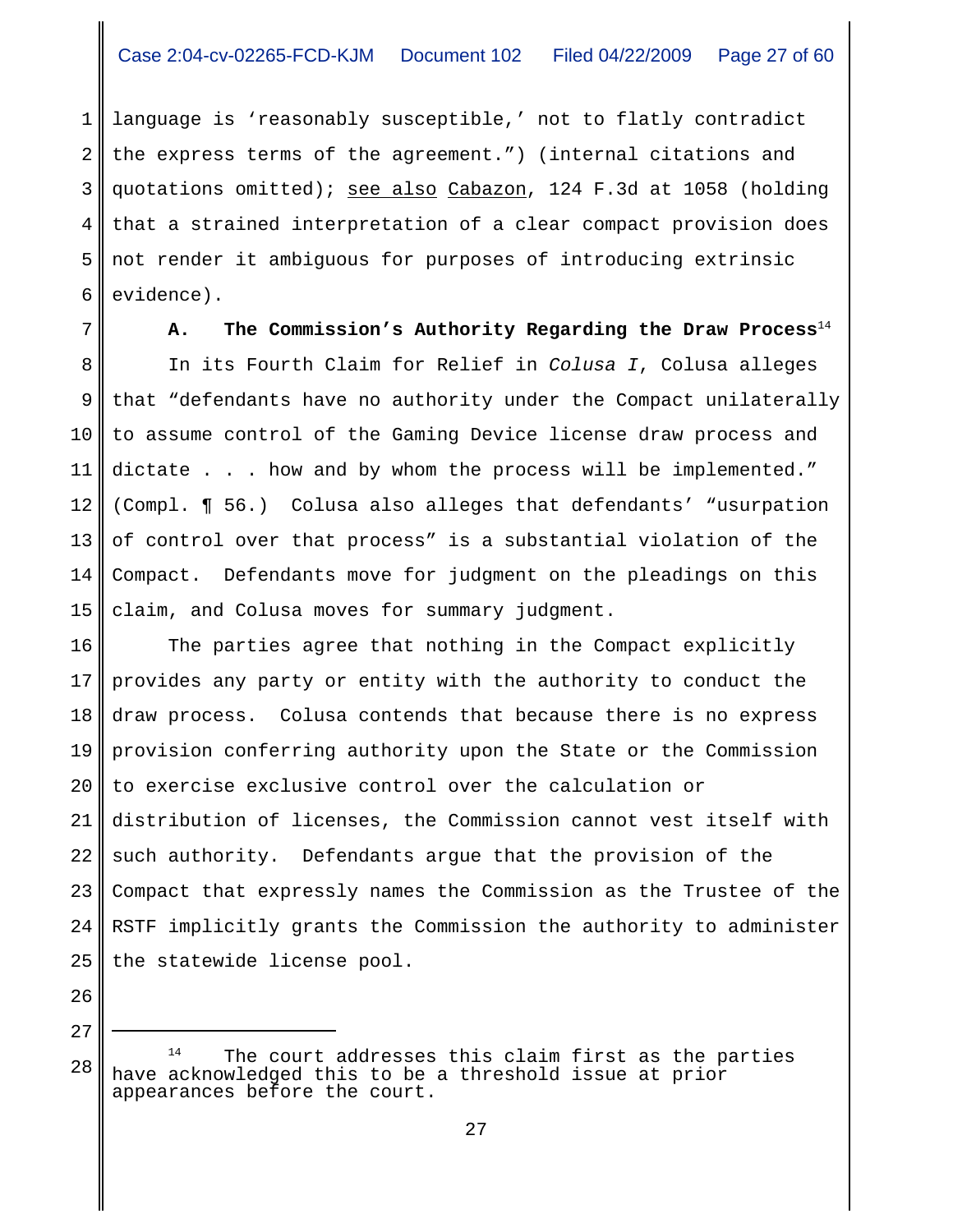1 2 3 4 5 6 7 8 9 10 A trustee is required to "administer the trust with reasonable care, skill, and caution under the circumstances." Cal. Prob. Code § 16040 (West 2009). A trustee also "has a duty to take reasonable steps under the circumstances to take and keep control of and to preserve the trust property." Cal. Prob. Code § 16006 (West 2009). Moreover, a trustee is under a continuing duty to keep accurate accounts of dealings with the trust property, and to render an accounting to a beneficiary on demand. See Cal. Prob. Code §§ 16060, 16062 (2009); In re De Laveaga's Estate, 50 Cal. 2d 480, 487 (1958).

11 12 13 14 15 16 17 18 19 20 21 22 Pursuant to the Compact, the RSTF is funded by money received for one-time pre-payment fees paid as a condition to acquiring licenses and by fees relating to the number of Gaming Devices operated by a tribe. (Compact §§ 4.3.2.2(e), 5.1). Specifically, tribes are required to make a contribution of (1) 7% of the Average Gaming Device Net Win on terminals in excess of 200, up to 500 terminals; (2) 10% of the Average Gaming Device Net Win on terminals in excess of 500, up to 1000 terminals; and (3) 13% of the Average Gaming Device Net Win on terminals in excess of 1000. (Compact § 5.1). The amount of money to be contributed into the RSTF is based upon how many licenses are drawn and upon how many Gaming Devices a tribe operates.

23 24 25 26 27 28 The court holds that the Commission's appointment as Trustee of the RSTF carries with it the authority to administer the draw process. The Commission must have accurate information with respect to the number of licenses issued and to whom in order to properly account for the money that should be deposited in the RSTF. The need for accurate information implicitly requires that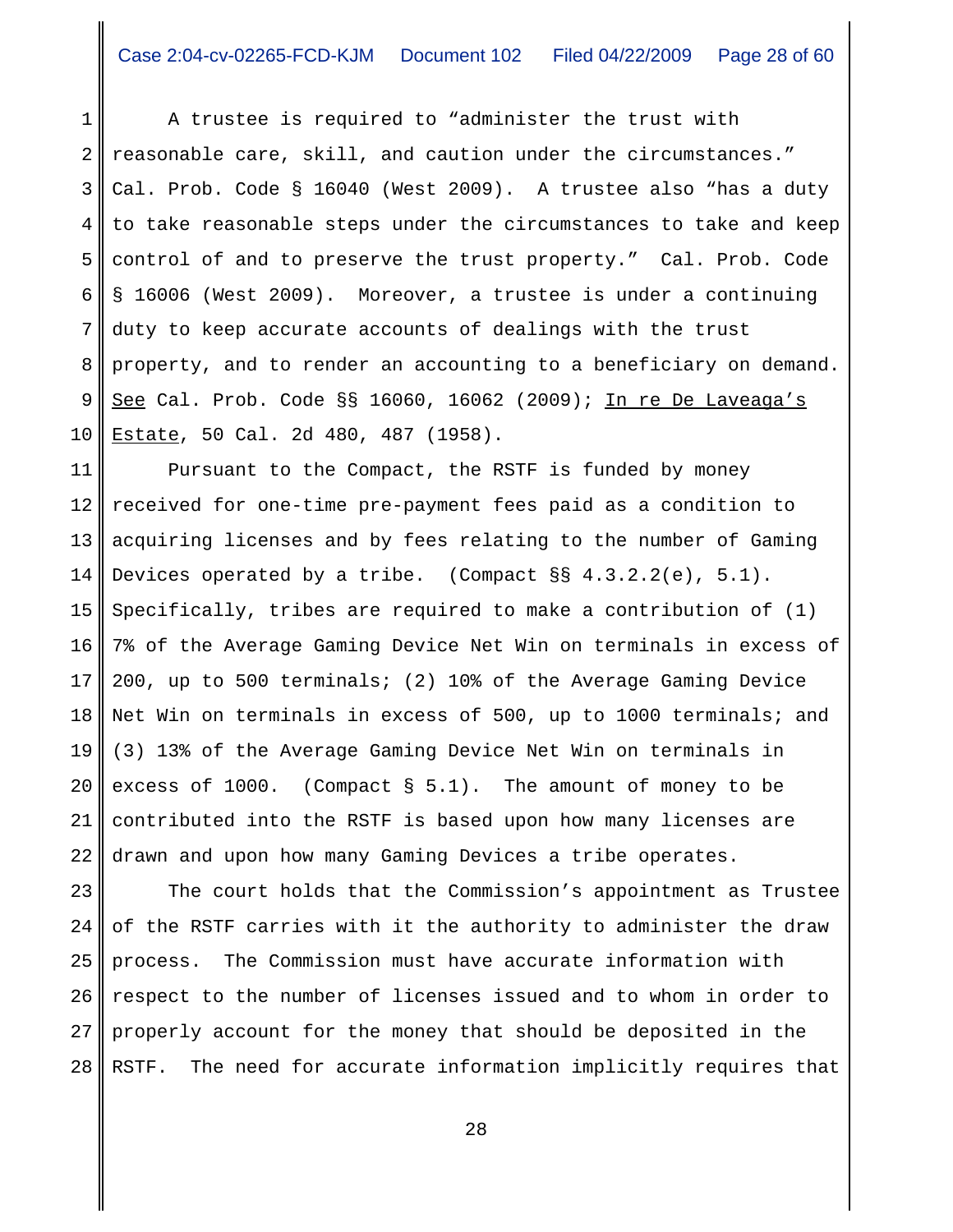1 2 3 the Commission assume responsibility over the distribution of the licenses and the accompanying and subsequent collection of fees. $15$ 

4 5 6 7 8 9 10 11 12 13 14 Moreover, the need for the Commission to assume responsibility of the draw process in order to fulfill its duties as a trustee is illustrated by the circumstances created by the Compact Tribes' use of the Sides process in 2000-2001. The Commission did not control the draw process and thus, was unable to properly account for how many licenses were issued, how much money should be in the RSTF, and how may licenses were given to each tribe through the draw process for purposes of collecting fees. Under these circumstances, the Commission could not fulfill its duties to control, preserve, account, and report the trust property.

15 16 17 18 19 20 21 22 23 24 25 Colusa argues that the collaborative process provided for in § 8.4 of the Compact, which requires that State regulations to be applied to a Tribe be developed through a consultative process, should have been utilized prior to the Commission's exercise of control over the draw process. However, § 8.4 applies only to those matters "encompassed by Sections 6.0, 7.0, or 8.0," which relate to the on-site operation of tribal gaming facilities. (Compact § 8.4; see Compact §§  $6-8$ ). The administration of the draw process and the RSTF are set forth in Sections 4.0 and 5.0 of the Compact, sections notably absent from the provisions of § 8.4. Accordingly, Colusa's argument is without merit.

<sup>27</sup> 28 The court notes that the authority to administer the draw process does not give the Commission concomitant authority to interpret the Compact. While interpretation issues may and have arisen throughout the draw process, the Commission's role as Trustee does not grant deferential review to its interpretation.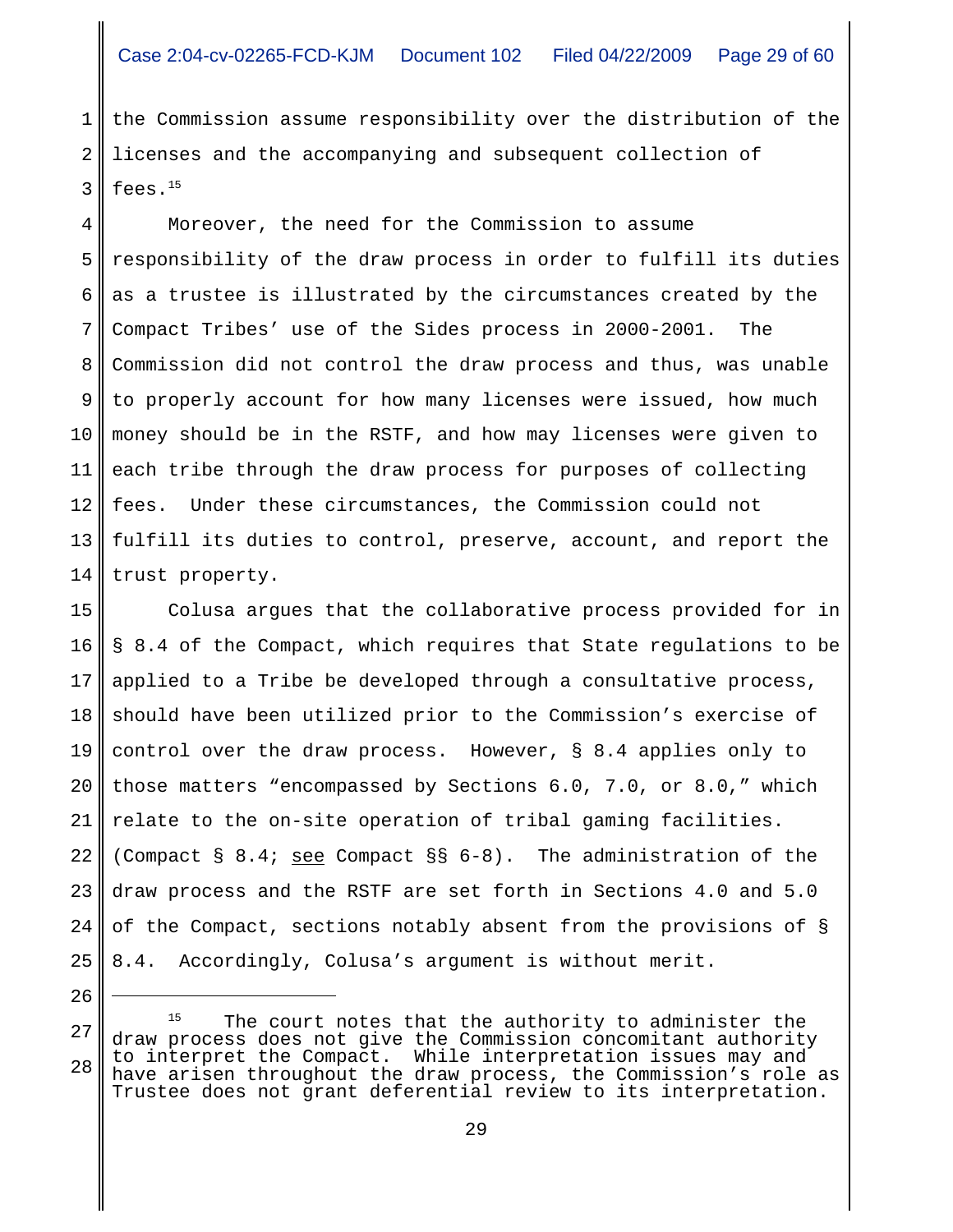1 2 3 4 Therefore, with respect to Colusa's claim that the Commission does not have authority to administer the draw process, defendants' motion for judgment on the pleadings is GRANTED, and Colusa's motion for summary judgment is DENIED.

5 6 7 8 9 10 11 12 13 14 15 B. Number of Gaming Devices Authorized by the Compact<sup>16</sup> In its Second Claim for Relief in *Colusa I*, Colusa alleges that the State of California and the Commission unlawfully determined the number of Gaming Device licenses authorized by § 4.3.2.2(a)(1) of the Compact. (Compl. ¶¶ 42-48.) Specifically, Colusa contends that the Compact authorizes more licenses than defendants have determined. (Compl. ¶ 46.) Picayune's sole Claim for Relief also alleges that the correct number of licenses exceeds the number determined by defendants. (Intervenor Compl. ¶¶ 58-59.) Defendants, Colusa, and Picayune have filed motions for summary judgment on this claim.

The Compact provides, in relevant part:

The maximum number of machines that all Compact Tribes in the aggregate may license pursuant to this Section shall be a sum equal to 350 multiplied by the Number of Non-Compact tribes as of September 1, 1999, plus the difference between 350 and the lesser number authorized under Section 4.3.1.

21 22 23 24 25 26 (Compact  $\S$  4.3.2.2(a)(1)). Section 4.3.1 provides that a tribe "may operate no more Gaming Devices than the larger of . . . (a) A number of terminals equal to the number of Gaming Devices operated by the Tribe on September 1, 1999; or (b) Three hundred fifty (350) Gaming Devices." For purposes of these sections, the Compact defines "Non-Compact Tribes" as those "[f]ederally-

27 28

16

17

18

19

 $16$  The court also takes up this claim out of order as the parties conceded at oral argument that this issue is at the heart of the litigation.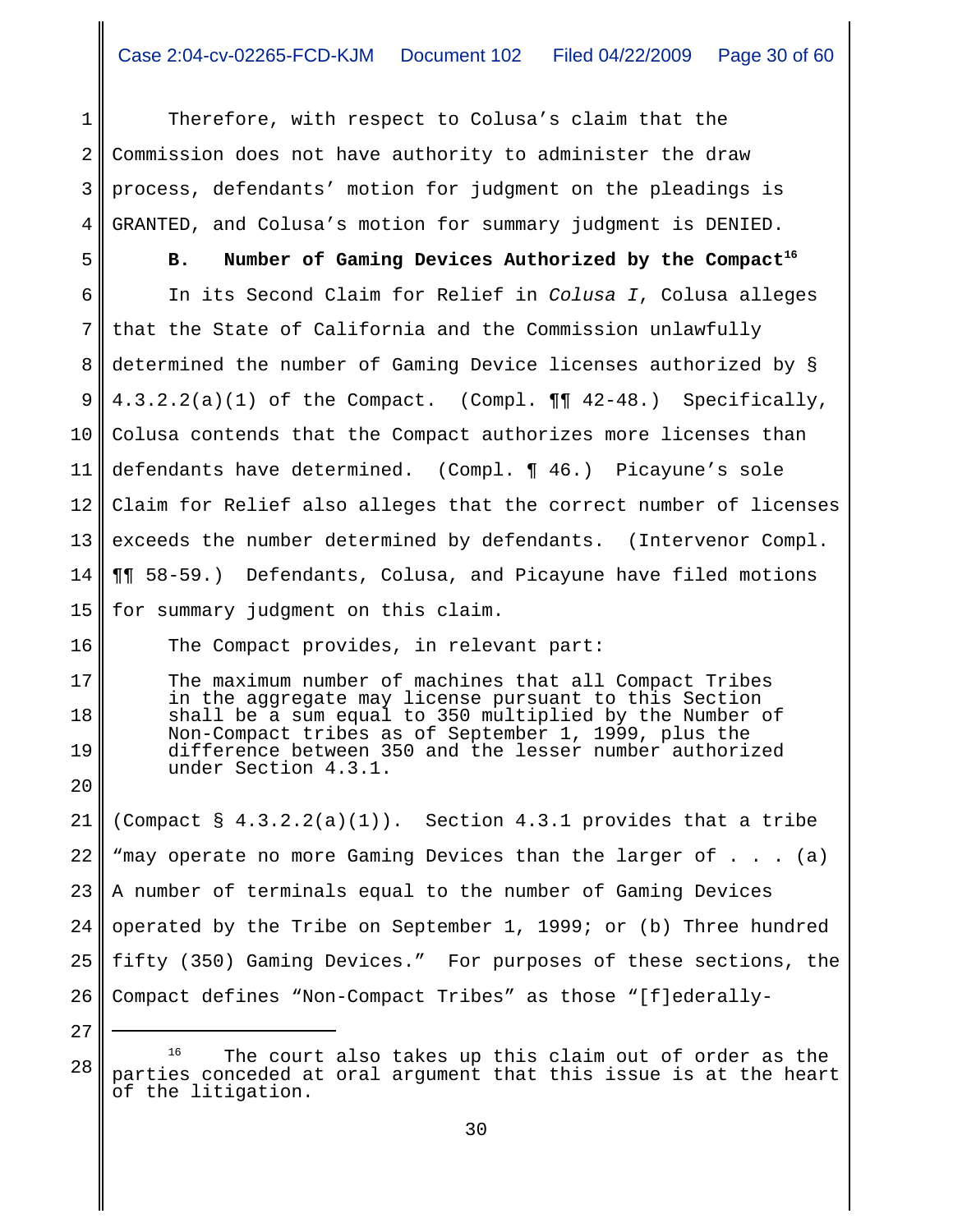1 2 3 4 5 6 7 8 recognized tribes that are operating fewer than 350 Gaming Devices. (Compact  $\S$  4.3.2(a)(i)). On September 1, 1999, there were 84 federally-recognized tribes in California operating fewer than 350 Gaming Devices. (DUF ¶ 26). As such, the first component of the formula, "350 multiplied by the Number of Non-Compact tribes," is the product of 350 multiplied by 84, or 29,400. (DUF ¶ 27). The parties are in agreement as to this number.  $(\underline{Id.})$ 

9 10 11 12 13 14 15 16 17 The parties' disagreement centers on interpretation of the second aspect of the equation, the difference between 350 and the lesser number authorized under Section 4.3.1. In their original submissions, $17$  defendants, Colusa, and Picayune<sup>18</sup> agreed that in order to adjust the equation to apply to all Compact tribes, 350 should be multiplied by a particular number and the resulting number should be subtracted by the aggregate number of devices operated by tribes who had less than 350 devices as of September 1, 1999. They also agreed that 2,849 was the aggregate number of

18

19

20

Colusa raised its alternative theory in a footnote in its original motion and expounded upon it in its reply and during oral argument. The court allowed supplemental briefing on this issue following the hearing.

<sup>22</sup> 23 24 25 26 27 28 <sup>18</sup> Picayune also argued that the only limitation on the number of licenses, and thus devices, under the Compact is the limit of 2000 per tribe. However, such an interpretation would render meaningless §§ 4.3.1 and 4.3.2.2(a). As such, this argument is without merit. Moreover, Picayune's reliance on the State's more recent entry into amended compacts that allow for unlimited gaming devices is irrelevant. Defendants' subsequent conduct does not aid in the court's determination of the parties' intent as set forth in the Compact. Furthermore, these amended compacts also involve different financial terms, including revenue sharing with the State, and contain far more demanding environmental protection provisions, including the negotiation of agreements with counties concerning the mitigation of offreservation impacts. (<u>See</u> Defs.' Additional Request for Judicial Notice [Docket #88-2], filed Feb. 13, 2009).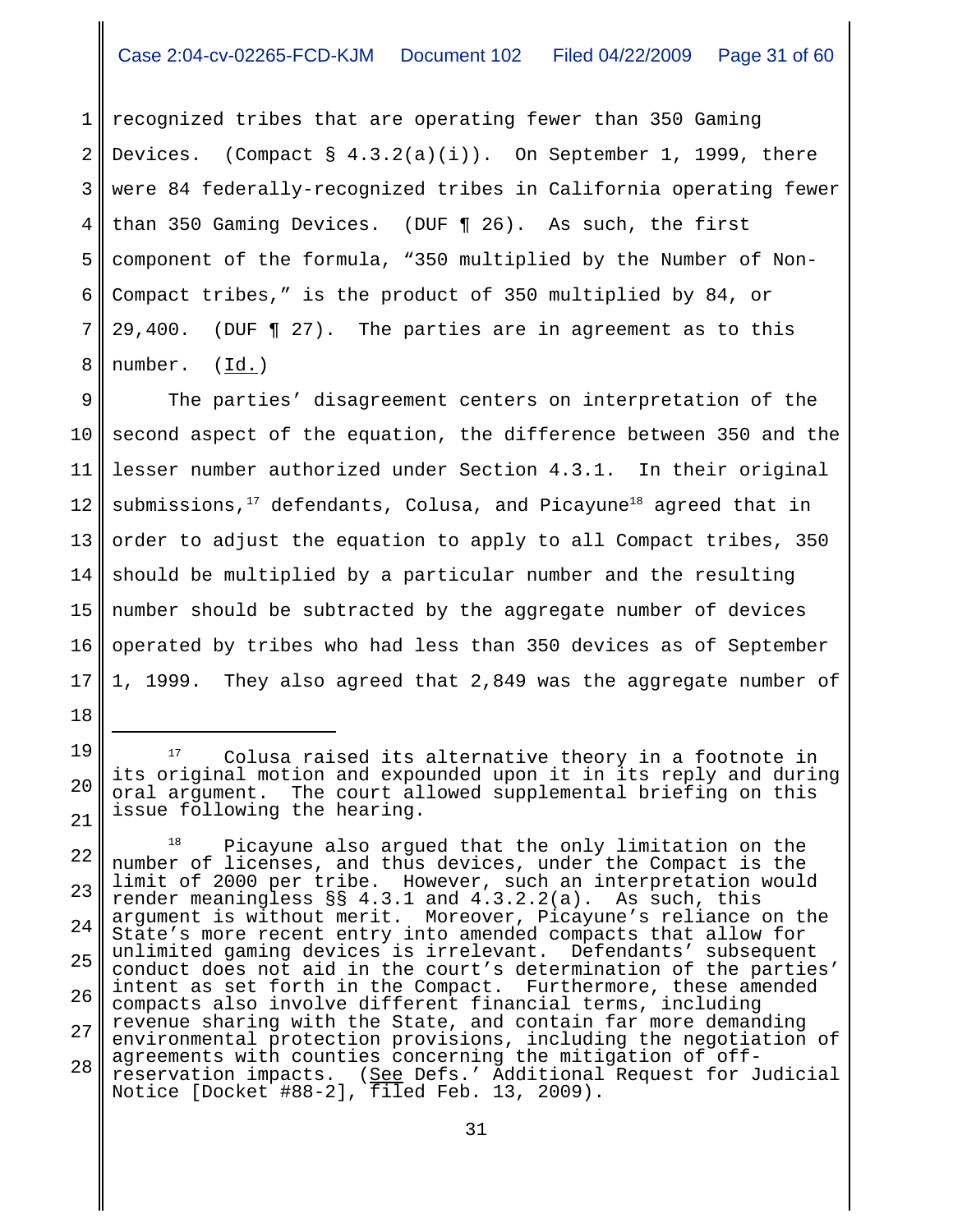1 2 3 4 5 6 7 8 9 10 11 12 13 14 15 devices operated by tribes who had less than 350 devices as of September 1, 1999. As such, under these proposed formulations, the number of gaming devices authorized by the Compact is equal to  $29,400 + (350x - 2,849)$ . Defendants contend that the appropriate multiplier is 16 because this reflects the number of tribes that were operating less than 350, but more than zero, devices as of September 1, 1999. (See DUF  $\P\P$  29, 31-32). Defendants contend that zero cannot be authorized, and thus, tribes that were operating zero devices should not be counted. This would render the total size of the pool at 32,151 licenses. Colusa and Picayune contend that the appropriate multiplier is 84 because this reflects the number of tribes that were operating less than 350 devices, including those tribes operating zero devices, as of September 1, 1999. This would render the total size of the pool at 55,951 licenses.

16 17 18 19 20 21 22 23 24 25 26 27 28 In their supplemental briefing, Colusa and Picayune submit an alternative method for calculating the statewide license pool (the "alternative formulation"). Under this formulation, in order to determine the "lesser number authorized under Section 4.3.1," the first step is to calculate the total number of licenses authorized under § 4.3.1(a) and then to calculate the total number of licenses authorized under  $\S$  4.3.1(b); the smaller number is the "lesser number authorized." Colusa and Picayune contend that this number is 13,650, reached by multiplying 350 by 39, the number of tribes who signed compacts. (See Stip. R. at 67A-B). The difference between 13,650 and 350 is 13,300. Therefore, under the alternative formulation, the total size of the pool is (29,400 + 13,300) 42,700 licenses.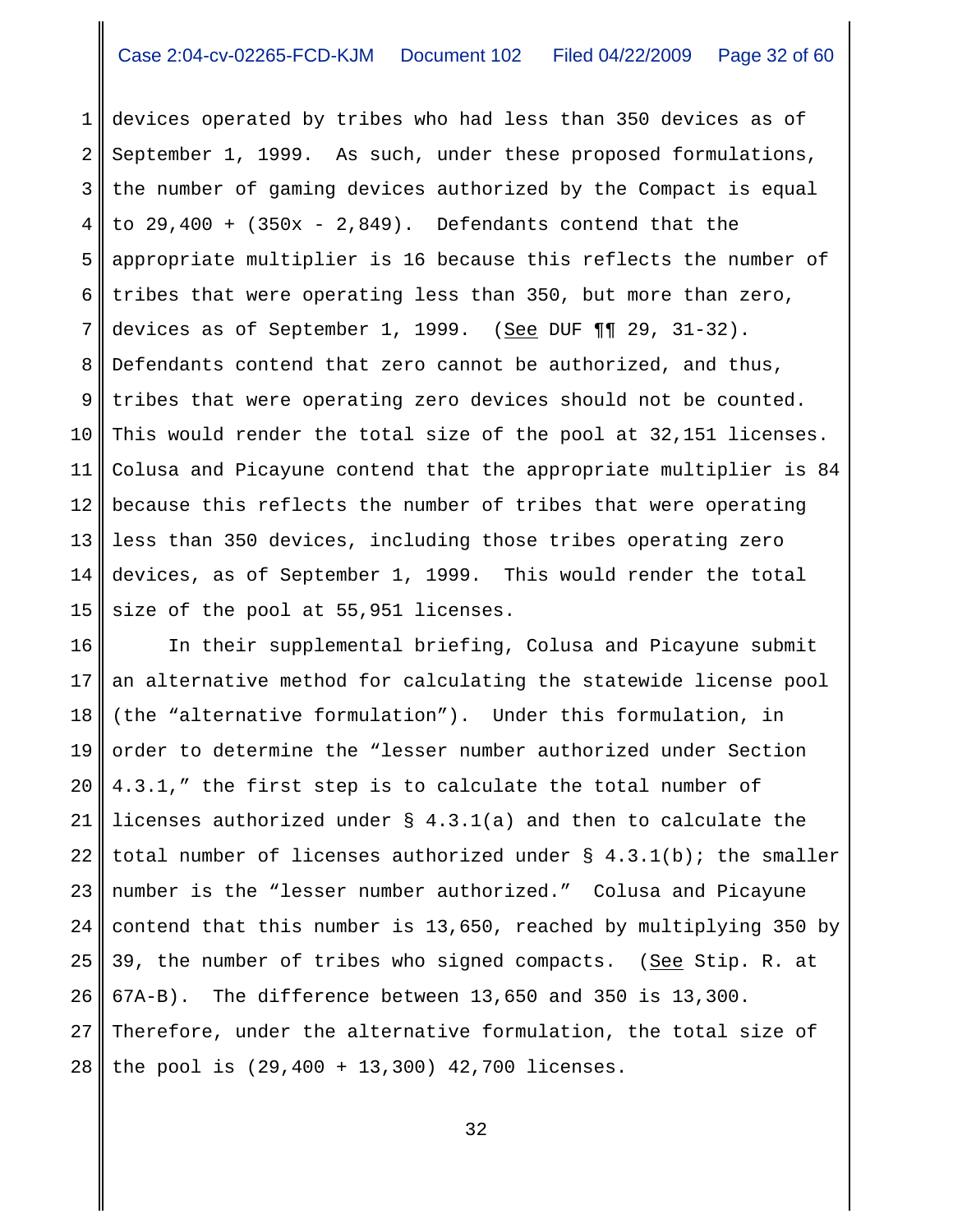1

## **a. Factual Background Specific to the Claim**

2 3 4 5 6 7 8 9 10 11 12 13 14 15 16 17 18 After the April 1999 meeting between Davis and the federally recognized tribes, three main groups of tribes coalesced for the purpose of conducting compact negotiations with the State. (Supp. Decl. of George Forman ("Supp. Forman Decl." [Docket #98], filed Apr. 8, 2009, ¶ 5). Colusa and Picayune were part of the largest group, the United Tribes Compact Steering Committee ("UTCSC"), which consisted of more than 60 tribes located throughout California.  $(\underline{Id.})$  Colusa's counsel, George Forman, was one of the tribal attorneys designated to participate in negotiations as a spokesperson for the UTCSC tribes.  $(\underline{Id.} \P 6)$ . Judge William A. Norris ("Norris"), then Special Counsel to Governor Davis for Tribal Affairs, acted as the lead negotiator for California. (Decl. of William A. Norris ("Norris Decl.") [Docket #95-3], filed Mar. 19, 2009, ¶ 2). Judge Shelleyanne W.L. Chang ("Chang"), then Senior Deputy Legal Affairs Secretary for the Office of Governor Gray Davis, assisted with negotiations. (PUF ¶ 1).

19 20 21 22 23 24 25 26 27 28 Negotiations began in April 1999. (Id. ¶ 7). On May 26, 1999, Norris negotiated with the USTSC regarding a discussion document prepared by te state and submitted to the tribes on May 21, 1999. (Id. ¶¶ 8-9). During this negotiation, Norris conveyed the Governor's concern about limiting growth. (Ex. A to Supp. Forman Decl. at 37:17-38:12). However, Norris agreed that he, on behalf of the Governor, had "grave reservations, if not opposition, to a cap in the aggregate."  $(\underline{Id.}$  at 37:1-2). Negotiations continued throughout the summer of 1999. (Norris Decl. ¶¶ 9-10). Norris asserts that during the compact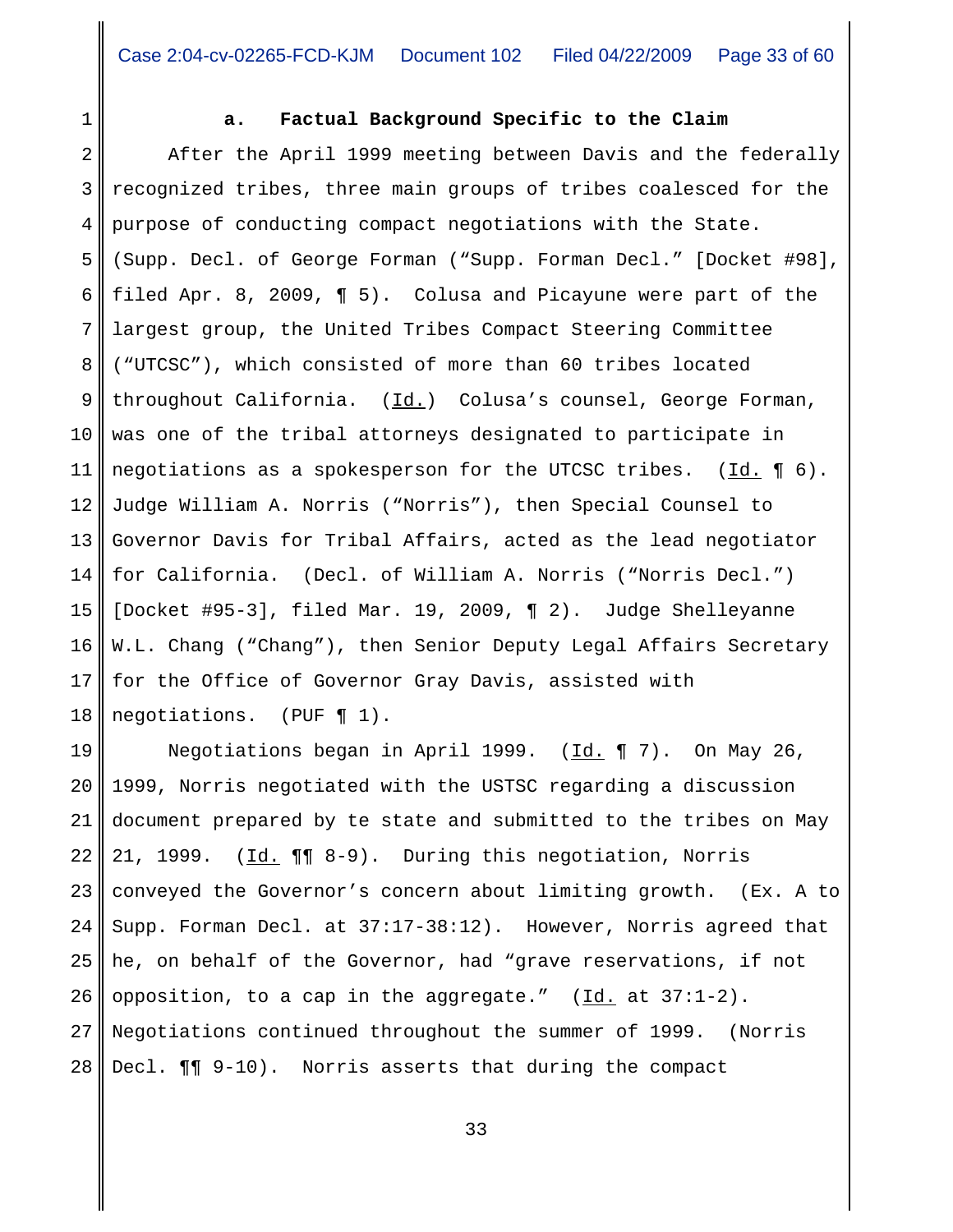1 2 3 4 negotiations in August and September 1999, the State's negotiations team made itself available to meet with every tribal representative who wanted to participate in the ongoing negotiations. (Id. ¶ 10).

5 6 7 8 9 10 11 12 13 14 15 16 17 18 19 20 21 22 23 24 During the negotiating process, Norris asserts that he repeatedly advised the tribes and their attorneys that a statewide cap of 44,798 Gaming Devices, including those already in operation by tribes, could not be exceeded.  $(\underline{Id.} \P 15)$ . Wayne R. Mitchum, Chairman of the Colusa Indian Community Council at all relevant times, concedes that the State's negotiating team represented that the Governor was committed to imposing reasonable limits on the expansion of gaming in California; however, per-tribe and statewide limits on Gaming Devices was not proposed until early September 1999. (Decl. of Wayne R. Mitcum ("Mitchum Decl") [Docket #59-6], filed Jan. 20, 2009, ¶¶ 1, 10). In order to address objections that the Compact inequitably benefitted tribes who had unlawfully operated substantially more than 350 Gaming Devices prior to entering into a compact, Norris and Chang drafted  $\S$  4.3.2.2(a)(1), which sets forth an aggregate pool of available licenses. (Norris Decl. ¶¶ 15-16). Meanwhile, the USTSC held extensive internal discussions about fair and appropriate minimum allocations of gaming devices, how to set per-tribe maximum limits, and how to allocate a limited number of gaming devices. (Mitchum Decl. ¶ 12).

25 26 27 28 On September 9, 1999, Norris and Chang presented the draft of § 4.3.2.2 to a group of tribal attorneys who had played key roles in the negotiating process. (Id. ¶ 17). While one of these attorneys, Jerome Levine, was a tribal representative for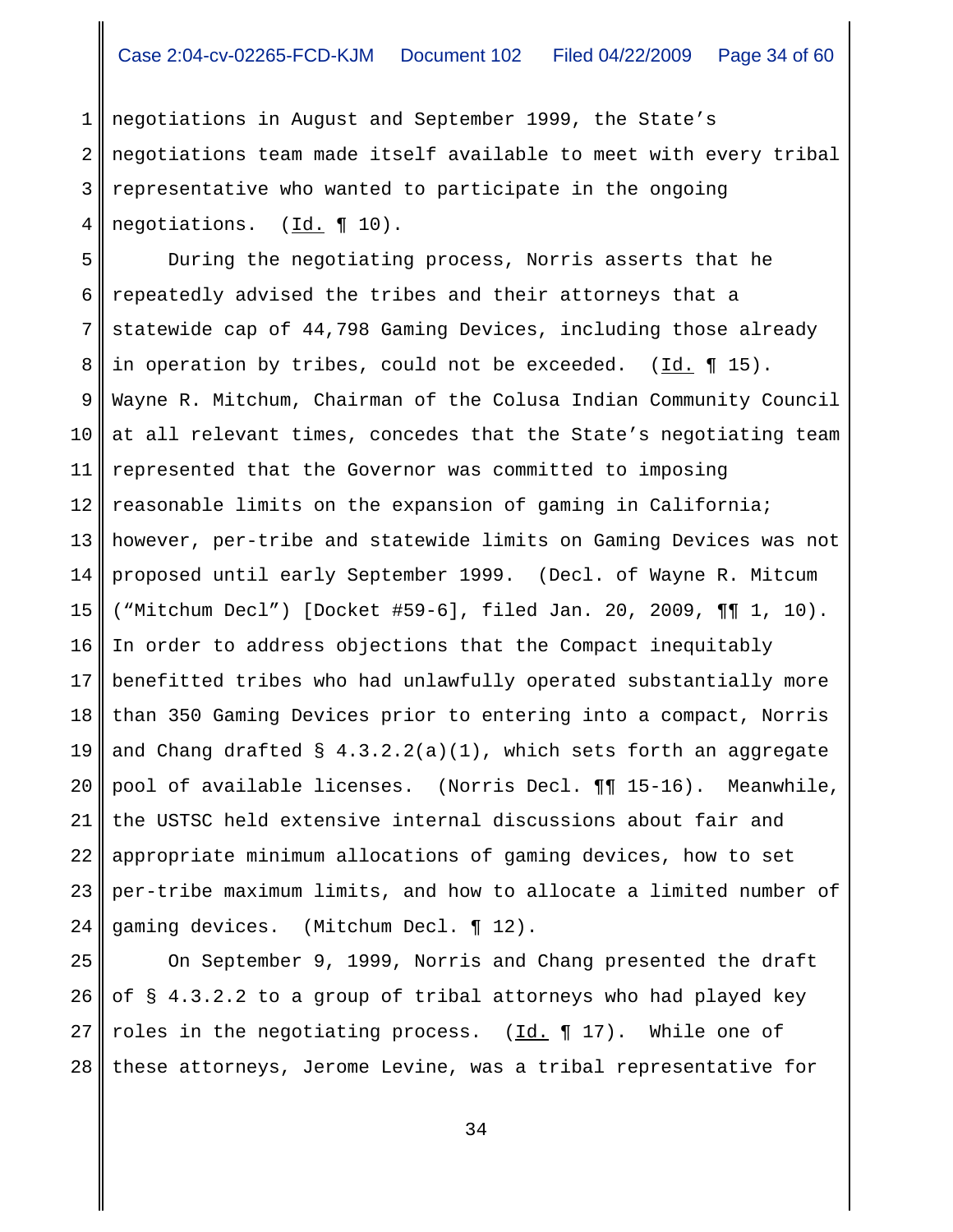1 2 3 4 5 6 7 8 9 10 11 12 13 the USTSC, (Ex. A to Supp. Forman Decl. at 2), there is no evidence that he was acting on behalf of the USTSC. Later that evening, Norris presented the entire draft compact to the assembled representatives of the California Indian tribes for approval. (Norris Decl. ¶ 18). He asserts that no questions were asked concerning the number of Gaming Devices authorized under the compact.  $(\underline{Id.})$  Mitchum asserts that he heard tribal leaders and other representatives ask the State's negotiators to explain the meaning, but the State's negotiators refused to explain it. (Mitchum Decl. ¶ 16). The State's negotiating team announced that tribal representatives had until approximately 10:00 p.m. that evening to accept the proposal. (Mitchum Decl. ¶ 13). This deadline was later extended until midnight. (Id.)

14 15 16 17 18 19 20 21 Once the State's negotiators left the room, Mitchum participated in an extensive discussion with the other tribal leaders and attorneys about how many Gaming Devices the proposed compact allowed.  $(\underline{Id.} \P 17)$ . Mitchum understood the compact to authorize approximately 56,000 Gaming Device licenses in addition to those already being operated by tribes.  $(Id.)$  Mitchum signed the required letter of intent on Colusa's behalf before expiration of the deadline.  $(\underline{Id.} \P 13)$ .

22 23 24 25 26 27 28 On or about September 10, 1999, at the request of the Governor's Press Office, Chang prepared an information sheet entitled, "Total Possible Number of Slot Machines Statewide Under the Model Tribal-State Gaming Compact Negotiated by Governor Davis and California Indian Tribes." (PUF ¶ 5). The Information Sheet was made available to the news media and described the purported intent of  $\S$  4.3.2.2(a)(1) of the Compact to authorize a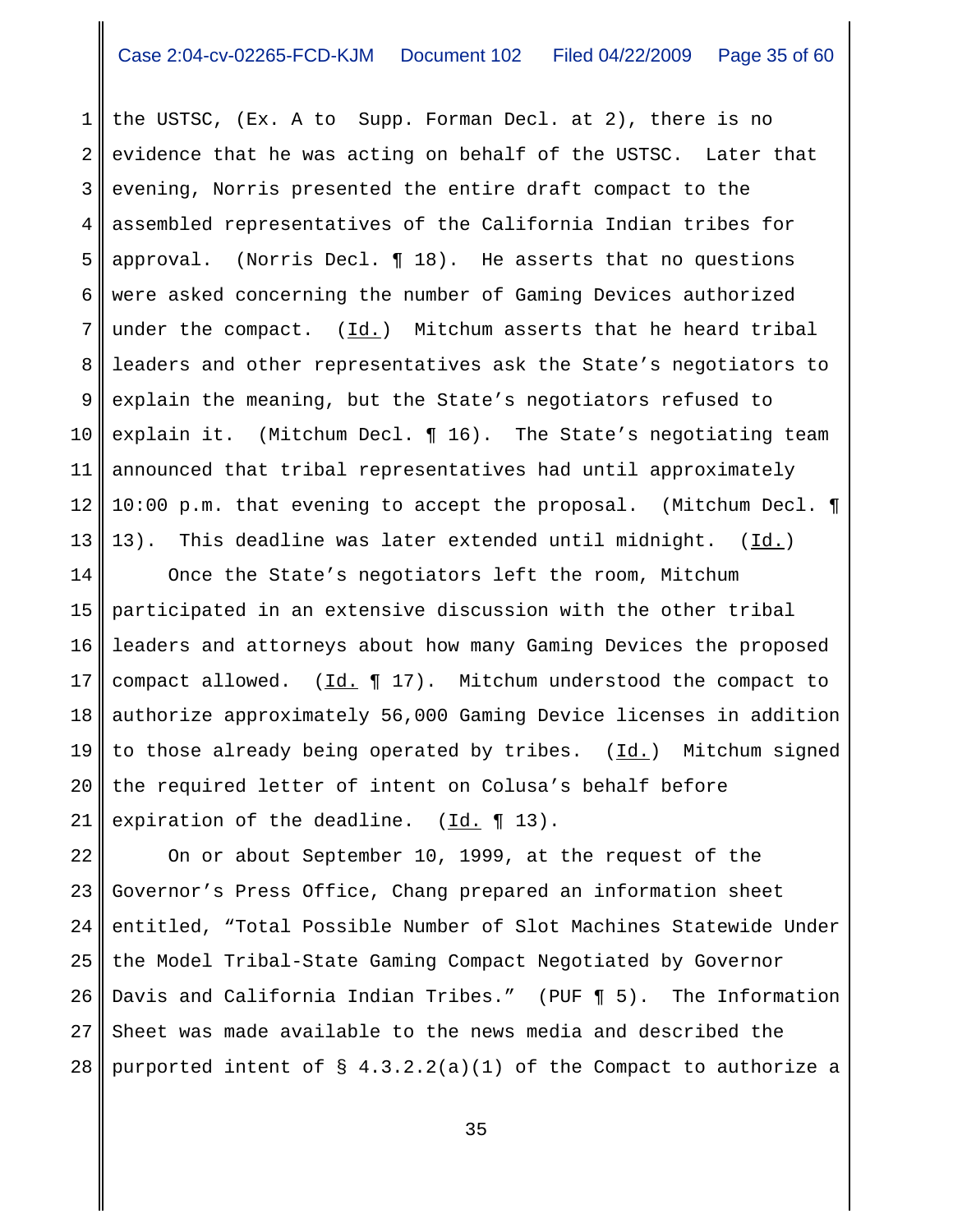1 2 3 4 5 total of 44,448 slot machines statewide, including those already in operation. (See PUF ¶ 6). As such, the Compact allowed for 23,450 additional licenses. (PUF ¶ 6) Chang asserts that the Governor's Office received no complaints or comments concerning the accuracy of the press release. (PUF ¶ 8).

6 7 8 9 10 11 12 13 14 15 16 17 By letter dated November 9, 1999, Elizabeth G. Hill ("Hill"), writing for the Legislative Analyst, determined that § 4.3.2.2(a)(1) authorized 60,000 machines in addition to those already in operation, for a total in excess of 113,000 machines. (Stip. R. at 60-62). Hill, however, cautioned that "different interpretations of the language in the compact could result in significantly different totals." (Stip. R. at 61). Subsequently, by letter dated December 6, 1999, Hill determined that the total amount of machines authorized statewide was 61,700, including those authorized under the Compact and those in operation, based upon the proposed assumption that §  $4.3.2.2(a)(1)$  applies only to 15 tribes.<sup>19</sup> (Stip. R. at 64).

18 19 20 21 22 23 24 By a letter to Sides dated May 10, 2000, Norris and Peter Siggins ("Siggins"), the Chief Deputy Attorney General, stated that the total number of devices authorized statewide was 45,206, and that 15,400 licenses were available under the Compact for the draw. (Stip. R. at 65-67). However, between May 15, 2000 and February 28, 2001, Sides issued 29,398 Gaming Device Licenses to 38 Compact tribes. (Stip. R. at 80).

By letter to Governor Davis, the Chairman of the Commission, and the Attorney General, dated July 31, 2001, Picayune and other

27

15.

25

26

 $28$   $19$  The parties agree that this number should be 16, not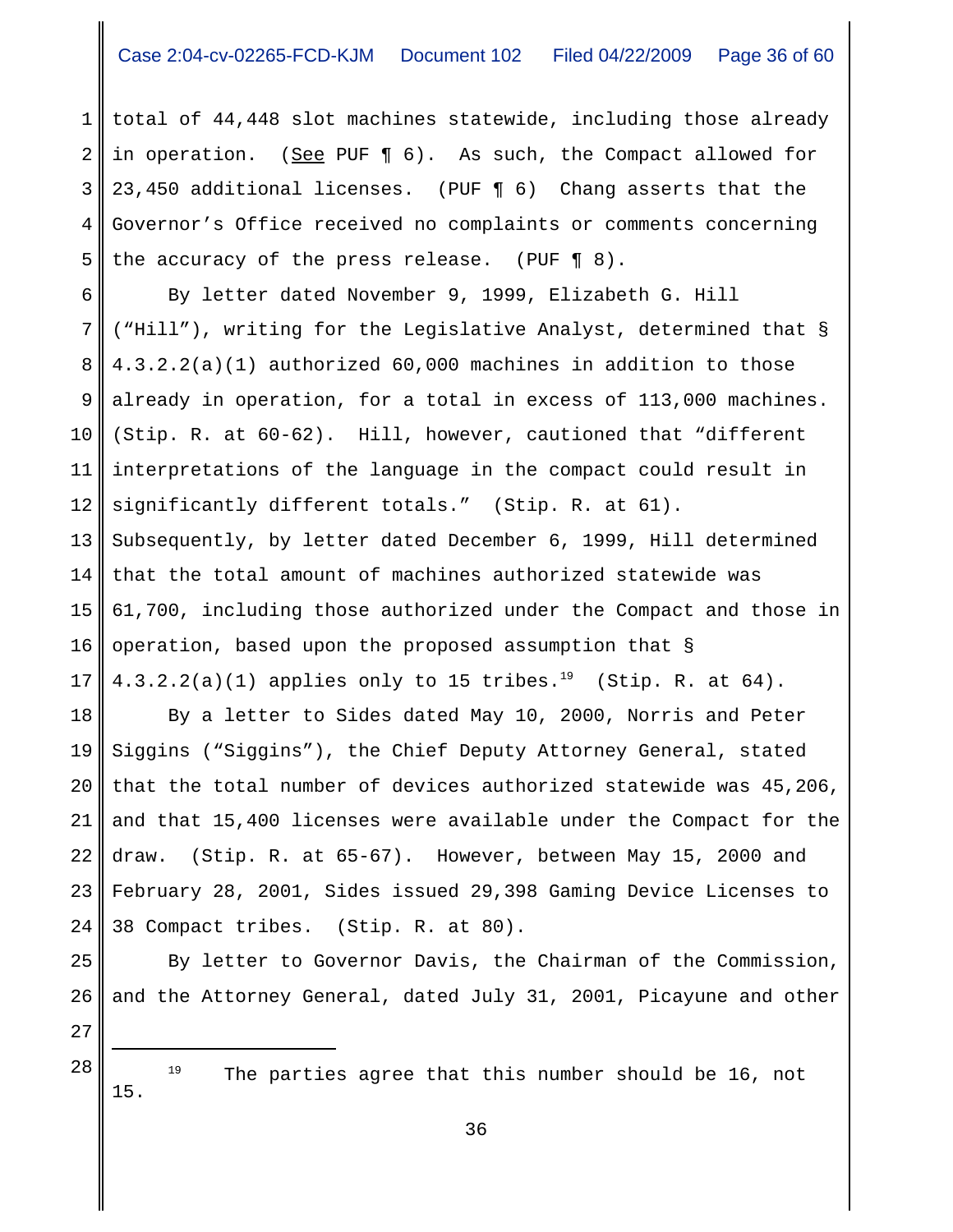1 2 3 4 5 6 7 8 Compact tribes addressed the "need for confirmation that the maximum number of machines that all Compact Tribes in the aggregate may operate pursuant to the licenses issued per the Tribal-State Compact § 4.3.2.2, is in excess of 113,000." In the alternative, the letter stated that the parties needed to otherwise determine the number of licenses available in the pool. (Ex. O to Decl. of John Peebles ("Peebles Decl.") [Docket #70], filed Jan. 28, 2009).

9 10 11 12 13 14 15 16 17 18 19 20 21 In June 2002, after reviewing various formulations including those advanced by the Legislative Analyst, the Commission determined that the license pool authorized by the Compact authorizes 32,151 Gaming Devices. (Stip. R. at 87). The Commission's report relies upon the same formulation relied upon by defendants in this litigation. (Stip. R. at 86-87). However, the Commission noted that a different formulation, advanced by the Legislative Analyst, yielded a total pool of 55,951 Gaming Devices and that yet another formulation, advanced by the Tribal Alliance of Sovereign Indian Nations, yielded a total pool of 64,283 Gaming Devices. (Stip. R. at 87). In 2003, Colusa sought to negotiate with the state regarding its interpretation of § 4.3.2.2. (Stip. R. at 92-94).

22

## **b. Analysis**

23 24 25 26 27 28 "Contract terms are to be given their ordinary meaning, and when the terms of the contract are clear, the intent of the parties must be ascertained from the contract itself." Shoshone-Bannock, 465 F.3d at 1099. "Although the intent of the parties determines the meaning of the contract, the relevant intent is objective – that is, the objective intent as evidenced by the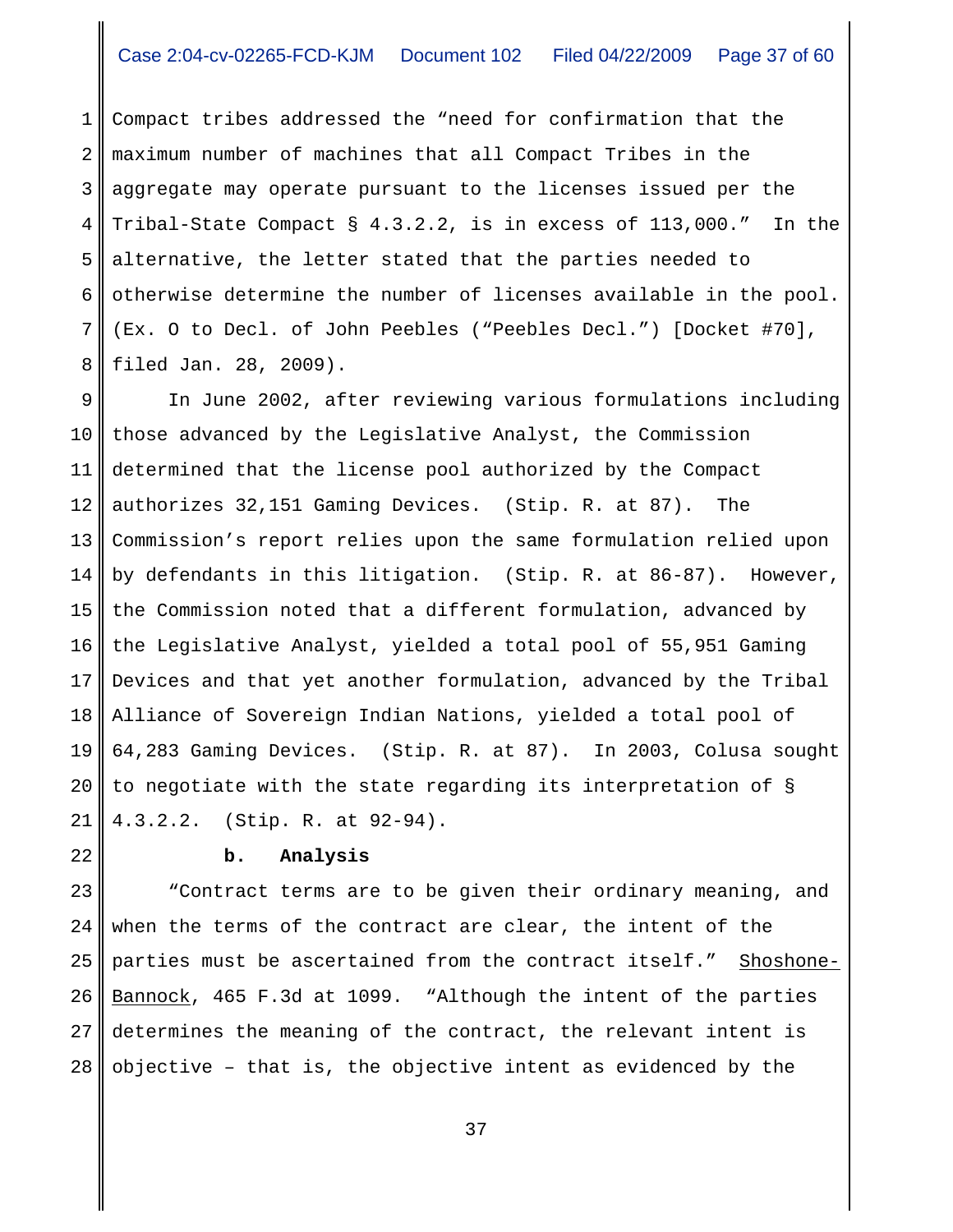1 2 3 4 5 words of the instrument, not a party's subjective intent." Badie v. Bank of Am., 67 Cal. App. 4th 779, 802 n.9 (1998) (internal quotations and citation omitted). Extrinsic evidence may be admitted to construe a written contract when the language is ambiguous. Winet, 4 Cal. App. 4th at 1165.

6 7 8 9 10 11 12 13 14 15 16 17 18 19 Where the language is reasonably susceptible to the interpretations offered by both sides, the court must apply the appropriate canons of statutory construction. Badie, 67 Cal. App. 4th at 800. The court must consider the contract as a whole and may also "consider the circumstances under which an agreement was made." Id. The court should "provide an interpretation that will make an agreement lawful, operative, definite, reasonable, and capable of being carried into effect, and must avoid an interpretation that would make it harsh, unjust or inequitable." Id. Words should be given their ordinary meaning. Id. If ambiguity still remains, "the language of the contract should be interpreted strongly against the party who caused the uncertainty to exist." Buckley v. Terhune, 441 F.3d 688, 695-96 (9th Cir. 2006); see Badie, 67 Cal. App. 4th at 800.

20 21 22 23 24 25 26 The parties do not dispute that the meaning of  $\S$  4.3.2.2(a) is unclear and susceptible to varying interpretations. Defendants contend that their formulation is the most reasonable. Colusa and Picayune also assert that their formulation is the most reasonable and that such formulation is further supported because persistent ambiguities must be construed against the drafter, which in this case, was the State.

27 28 The court finds that Colusa and Picayune's alternative formulation, which yields a total statewide pool of 42,700, is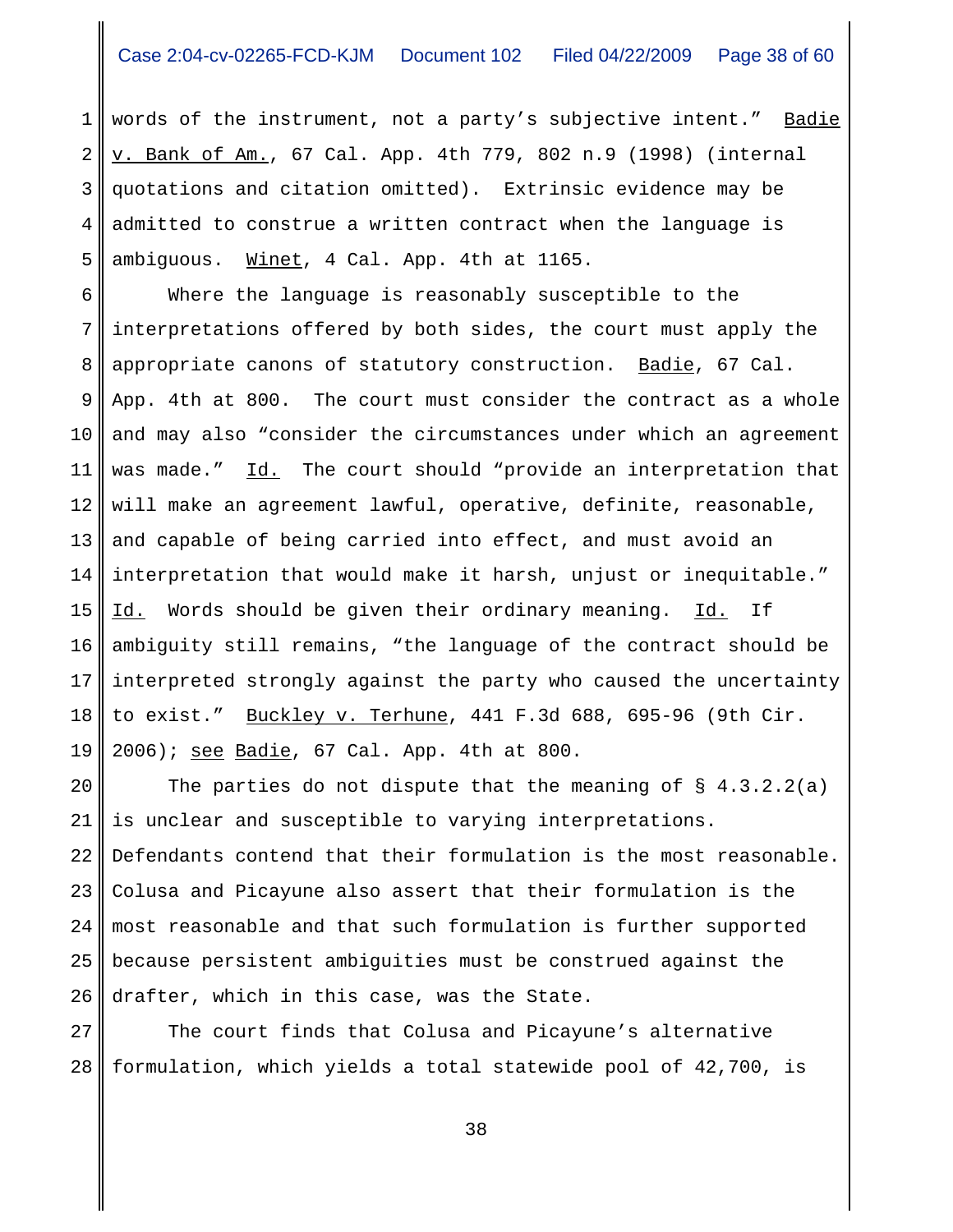1 2 3 4 5 6 7 8 9 10 11 12 13 14 supported by the contract language and the principles of contract interpretation. First, the circumstances under which the Compact was entered into does not aide the court in discerning the parties' intent.<sup>20</sup> Indeed, the submissions of the parties reveal that there was no clear consensus between the parties regarding the maximum number of Gaming Devices allowed under the Compact at the time the agreements were executed. Defendants present evidence that the State's intention was to limit the aggregate number of devices at approximately 45,000, including those already in operation at the time the compacts were signed. As such, only approximately 23,000 devices would be authorized under the Compact. $21$  In contrast, Colusa presents evidence that its Chairman understood the Compact to provide for approximately 55,000 additional licenses at the time he signed the Compact.

15 16 17 18 19 20 Furthermore, the evidence demonstrates that there was no consistent course of conduct between the parties and that there continued to be debate about the number of devices authorized under the Compact. Hill, on behalf of the Legislative Analyst, noted that the language could be interpreted to authorize up to an additional 60,000 Gaming Devices or approximately 60,000

<sup>22</sup> 23 <sup>20</sup> None of the parties proffer any evidence or argument that other provisions in the Compact aid in the court's interpretation of this provision.

<sup>24</sup> 25 26 27 28 <sup>21</sup> Significantly, no party proffers an interpretation of the Compact that substantiates this number. Rather, the Commission rejected Norris' interpretation of the Compact, which assumed "that uncompacted tribes have permanently waived their right under Compact § 4.3.1 to deploy up to 350 gaming devices following entry into a Compact with the State." The Commission noted that such an interpretation contradicts the express language of § 4.3.1. (Stip. R. at 86). The court is not persuaded that Commission's formulation is most reflective of the parties' intent based upon its piecemeal reliance on Norris' interpretations.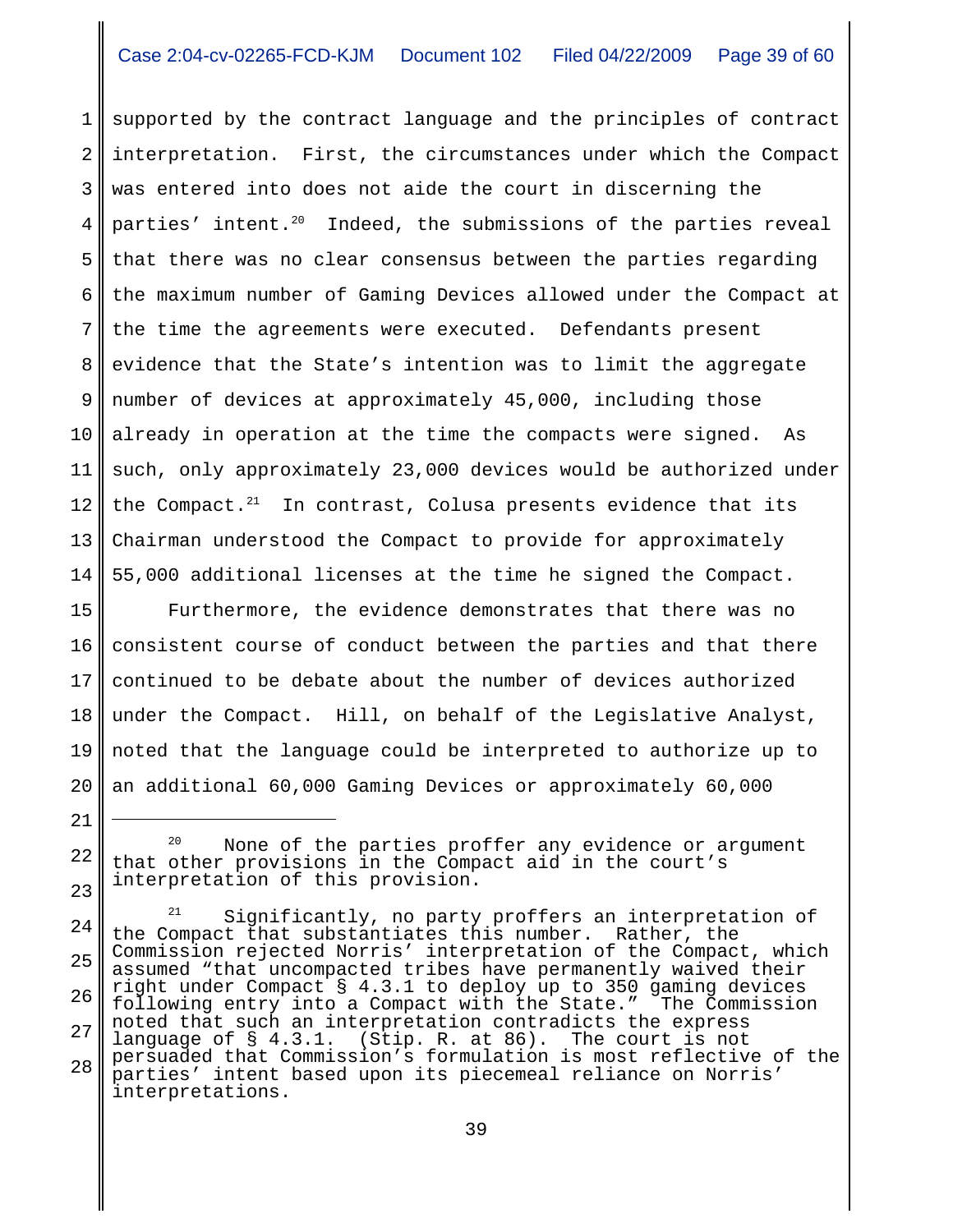1 2 3 4 5 6 7 8 9 10 11 12 13 14 Gaming Devices total. Norris and Siggins informed Sides that only approximately 15,000 licenses were available to be drawn as of May 10, 2000. However, almost 30,000 licenses were ultimately distributed to the tribes through the Sides process. Picayune, among other tribes, sought clarification of the license pool almost two years after entering into the Compact. Furthermore, the Commission only clarified the State's current position with respect to the license pool in June 2002, after considering two other potential formulations that had been advocated by different entities or individuals. Accordingly, the court finds that the extrinsic evidence does not reveal a plain intent or meaning that was either understood by the parties at the time the Compact was executed or followed by the parties in their subsequent relationships. $22$ 

15 16 17 18 19 Second, the alternative formulation provides a lawful, operative, definite, and reasonable interpretation of the Compact. While it is clear that defendants believe that their formulation is better, they have proffered no evidence that an alternative interpretation is harsh, unjust, or inequitable.

20 21 22 23 Third, among the three calculations proffered by the parties, the alternative formulation most accurately follows the language of  $\S$  4.3.2.2(a)(1), giving the words their ordinary meaning. As set forth above, the dispute between the parties

25 26 27 28  $22$  The court also rejects defendants' assertion that Colusa and Picayune accepted defendants' interpretation by silence. As an initial matter, there is evidence that the parties had conflicting understandings with respect to the meaning of  $\S$  4.3.2.2.(a)(1) when the Compact was signed. Furthermore, Colusa and Picayune's conduct, as set forth above, in the face of the State's numerous and conflicting interpretations cannot reasonably be characterized as silence and/or acceptance.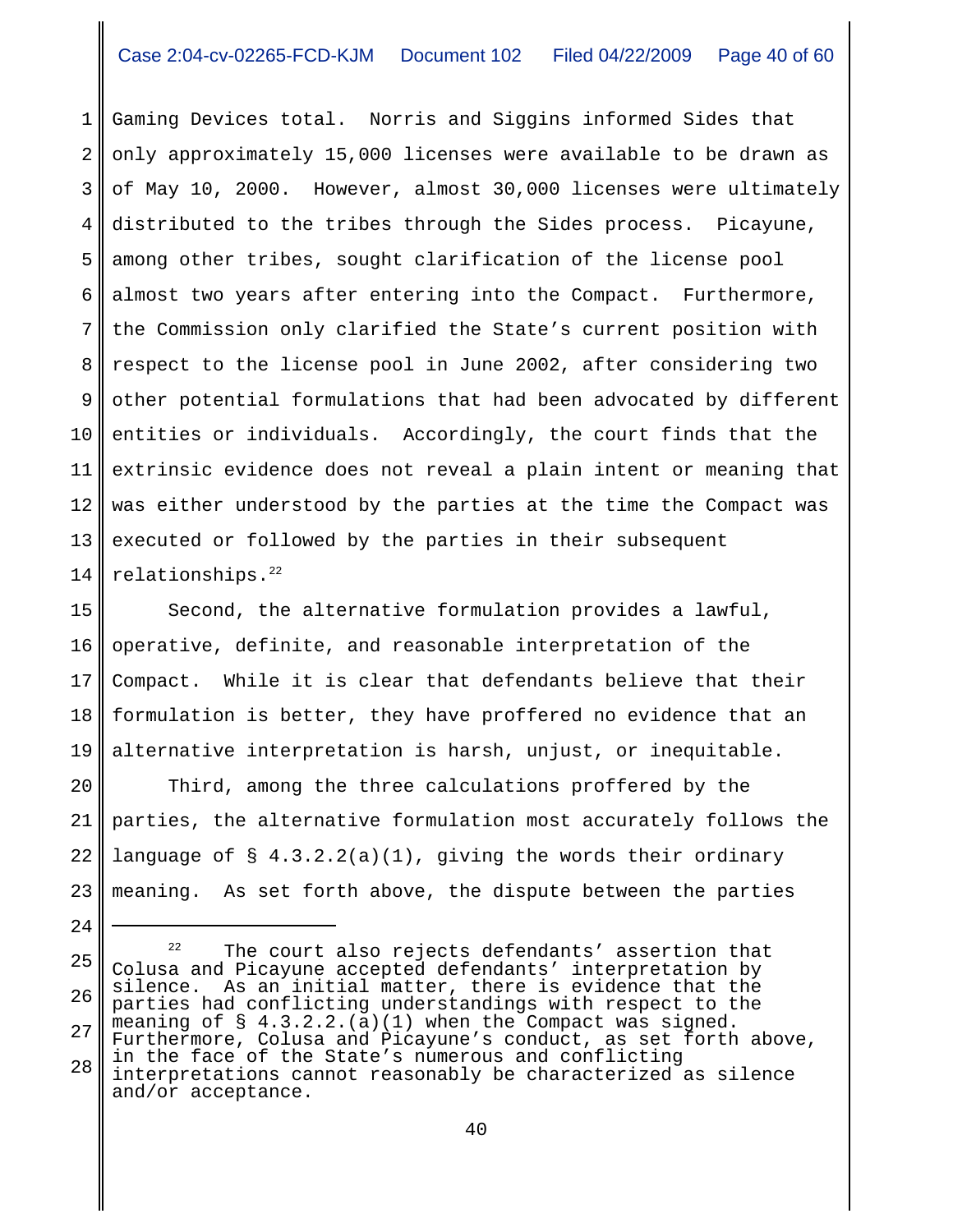1 2 3 4 5 6 7 8 9 10 11 12 13 14 15 16 17 18 19 20 21 22 arises out of the interpretation of the second part of the equation, "the difference between 350 and the lesser number authorized under Section 4.3.1." The alternative formulation starts out with the basic determination of "the lesser number authorized." Under § 4.3.1, tribes may not operate more than the larger of (a) the number of devices they were operating on September 1, 1999 or (b) 350 devices. It is undisputed that as of September 1, 1999, 23 tribes were operating more than 350 devices, totaling 16,156 devices in the aggregate. As such, the total number authorized under § 4.3.1(a) is 16,156. 39 other tribes, which were operating less than 350 licenses, signed 1999 compacts. (See Stip. R.  $67A-B$ ).<sup>23</sup> By the plain language of the Compact, all of these tribes were "authorized" to operate at least 350 Gaming Devices. (Compact § 4.3.1). Therefore, the total number of devices authorized under § 4.3.1(b) is 39 multiplied by 350, which results in 13,650. (See also Stip. R. at 65). The lesser number authorized under § 4.3.1 is 13,650 because it is a smaller number than 16,156. Next, the Compact calls for the difference between 350 and the lesser number authorized. $24$  The difference between 350 and 13,650 is 13,300. That number is to be added to the formula's first part, which the parties agree is 29,400. Therefore, the total number of Gaming

25 26 27 <sup>23</sup> Defendants contention that Colusa has not submitted admissible evidence that 39 tribes, which operated fewer than 350 devices, signed compacts is without merit. Pages 67A-B of the Stipulated Record reflect that 23 Non-Gaming tribes signed compacts and that 16 tribes that operated less than 350 devices signed compacts. (See also Stip. R. at 65-66).

23

24

28  $24$  The court notes that the language of the Compact does not provide that a number must be subtracted from 350.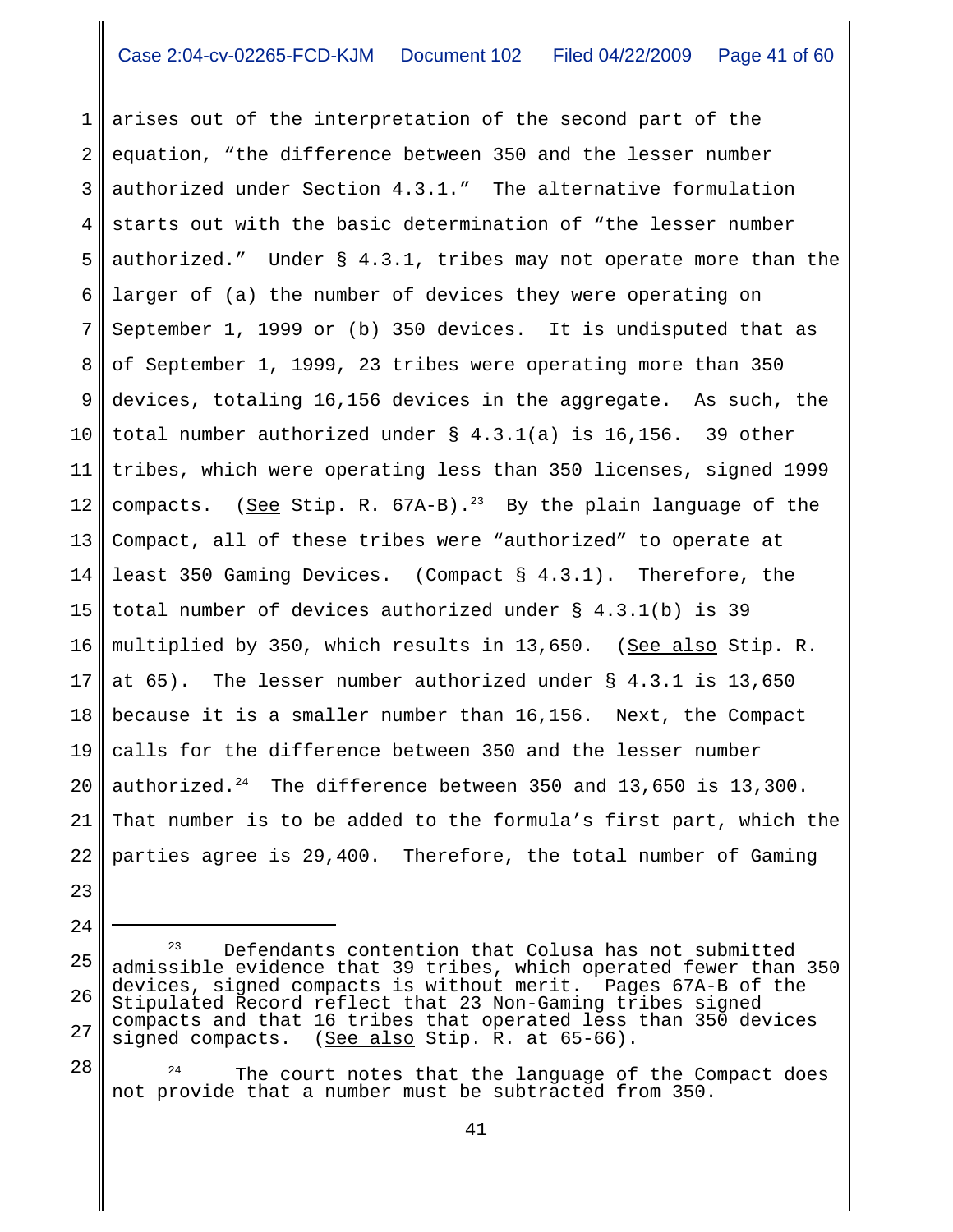1 2 Devices authorized under  $\S$  4.3.2.2(a)(1) of the Compact is the sum of 29,400 plus 13,300, which equals 42,700.

3 4 5 6 7 8 9 10 11 12 13 14 15 16 17 Both defendants' and plaintiffs' other formulations force a more strained reading of the Compact language. Both of these formulations require that 350 be multiplied to an undetermined number, either 16 or 84. This multiplier is not provided for by the language in  $\S$  4.3.2.2(a)(1). Under defendants' interpretation, only the 16 tribes that were operating devices as of September 1, 1999 were "authorized" to conduct Gaming Devices. However, under the plain language of the Compact, any tribe that signed a Compact was authorized to operate Gaming Devices. On the other hand, Colusa and Picayune's original interpretation sought to multiply 350 by 84, the number of non-Compact tribes who operated less than 350 devices, even if many of those tribes did not sign a compact. Because tribes who did not sign a compact could not be "authorized" under that compact, this interpretation also reads out an essential term. $25$  In contrast,

18 19 the alternative formulation gives the term "authorized" its plain meaning.

20 21 22 23 24 Moreover, the alternative formulation is supported by the purpose of the latter half of the equation as clarified by defendants' counsel at oral argument. (Hr'g Tr. at 70-71). Defendants' counsel stated that the second part of the equation relates to the "unused entitlement," referring to the devices

- 25
- 26

<sup>28</sup> <sup>25</sup> Moreover, the alternative formulation provides an explanation for the different use of language in the first and second parts of the equation. The first component requires that all 84 Non-Compact tribes be considered, with or without a compact, while the second component requires consideration of only those tribes that have signed a compact.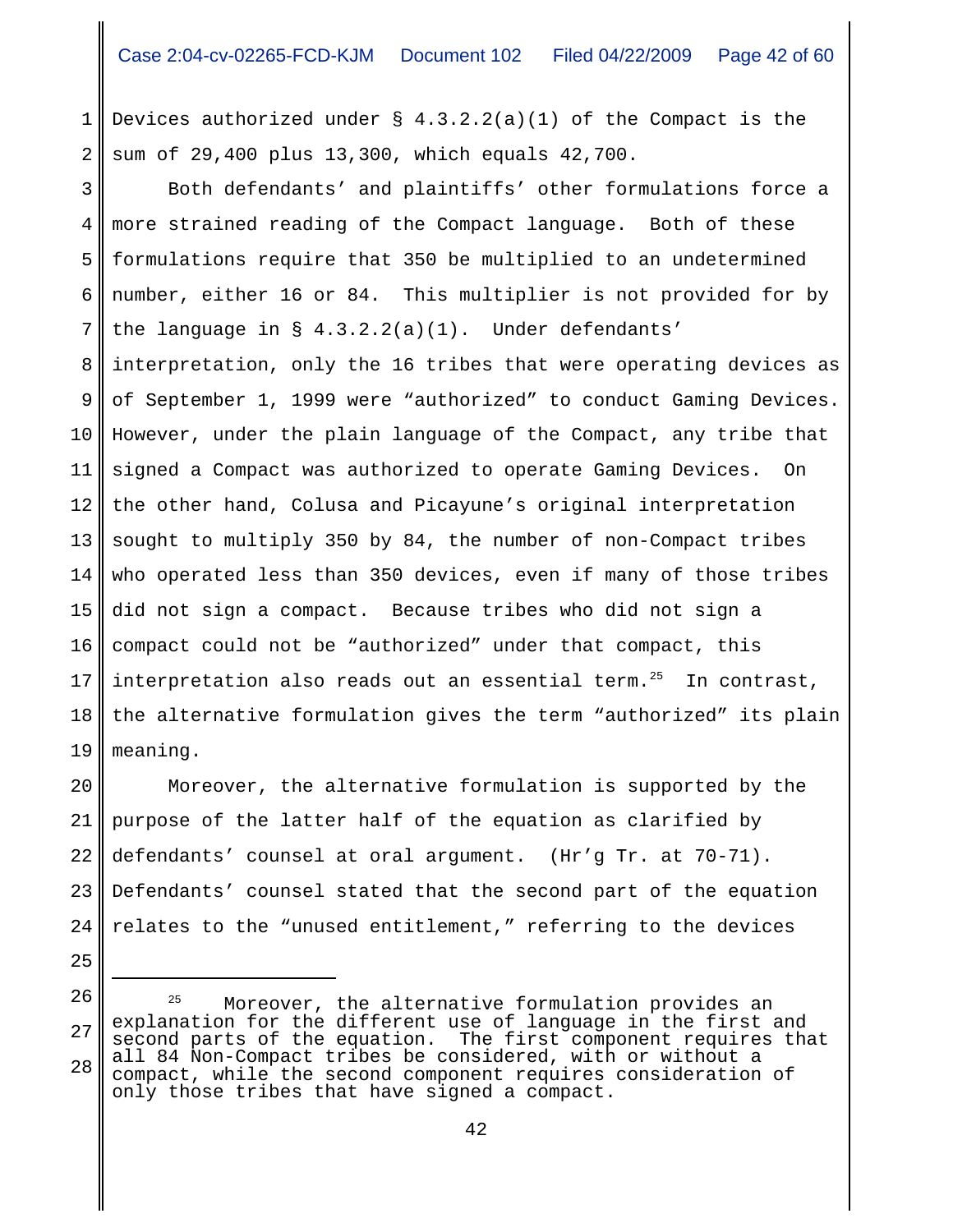1 2 3 4 5 6 7 8 9 10 11 12 that were authorized that were currently not being used by those tribes operating less than 350 devices as of September 1, 1999. Defendants' counsel explained that the second part of the equation was meant to add those unused authorized devices into the available pool.<sup>26</sup> (Hr'g Tr. at 70:15-71:2). However, defendants' counsel did not explain either in the submissions or at oral argument why only those who were operating some devices should be counted for purposes of calculating the "unused entitlement." Rather, in order to fully account for these unused authorized devices, the equation should take into account those tribes who signed a compact but were not operating any licenses. The alternative formulation does.

13 14 15 16 17 18 Finally, the alternative formulation is consistent with the principle that ambiguities in the Compact are to be construed against the drafter. While the parties dispute the level of negotiation and input that Colusa and Picayune had in the formation of the Compact, it is undisputed that the State's negotiation team actually drafted the language in the Compact.

19 20 21 22 23 24 Therefore, with respect to Colusa and Picayune's claim regarding the number of Gaming Devices authorized under the Compact, defendants' motion for summary judgment is DENIED, and Colusa's and Picayune's motions for summary judgment are GRANTED. The court concludes that the statewide license pool authorizes 42,700 Gaming Devices.

- 25
- 26

<sup>27</sup> 28  $26$  The court notes that this rationale appears to be contrary to the Commission's finding in its June 2002 Report. (Stip. R. at 86). However, even without this basis, the court still concludes that the alternative formulation reflects the intention of the parties as set forth by the language in the Compact.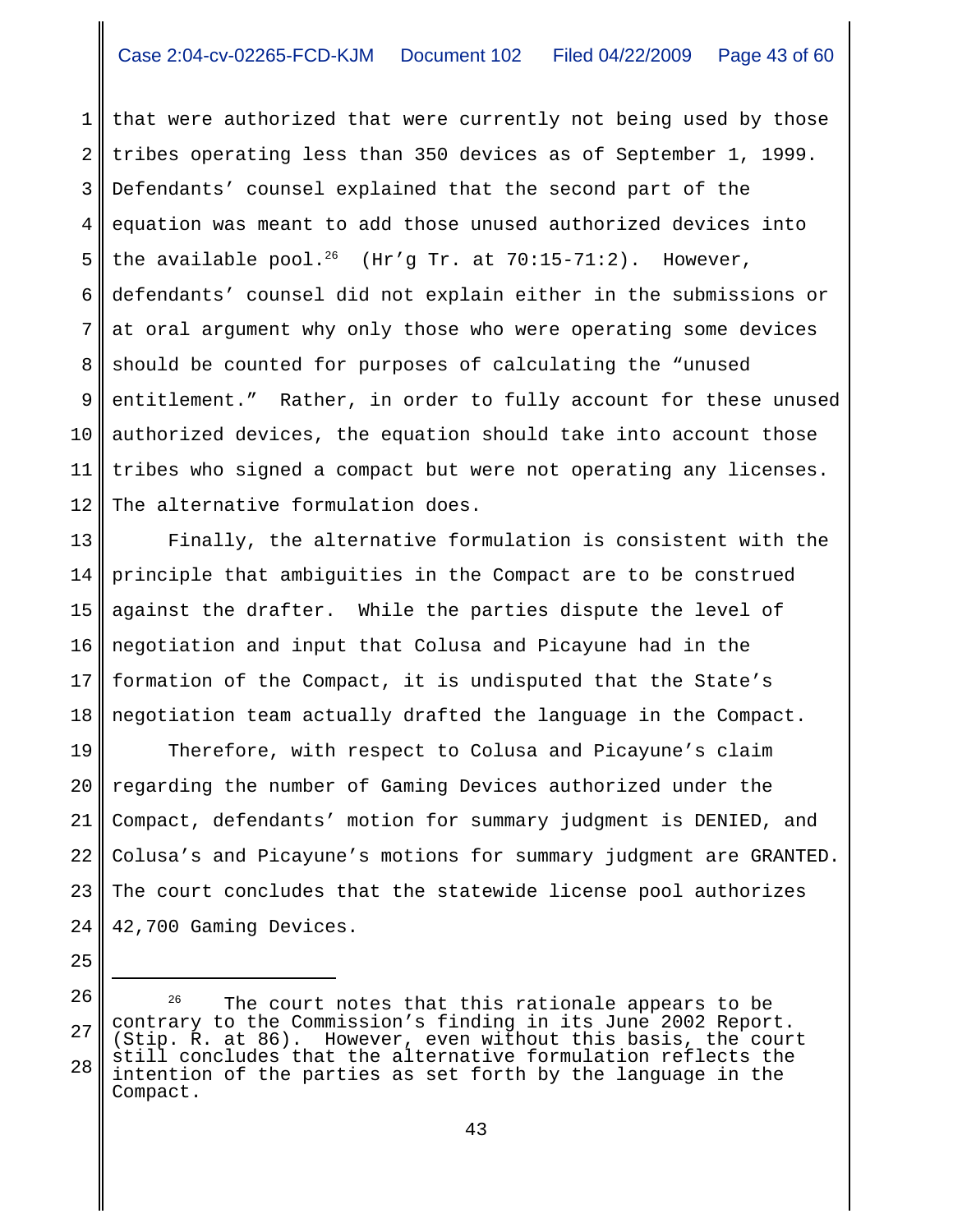1

7

8

9

10

11

13

20

## **C. Colusa's Priority in the Draw Process**

2 3 4 5 6 In its First Claim for Relief in *Colusa I*, Colusa alleges that its placement in the fourth and fifth priority tiers was a violation of  $\S$  4.3.2.2(a)(3) of the Compact. (Compl.  $\P\P$  37-41.) Defendants move for judgment on the pleadings on this claim, and Colusa moves for summary judgment.

The Compact provides, in relevant part:

(i) First, Compact Tribes with no Existing Devices (i.e., the number of Gaming Devices operated by a Compact Tribe as of September 1, 1999) may draw up to 150 licenses for a total of 500 Gaming Devices;

12 (ii) Next, Compact Tribes authorized under Section 4.3.1 to operate up to and including 500 Gaming Devices as of September 1, 1999 (including tribes, if any, that have acquired licenses through subparagraph (i)), may draw up to an additional 500 licences, to a total of 1000 Gaming Devices;

14 15 16 (iii) Next, Compact Tribes operating between 501 and 1000 Gaming Devices as of September 1, 1999 (including tribes, if any, that have acquired licenses through subparagraph (ii)), shall be entitled to draw up to an additional 750 Gaming Devices;

17 18 19 (iv) Next, Compact Tribes authorized to operate up to and including 1500 gaming devices (including tribes, if any, that have acquired licenses through subparagraph (iii)), shall be entitled to draw up to an additional 500 licenses, for a total authorization to operate up to 2000 gaming devices.

21 22 23 (v) Next, Compact Tribes authorized to operate more than 1500 gaming devices (including tribes, if any, that have acquired licenses through subparagraph (iv)), shall be entitled to draw additional licenses up to a total authorization to operate up to 2000 gaming devices.

24 25 26 (Compact  $\S$  4.3.2.2(a)(3)). Colusa was originally placed in the third priority tier for the first round of draws it participated in because it was operating 523 Gaming Devices as of September 1,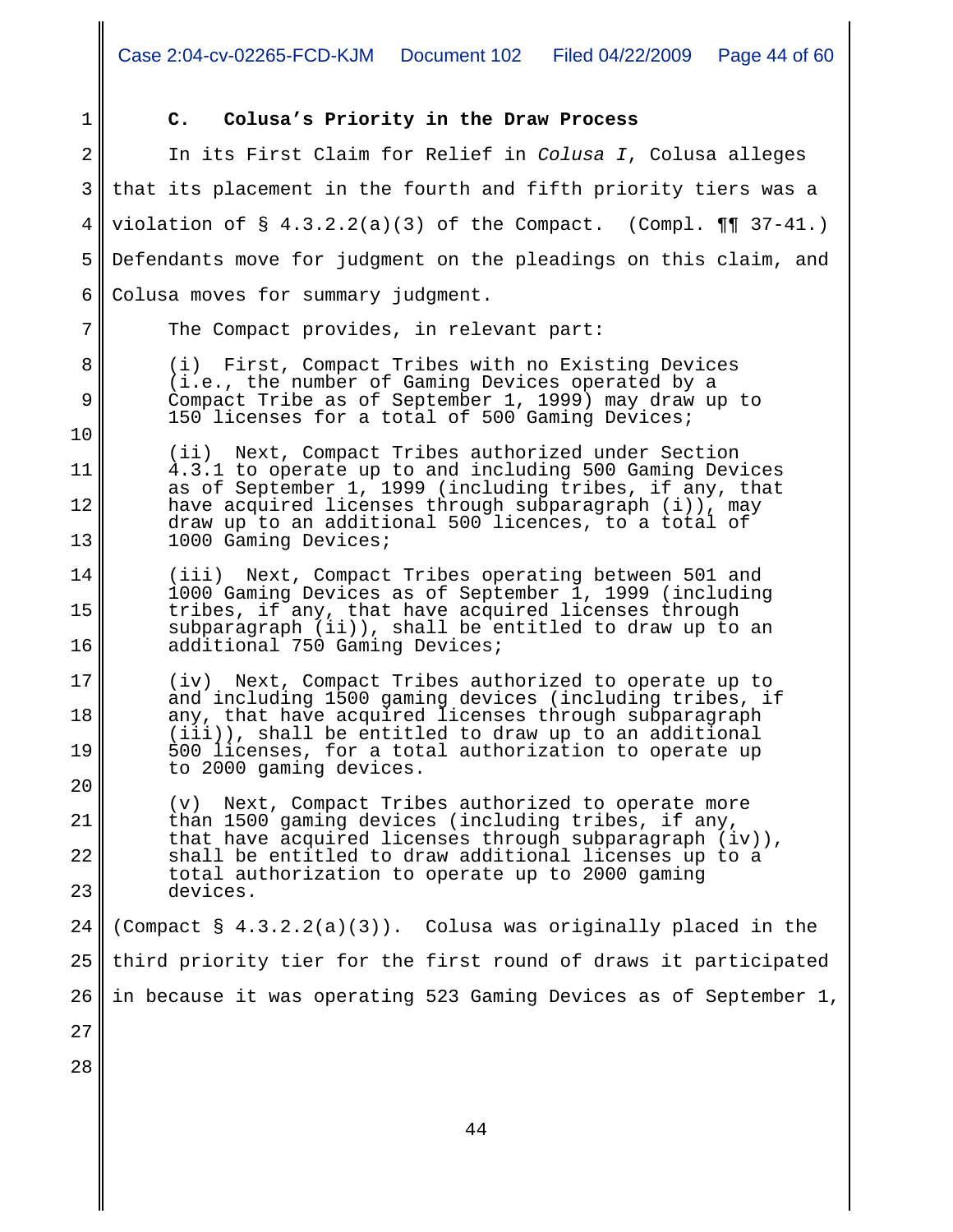1 2 3 4 5 1999. $^{27}$  Colusa drew 250 licenses from the third tier. Defendants then placed Colusa in the fourth tier, where it eventually received only 73 of the 341 licenses it requested. Subsequently, Colusa has been placed in the fifth tier, where it has not received any of the licenses it has requested.

6 7 8 9 10 11 12 13 Colusa contends that under the tier system, it should be allowed to stay in tier three until it has drawn 750 licenses from that tier. As such, it should not have to move into the next tier until it has a total of 1,273 licenses. Defendants contend that the parenthetical language in § 4.3.2.2(a)(3) is an alternative basis for moving a tribe into the next tier. As such, to the extent a tribe draws any licenses from the prior tier, it must draw from the next tier in a subsequent draw.

14 15 16 17 18 19 The terms of a contract are to be given their ordinary meaning and the intent of the parties are to be based upon the words of the instrument. Shoshone-Bannock, 465 F.3d at 1099; Badie, 67 Cal. App. 4th at 800. Furthermore, the contract must be read as a whole and interpreted consistently with the other terms in the contract. Tanadqusix, 404 F.3d at 1205.

20 21 22 23 24 25 26 The court concludes that Colusa's interpretation of § 4.3.2.2(a)(3) is the only reasonably susceptible interpretation of the Compact that gives full effect to the language of the provision. The description of the first three tiers begins with a restriction based upon the number of devices that a tribe was operating as of September 1, 1999. (Compact §  $4.3.2.2(a)(3)(i$ iii)). The parenthetical language in the restriction serves to

 $28$   $28$   $27$  Colusa does not take issue with its original placement in the third tier.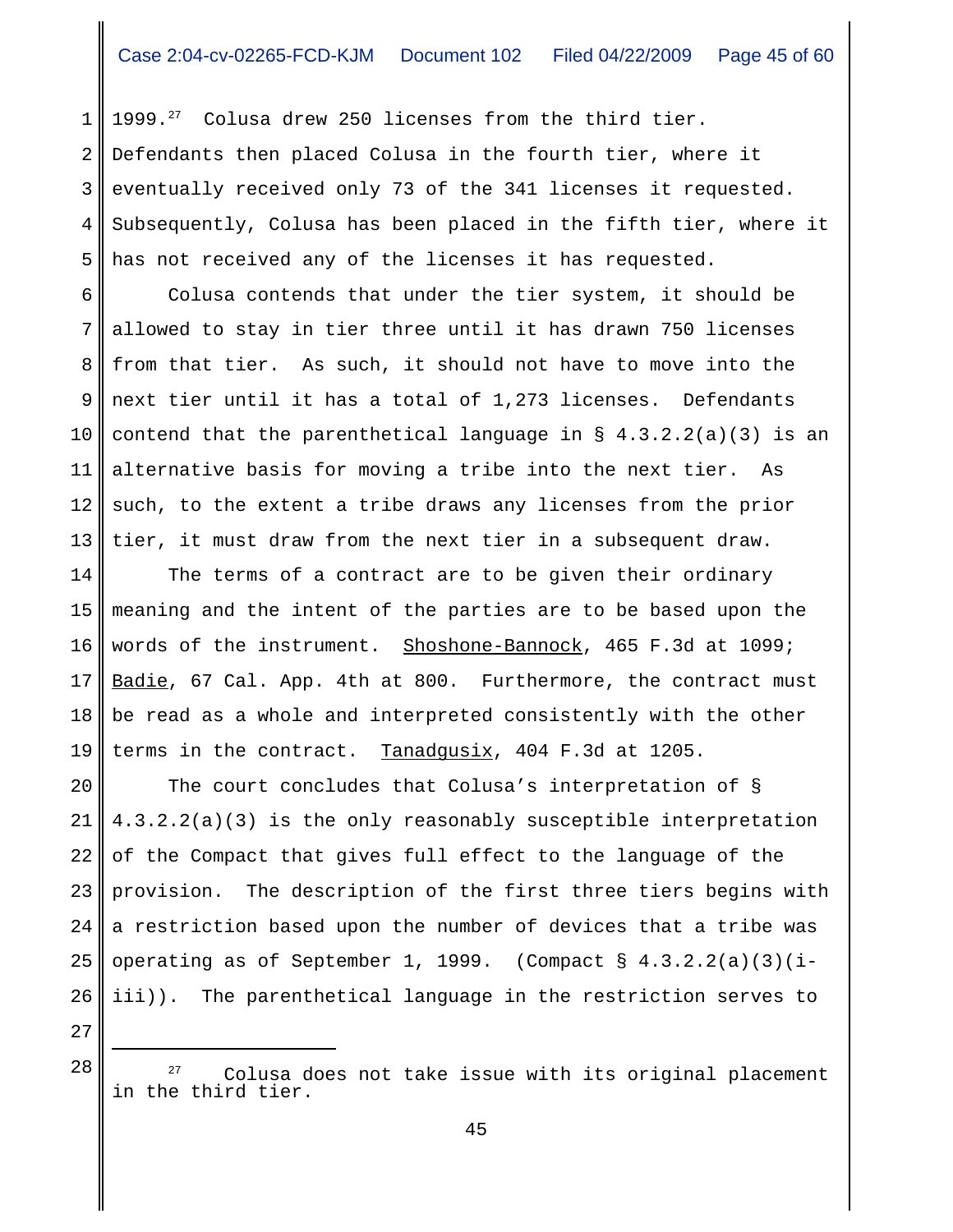1 2 3 4 5 6 7 8 9 10 11 12 13 14 15 clarify that a tribe could also get into that tier through drawing in a prior tier. The latter part of the description for each tier then provides the number of licenses a tribe may draw from that tier. (Id.) Significantly, in tier three, the Compact language provides that a tribe "shall be entitled to draw up to an additional 750 Gaming Devices." (Compact § 4.3.2.2(a)(3)(iii)). The explicit language thus grants Colusa the right to draw 750 Gaming Devices from the third tier. This is consistent with the language describing the fourth and fifth tier. The description of these tiers does not include a numerical restriction based upon the number of licenses a tribe held on September 1, 1999. (Compact § 4.3.2.2(iv-v)). Moreover, they do not set forth a range of numbers. Rather, they allow a tribe to draw in that tier so long as it has not exceeded the threshold number. (Id.)

16 17 18 19 20 21 22 23 24 25 26 A review of how the tier system would work demonstrates how Colusa's interpretation creates a lawful, operative, definite, and reasonable implementation of the contract language. See Badie, 67 Cal. App. 4th at 800. Under the facts provided by Colusa's circumstances, a tribe would be initially placed in the third tier because it had 523 licenses on September 1, 1999. It would then be allowed to draw in the third tier until it has drawn 750 total licenses. This may occur over numerous draws. Once the tribe has drawn 1273 licenses, it would be placed in tier four because it is authorized to operate up to and including 1500 devices. $28$  It may then draw in tier four until it has drawn

 $28$   $28$  Further, the parenthetical language in tier four would clearly apply because Colusa drew in tier three.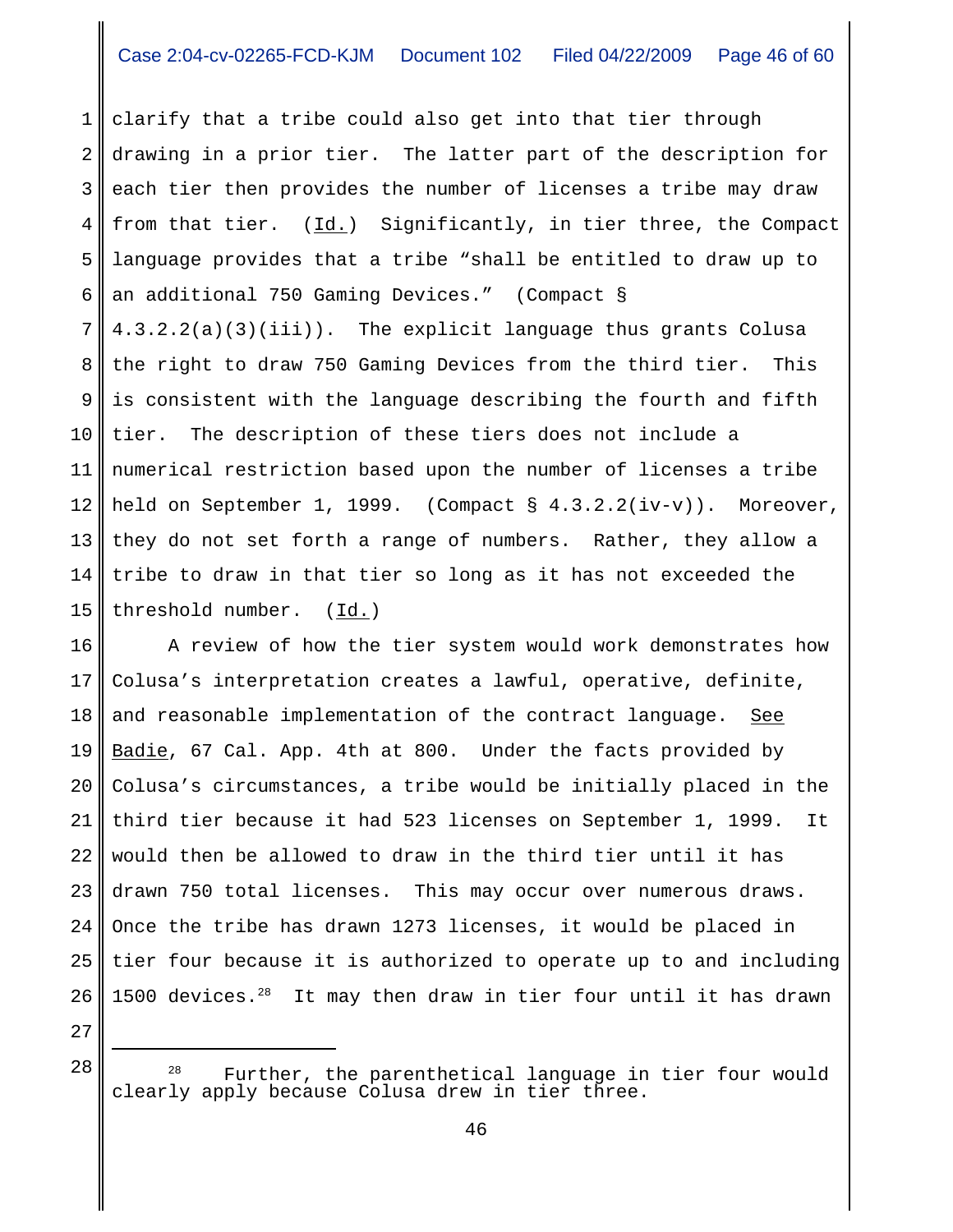1 2 3 500 licenses. At that point, now in possession of 1773 licenses, the tribe would draw in tier five, until it has reached the Compact maximum of 2000 licenses.

4 5 6 7 8 9 In another hypothetical, a tribe could enter the draw system with 775 devices as of September 1, 1999. That tribe would be placed in tier three and allowed to draw until it had reached 1525 licenses. However, instead of moving to tier four, that tribe would move directly to tier five because it was authorized to operate more than 1500 devices.

10 11 12 13 14 15 16 17 18 19 Colusa's interpretation is also supported by the circumstances under which the Compact was made. It is undisputed that the tier system was implemented to "level the playing field" between those tribes that operated several gaming devices as of September 1, 1999 and those that operated few or none. (See Defs.' P.&A. in Supp. of MJOP [Docket #60-3], filed Jan. 20, 2009, at 7; Pl.'s P.&A. in Opp'n to Def.'s MJOP [Docket #78], filed Feb. 6, 2009, at 5). Allowing those tribes with less licenses to have better draw priority until they obtained greater parity to those tribes with more licenses serves this purpose.<sup>29</sup>

20 21 22 23 24 25 26 Conversely, defendants' interpretation of § 4.3.2.2(a)(3) is not supported by the principles of contract interpretation. Their interpretation fails to accord words their plain and ordinary meaning. For example, defendants contend that the parenthetical language imposes a restriction separate and apart from the number of devices a tribe is operating. However, a parenthesis is defined as "an amplifying or explanatory comment

Furthermore, to the extent that the language is ambiguous, such ambiguity should be construed against defendants as drafter of the Compact.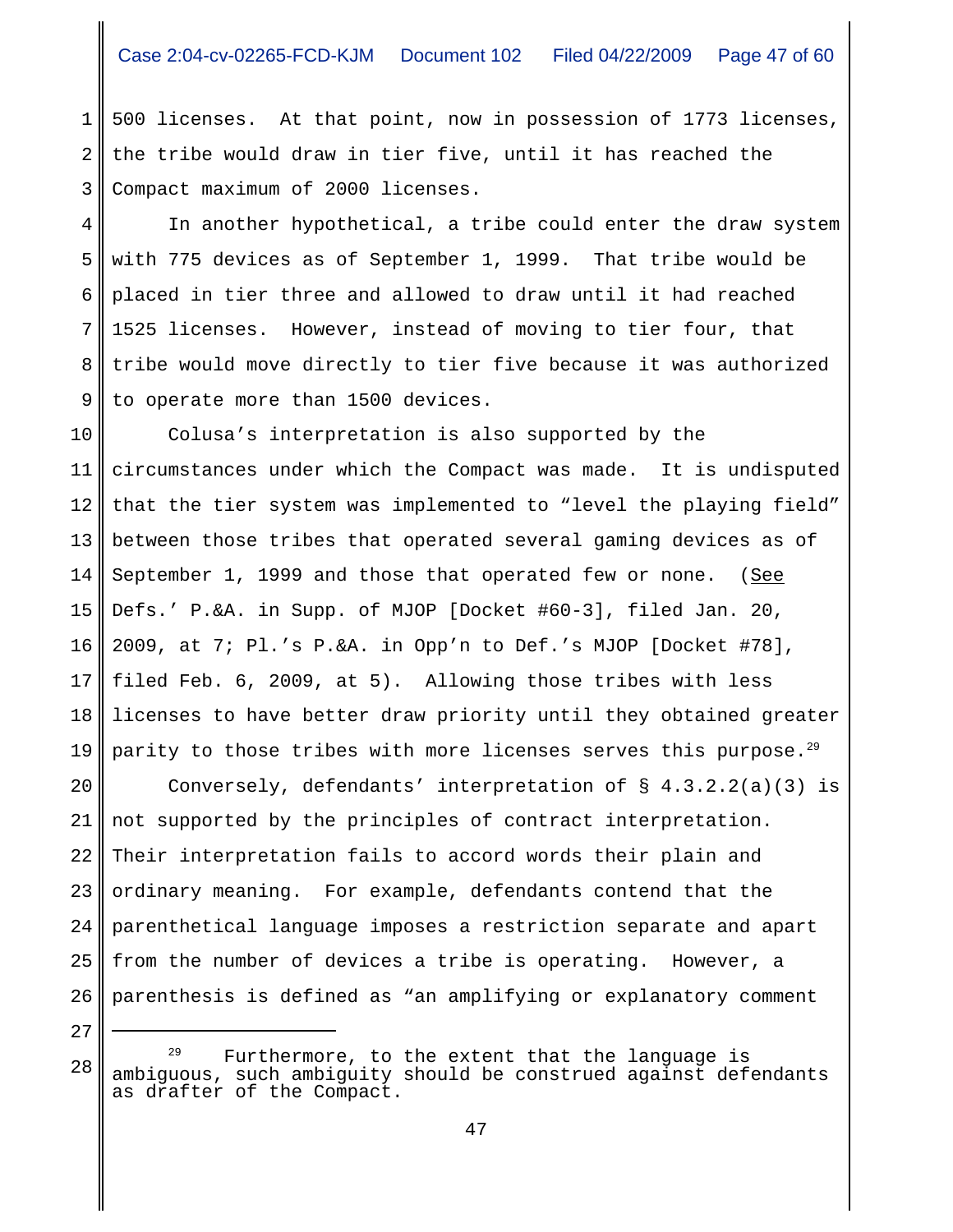1 2 3 4 5 6 7 8 9 10 11 12 13 14 15 16 17 inserted in a passage to which it may be grammatically unrelated." Webster's Third New International Dictionary 1641 (1971). As an amplifying or explanatory term, it cannot function as a wholly separate restriction. Further, defendants' interpretation also equates the term "including" to "or." To "include" is "to place, list, or rate as a part or component of a whole or of a larger group, class, or aggregate." Id. at 1143. However, defendants' seek to impose upon the term a meaning that would allow it to introduce an alternative restriction, not one potentially encompassed by the prior. Finally, defendants' interpretation also wholly reads out the phrase "shall be entitled." The term "shall" indicates a command and the term "entitle" means to give a right. Id. at 758, 2085. The phrase, in the context of the Compact, means that a tribe has a concrete and explicit right to draw 750 licenses in the third tier, 500 licenses in the fourth tier, and 500 licenses in the fifth tier.<sup>30</sup> (Compact §  $4.3.2.2(a)(3)(iii-v)$ ).

18 19 20 21 22 23 24 Further, defendants' interpretation also has the potential for harsh and inequitable results. See Badie, 67 Cal. App. 4th at 800. Theoretically, a tribe could draw one license in the third tier, potentially because only one license was available for draw, and then be forced to move into the fourth tier. As such, through no fault of its own, a tribe would give up draw priority for a de minimis benefit.

Moreover, defendants' interpretation does not serve the purposes set forth by other provisions in the Compact. While

27

25

 $28$   $30$  By its clear terms a tribe cannot exceed 2000 licenses under any circumstance.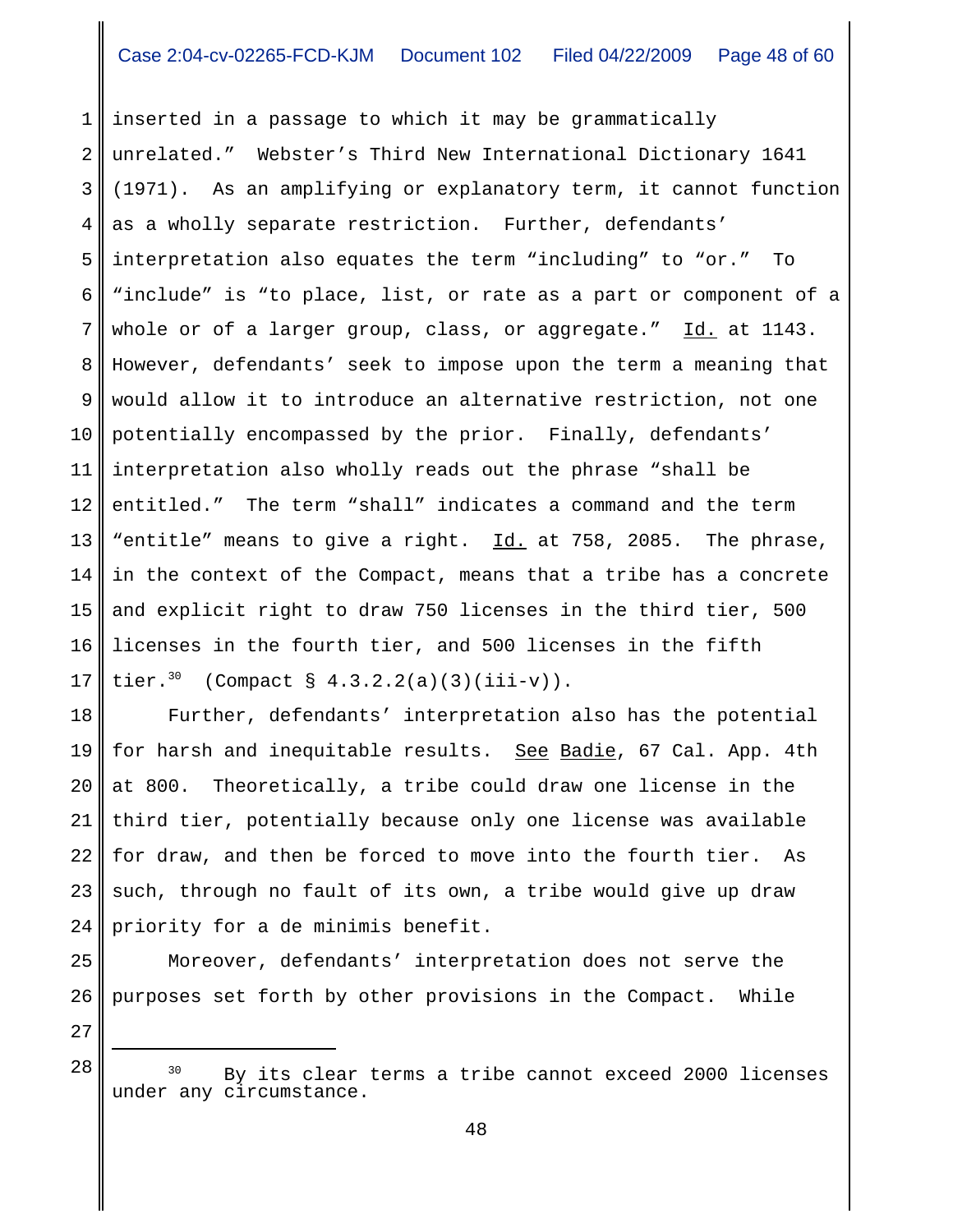1 2 3 4 5 6 7 8 9 10 11 12 13 14 defendants argue that their interpretation encourages tribes to reach parity as soon as possible, the hoarding of licenses that their interpretation encourages is explicitly denounced by other provisions in the Compact. Under § 4.3.2.2(e), the license for any Gaming Device is cancelled if not placed in commercial operation within twelve months of its issuance. Accordingly, tribes cannot stockpile licenses and wait until it is financially viable to put them into use. Rather, this section encourages tribes to only obtain the amount of licenses that it can promptly put to use. However, defendants' interpretation, which would encourage tribes to obtain as many licenses as possible in a tier so as not to lose draw priority and potentially the ability to obtain any more licenses, directly contravenes the purpose reflected in  $\S$  4.3.2.2(e).

15 16 17 18 19 Therefore, with respect to Colusa's claim regarding its priority status in the draw process, defendants' motion for judgment on the pleadings is DENIED, and Colusa's motion for summary judgment is GRANTED. Colusa should have remained in the third tier until it had drawn 750 licenses from that tier.

20

**D. Retention of Annual Gaming Device License Fees**

21 22 23 24 25 In its Third Claim for Relief in *Colusa I*, Colusa alleges that it is entitled to a refund of its one-time prepayment of \$1,250 for each Gaming Device license the Tribe draws during a round of draws. (Compl. ¶¶ 50-52.) Defendants and Colusa both move for summary judgment on this claim.

26 27 28 The Compact provides, in relevant part, that "[a]s a condition of acquiring licenses to operate Gaming Devices, a nonrefundable one-time pre-payment fee shall be required." (Compact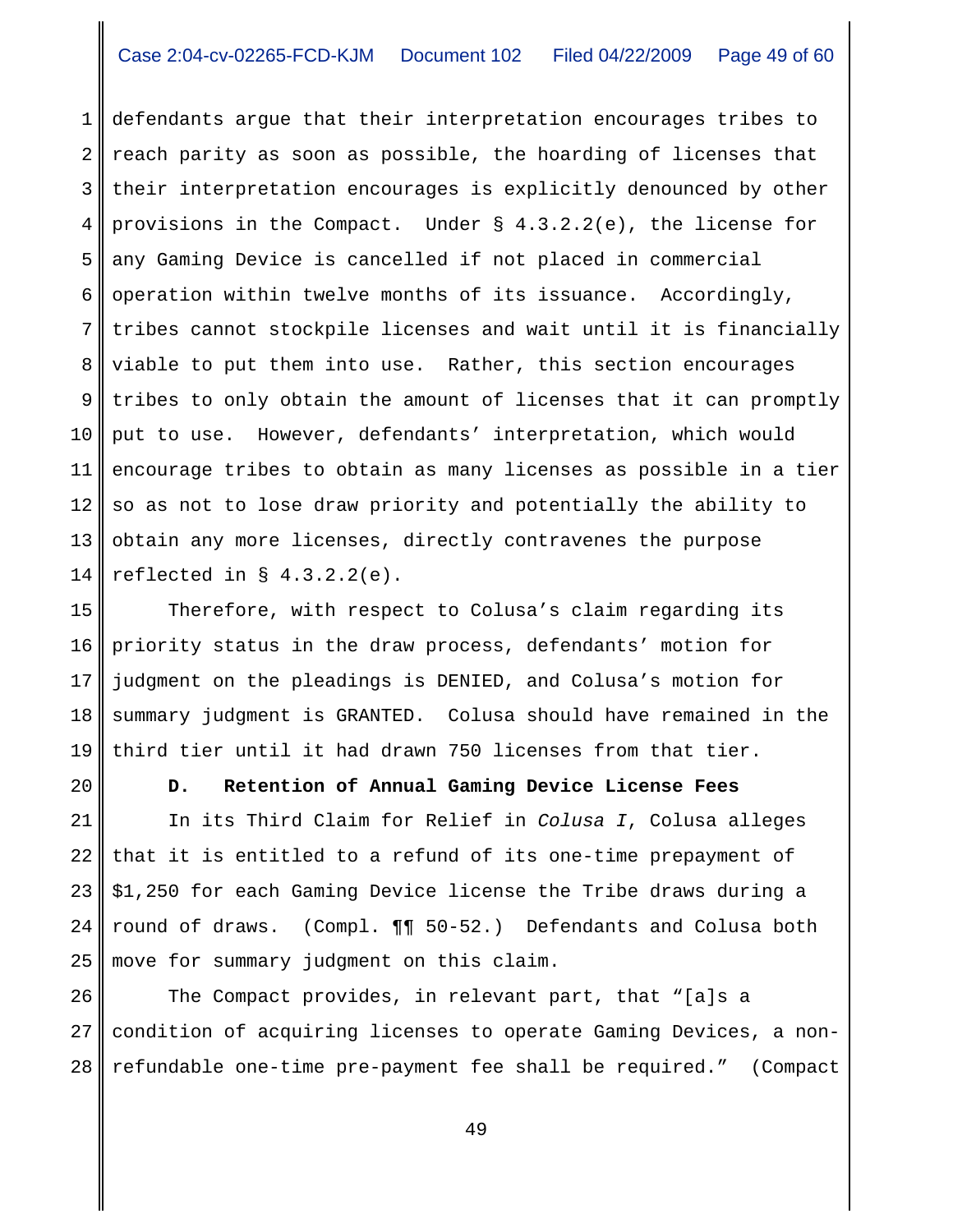1 2 3 4 5 6  $\S$  4.3.2.2(e)). These fees are deposited in the RSTF. ( $\underline{Id.}$ ) The Compact further provides that "[t]he Commission shall have no discretion with respect to the use or disbursement of the trust funds."  $(\underline{Id.} \S 4.3.2.1(b))$ . Under the Compact, the Commission is allowed only "to disburse [the funds] on a quarterly basis to Non-Compact Tribes." (Id.)

7 8 9 10 11 12 13 Colusa argues that because the prepayment fees are used as a credit towards future annual license fees, and because Colusa does not owe any such fees, defendants should refund the money Colusa has paid into the RSTF. Defendants argue that the Compact expressly provides that the prepayment fees paid into the RSTF are non-refundable and that the Commission has no authority to refund the unused fees to Colusa.

14 15 16 17 18 19 20 21 22 23 Contract terms must be given their ordinary meaning. Shoshone-Bannock, 465 F.3d at 1099. The court's objective in analyzing the language in a contract "is to determine and to effectuate the intention of the parties." Winet, 4 Cal. App. 4th at 1166. Parol evidence may be used to demonstrate that language is susceptible to a particular meaning, but "not to flatly contradict the express terms of the agreement." Id. at 1167; see Coast Fed. Bank, 323 F.3d at 1040 (holding that the plaintiff could not rely on extrinsic evidence to contradict the plain language of the agreement).

24 25 26 27 28 Colusa's suggested interpretation of the Compact flatly contradicts the express terms of the agreement. The Compact expressly provides that the fee is *non-refundable*. Colusa has not offered any extrinsic evidence that would render the term non-refundable reasonably susceptible to an interpretation that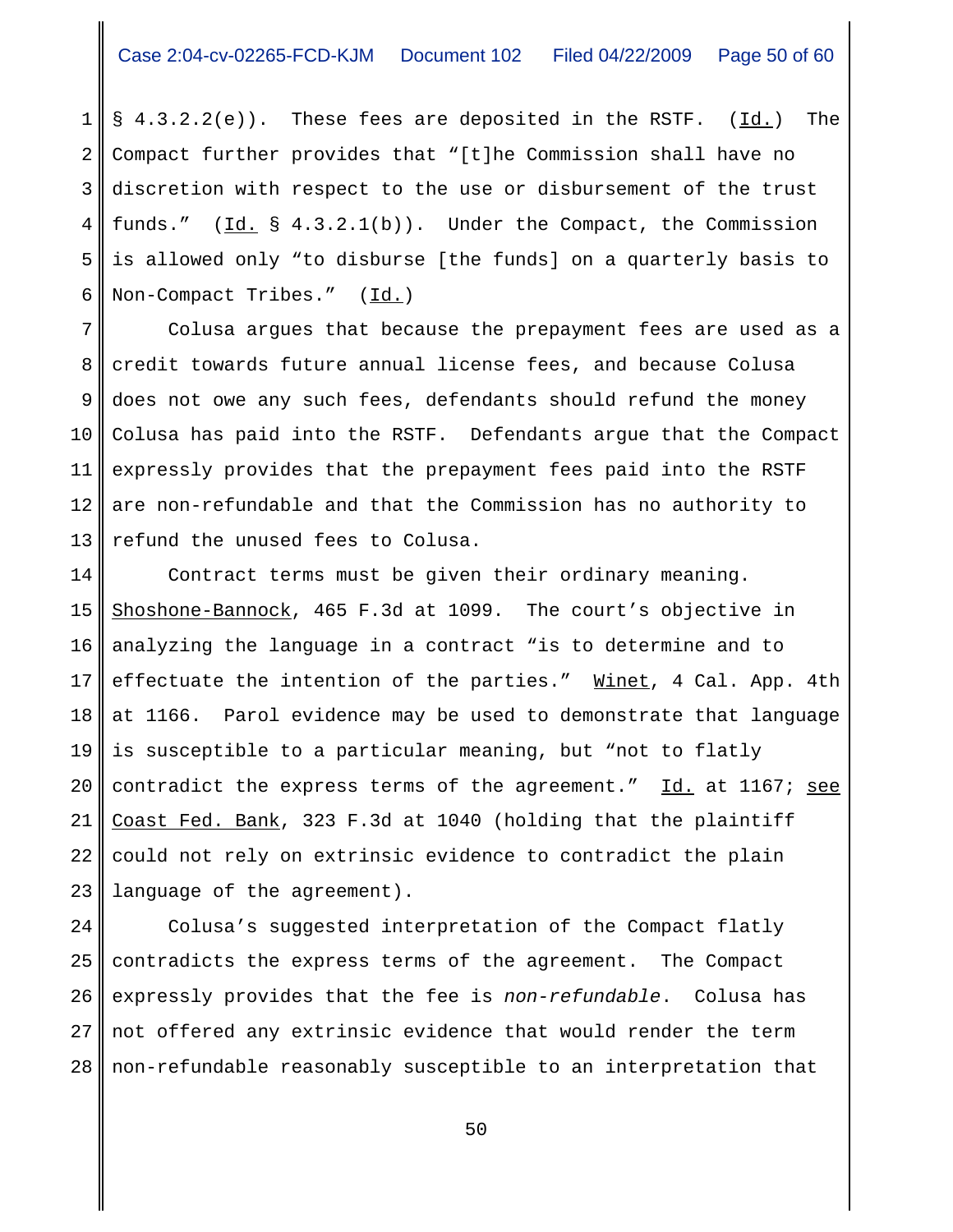1 2 3 4 5 6 7 8 allows for a refund. Rather, the essence of Colusa's argument is that it is unfair for the money to be kept in the RSTF fund if Colusa does not owe any annual license fees for the money to be credited towards. However, there is no provision in the Compact that allows the Commission to disburse money back to a tribe merely because it is not presently being used. Indeed, the Commission has no discretion with respect to the disbursement of the trust funds.

9 10 11 12 Therefore, with respect to Colusa's claim for a refund of the one-time prepayment of \$1,250 for each Gaming Device license drawn, defendants' motion for summary judgment is GRANTED, and Colusa's motion for summary judgment is DENIED.

13

**E. Refusal to Schedule and Conduct a Round of Draws**

14 15 16 17 18 19 In its First Claim for Relief in *Colusa II*, Colusa alleges that defendants materially breached the Compact by their refusal to schedule and conduct a round of draws promptly after receiving notice of Colusa's desire to acquire additional licenses. (Am. Compl. ¶ 31.) Defendants and Colusa both move for summary judgment on this claim.

20 21 22 23 24 25 Colusa argues that summary judgment should be granted because it has requested rounds of draws that defendants refused to conduct. In turn, defendants argue that summary judgment should be granted because, under its interpretation of § 4.3.2.2(a)(1), there were no licenses to be issued and thus, conducting a draw would be an "empty and futile" exercise.

26 27 28 By letter dated October 11, 2006, Colusa notified the Commission that it wished to acquire Gaming Device licenses through a properly conducted draw. (Stip. R. at 143-44). By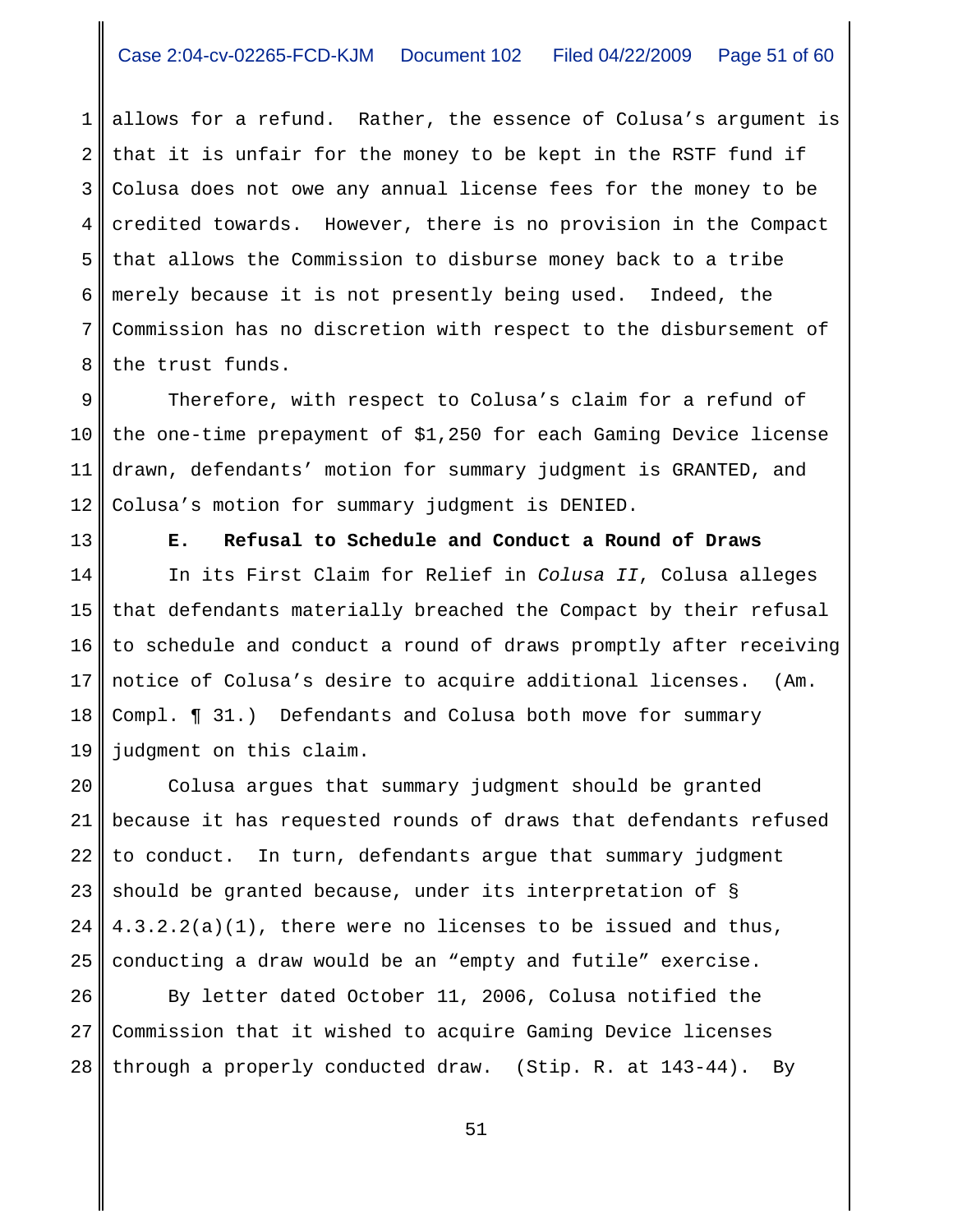1 2 3 4 5 6 7 8 9 10 11 12 13 14 15 letter dated October 23, 2006, the Commission responded to this letter, stating that the Commission "will continue to conduct draws as licenses become available and will provide adequate notice to all Tribes eligible to participate." (Stip. R. at 145- 46). Subsequently, by letter dated June 8, 2007, the Commission notified Colusa that it would conduct a draw on August 10, 2007; Colusa did not receive any licences. (Stip. R. at 162-64). Thereafter, by letter dated August 14, 2007, Colusa again notified the Commission that it wished to acquire Gaming Device licenses through a properly conducted draw. (Stip. R. at 172- 73). By letter dated August 17, 2007, the Commission responded that no licenses were available and therefore, conducting a draw would be "an empty and futile act." (Stip. R. at 178-79). However, the Commission also provided that it would promptly hold another draw once licenses became available.

16 17 18 19 20 21 22 23 24 25 26 27 In this case, defendants were operating under the assumption that they could not issue any more Gaming Device licenses based upon their interpretation of the size of the pool under § 4.3.2.2(a)(1). As such, administration of the draw would have been futile because no licenses were available. See Hackfeld v. Castle, 186 Cal. 53, 57 (1921) ("[W]herever a contract requires for its performance the existence of a specific thing . . . such impairment of it as makes it unavailable, excuses the promisor unless he has clearly assumed the risk of its continued existence."). As set forth above, defendants were mistaken in their interpretation. Through this litigation and this order, the court has clarified that the statewide license pool

28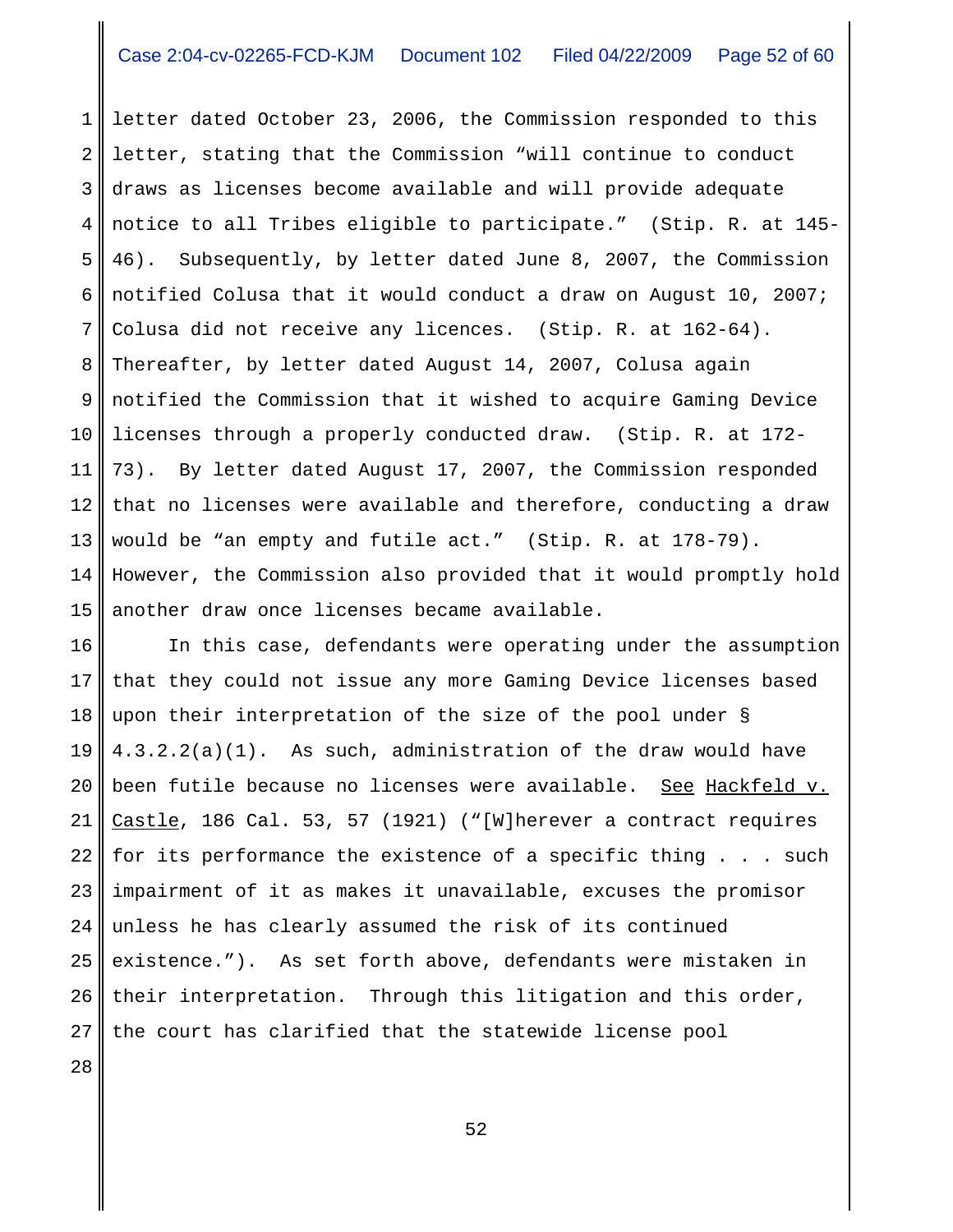1 2 authorizes 42,700 Gaming Devices to 1999 Compact Tribes, more than what was available under defendants' interpretation.

3 4 5 6 7 8 9 10 11 "The role of the courts is 'neither to issue advisory opinions nor to declare rights in hypothetical cases, but to adjudicate live cases or controversies.'" Maldonado v. Morales, 556 F.3d 1037, 1044 (9th Cir. 2009) (quoting Thomas v. Anchorage Equal Rights Comm'n, 220 F.3d 1134, 1138 (9th Cir. 2000) (en banc)). The court should avoid both premature adjudication and entanglement in abstract disagreements. Abbott Labs. v. Gardner, 387 U.S. 136, 148 (1967) *overruled on other grounds by* Califano v. Sanders, 430 U.S. 99, 105 (1977).

12 13 14 15 16 17 18 19 20 21 Colusa seeks to have this court interpret the Compact to address an injury that it has yet to suffer. Plaintiff has failed to present any evidence that defendants failed to promptly conduct a draw, either sua sponte or by request, when it had available licenses. Rather, the undisputed evidence demonstrates that the Commission held draws promptly after licenses became available. While defendants were mistaken in their belief that no license were available, the ambiguities that led to this mistake have been resolved through this order. As such, Colusa's purported injury is both hypothetical and speculative.

22 23 24 25 Therefore, with respect to Colusa's claim that defendants refused to schedule and conduct a round of draws, defendants' motion for summary judgment is GRANTED, and Colusa's motion for summary judgment is DENIED.

- 26 /////
- 27 /////
- 28 /////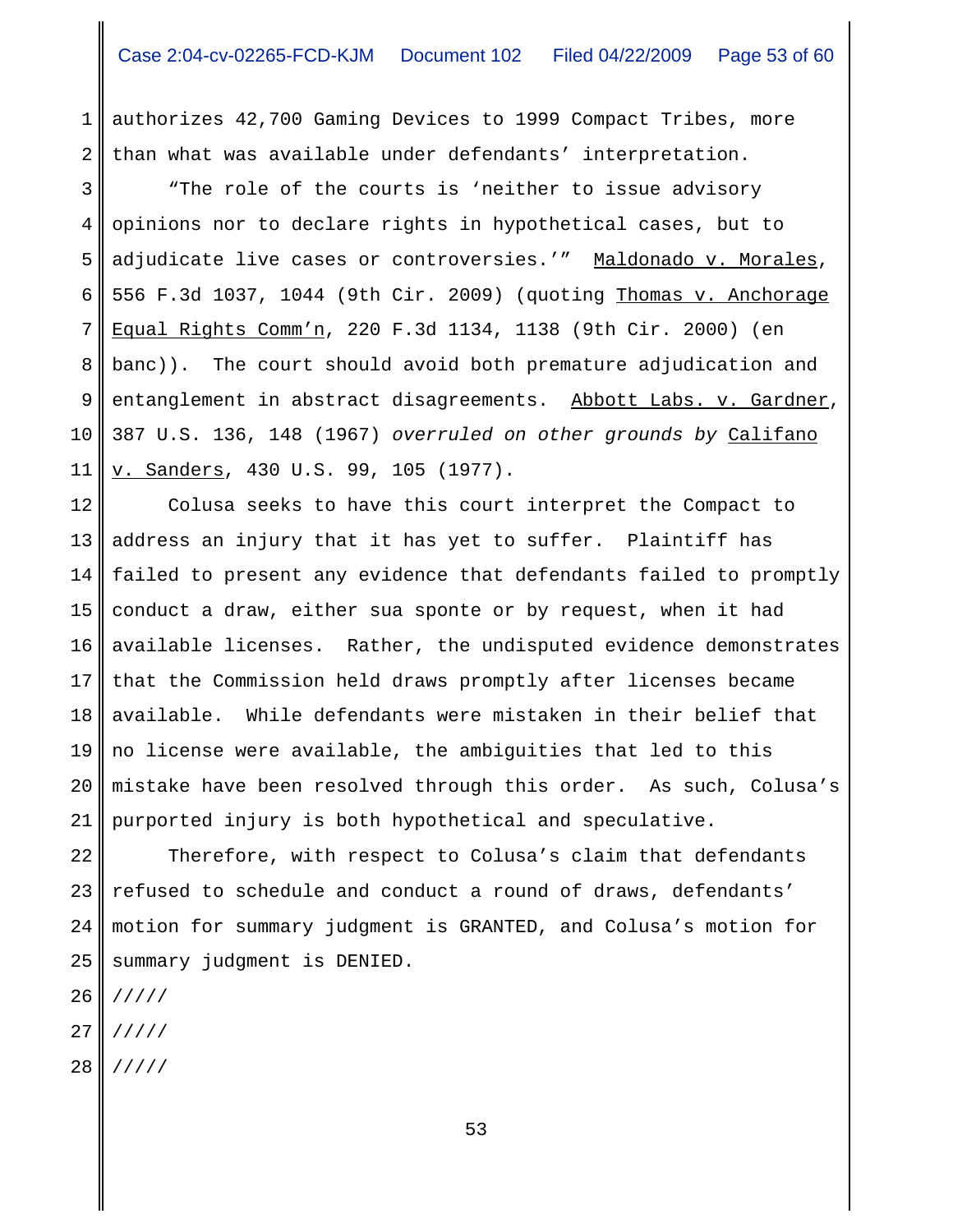1 2

5

6

7

8

9

26

27

28

# **F. Counting Multi-Station Games as Equal to the Number of Terminals**

3 4 In its Second Claim for Relief in *Colusa II*, Colusa alleges that "under the Compact, a multi-station game is to be counted as a single Gaming Device," and thus, defendants' policy of counting multi-station games as equal to the number of their terminals is contrary to the terms of the Compact. Defendants move for judgment on the pleadings on this claim, and Colusa moves for summary judgment.

10 11 12 13 14 15 16 17 Colusa argues that the definition of "Gaming Device" in the Compact is ambiguous. As such, Colusa contends that the court should apply the gaming industry-wide technical standard that counts a multi-station game, in which a game outcome is determined by a single random number generator, as a single Gaming Device. Defendants argue that the Compact's definition of "Gaming Device" is not ambiguous and includes each player position or terminal of a multi-station game.

18 19 20 21 22 23 24 25 "Contract interpretation begins with the language of the written agreement." Coast Fed. Bank, 323 F.3d at 1038. A contract must be construed "by reading it as a whole and interpreting each part with reference to the entire contract." Tanadgusix, 404 F.3d at 1205. Extrinsic evidence is admissible only to prove a meaning to which the language is reasonably susceptible in the context of the entire integrated agreement. Winet, 4 Cal. App. 4th at 1167.

Section 2.6 of the Compact provides, in relevant part "Gaming Device" means a slot machine, including an electronic, electrical, or video device that, for consideration, permits: individual play with or against that device or the participation in any electronic,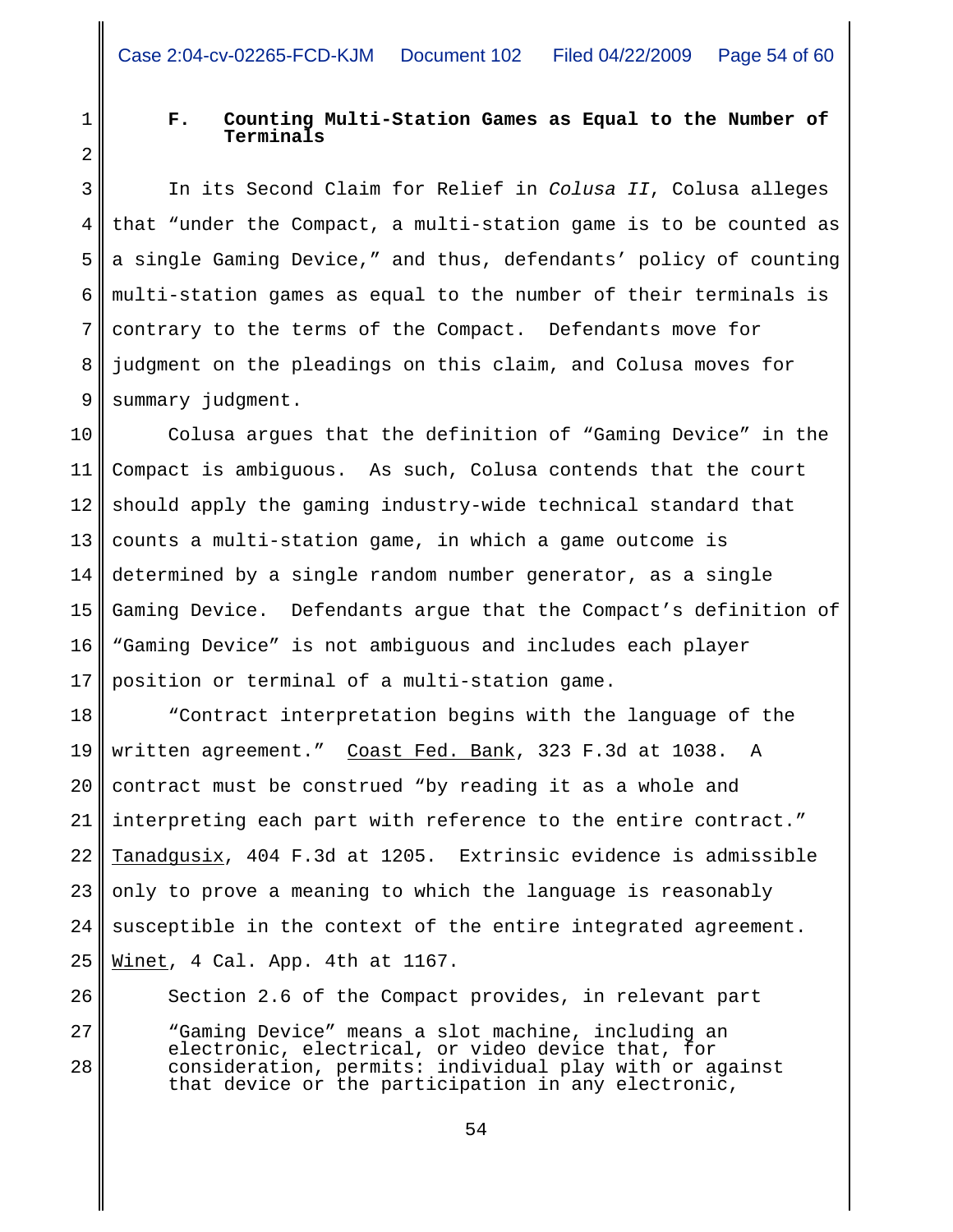2

1

electromechanical, electrical, or video system to which that device is connected . . . .

3 4 5 6 7 8 9 10 11 12 13 14 15 16 17 (Compact § 2.6). In some provisions, the Compact equates terminals to Gaming Devices. For example, § 4.3.1 provides that a Tribe may potentially operate no more than "[a] number of terminals equal to the number of Gaming Devices . . . ." In other provisions, the terms "Gaming Device" and "terminal" are used interchangeably. For example, § 5.1(a), which sets forth the schedule for revenue distribution, provides that contributions shall be paid based upon "the number of Gaming Devices operated by the Tribe." The chart following this provision, however, refers to the number of "terminals" in lieu of Gaming Devices. Similarly, § 5.3 provides that the amount of contribution is based upon "the total number of all Gaming Devices operated by a Tribe during a given quarter." The "Net Win" is then "calculated by dividing the total Net Win from all terminals." (Id.)

18 19 20 21 22 23 24 25 26 27 28 The court holds that under the unambiguous terms of the Compact, each terminal of a multi-terminal game is to be counted as a separate Gaming Device for licensing purposes. The definition of "Gaming Device" in the Compact includes an electronic device that permits individual play with or against that device or the participation in any system to which that device is connected. As such, the definition explicitly contemplates that a Gaming Device is measured by the ability for individual play through a terminal, either at a stand-alone unit or at a multi-station unit. Further, such an interpretation is supported by the contract as a whole. Throughout the Compact,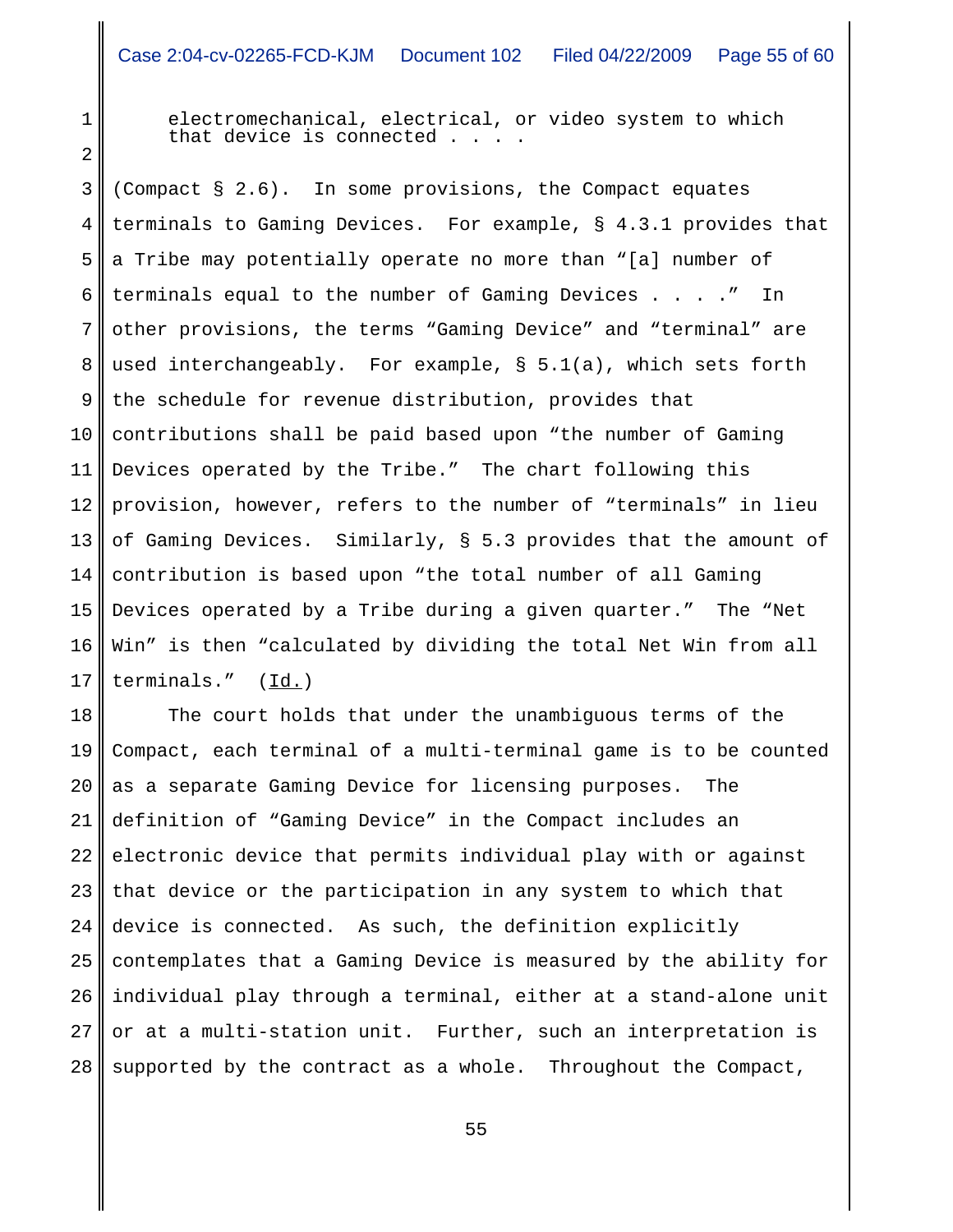1 2 3 4 5 the term Gaming Device is equated to or used interchangeably with the term terminal. Thus, in order to interpret each part of the Compact with reference to the entire contract, the only reasonable interpretation of the Compact language is to count each terminal or player position as a "Gaming Device."

6 7 8 9 10 11 12 13 14 15 16 17 18 19 20 21 22 23 24 25 26 27 28 Colusa, relying upon definitions set forth by Gaming Laboratories International ("GLI"), an independent gaming test laboratory, contends that the Compact language is ambiguous and thus, should be construed against defendants as the drafters. Specifically, the GLI's definition provides that a Gaming Device unit has only one random number generator, controlled by the master terminal, but may have more than one player terminal. (DUF ¶ 60). Colusa's expert, Richard H. Williamson ("Williamson"), asserts that "California's uniform treatment of all multi-station electronic games is both arbitrary and incorrect, as it fails to consider distinct differences between" the random number generators available and the interdependency of patron play in electronic multi-station games. (Ex. A to Decl. of Richard H. Williamson in Supp. of Pl.'s Mot. for Summ. J. ("Williamson Decl") [Docket #59-9], filed Jan. 20, 2009, at 4). However, Williamson also acknowledges that there is no consistency across jurisdictions regarding how multi-station games are categorized, counted, or reported for revenue purposes. (Id. at 6). Rather, "the counting methodology applied in each case is highly situational and driven more by the exigencies of each jurisdiction than any applicable technical standard."  $(Id.)$ Accordingly, Colusa's reliance on technical, industry definitions does not render the plain language of the Compact, which focuses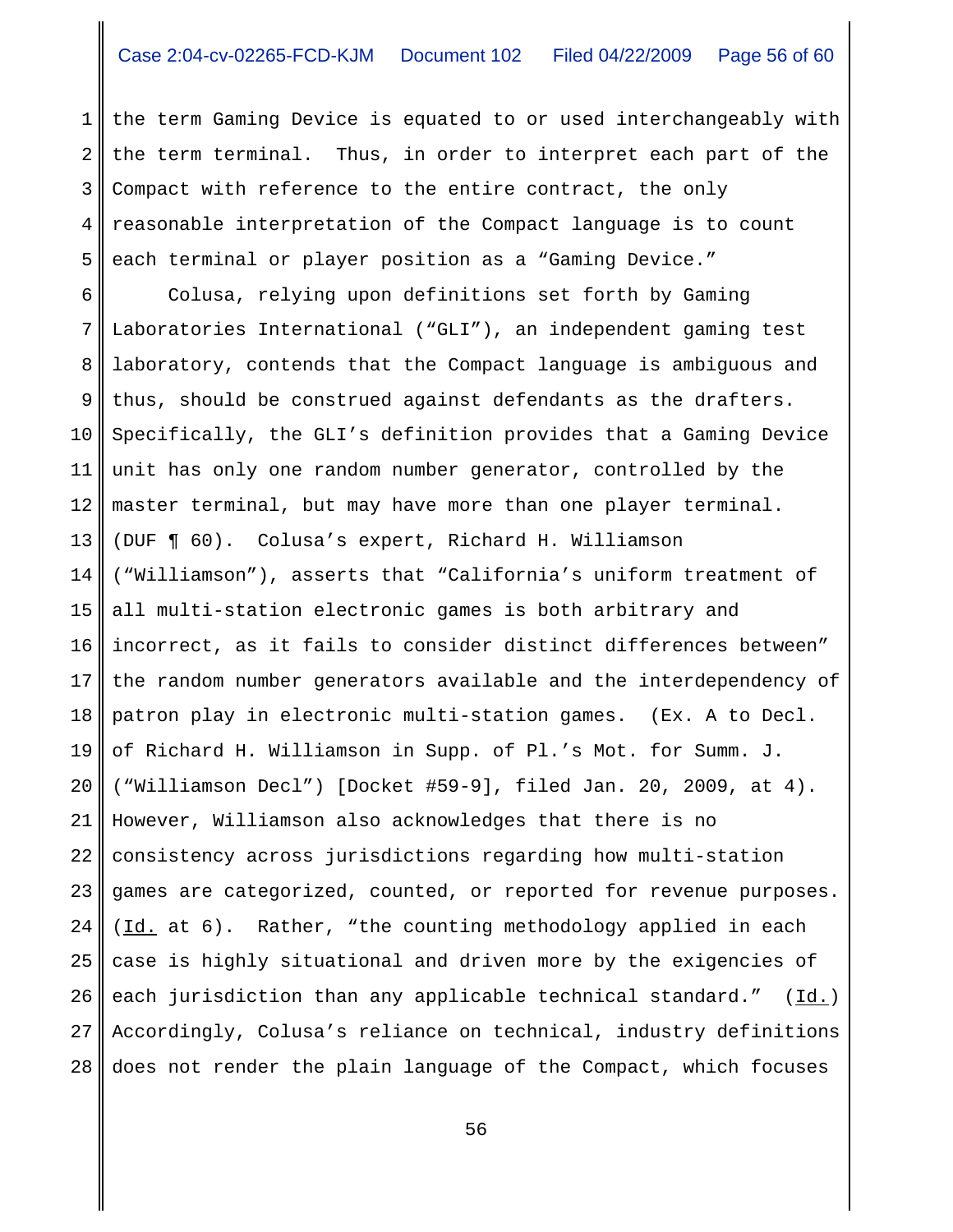1 2 3 4 on the number of terminals as opposed to random number generators, ambiguous. Therefore, the extrinsic evidence relating to GLI and Colusa's expert testimony is not relevant to interpretation of the Compact.

5 6 7 8 9 10 11 12 13 14 15 16 17 18 19 20 21 22 23 24 25 26 27 Colusa also argues that in or around September 2001, then Director of the Attorney General's Division of Gambling Control, Harlan Goodson ("Goodson"), informed the Director of Tribal Gaming Agency of the Morongo Band of Mission Indians ("Morongo") that the State would not object to multistation games being counted as single Gaming Device licenses so long as the game did not have more player positions than would be found in the traditional format of the same game. (Decl. of Jerry Schultze ("Schultz Decl.") [Docket #59-5], filed Jan. 20, 2009, at 1-2.) Assuming *arguendo* that these statements are admissible as admissions attributable to defendants, they do not raise ambiguity with respect to the plain language of the Compact. Goodson's statements were not binding upon defendants. (See Pl.'s Response to Def.'s Objections [Docket #86-2], filed Feb. 13, 2009, ¶ 10 ("Defendants' objection, that Goodson's statements are not binding upon the State, even if a correct statement of the law, goes to the weight of the evidence . . . .")); see also Indep. Roofing Contractors v. Cal. Apprenticeship Council, 114 Cal. App. 4th 1330, 1338 (2003) (holding that the conduct of a subordinate body could not give rise to estoppel); City of Long Beach v. Mansell, 3 Cal. 3d 462, 493 (1970) ("[A]n estoppel will not be applied against the government if to do so would effectively nullify a strong rule of policy, adopted for the

28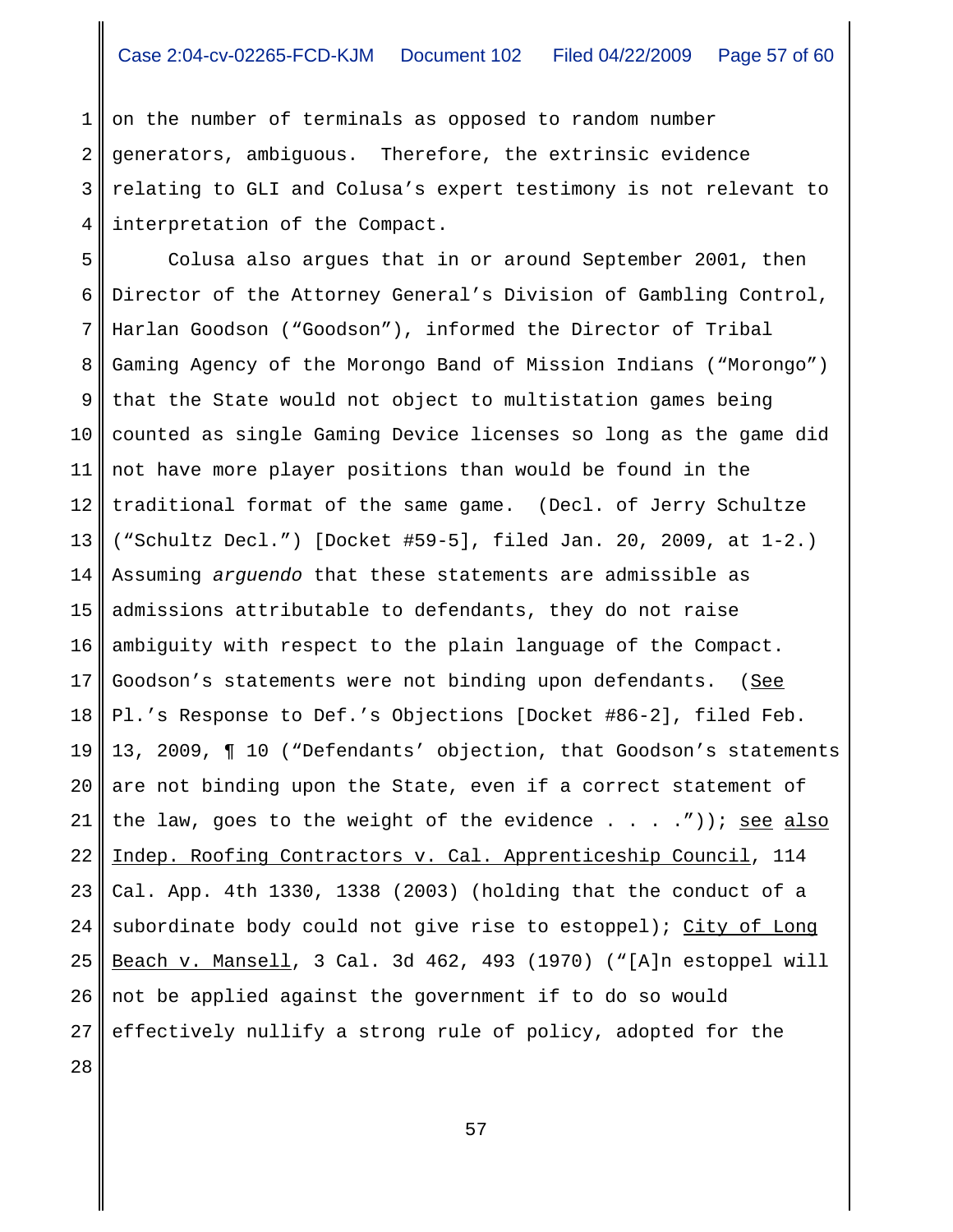1 2 3 4 5 6 7 8 9 10 11 12 13 14 15 benefit of the public."). $31$  Furthermore, sometime between 2002 and 2003, the California Attorney General's Office issued an informal advisory opinion that provided that each player station of a multi-station game should be counted as a separate Gaming Device under the Compact. (Schultz Decl. at 2). Thus, Goodson's statements did not necessarily represent the position of defendants at all relevant times. Moreover, there is no evidence that Goodson or any other state actor ever made such representations to Colusa. As such, to the extent that Colusa contends that the subsequent course of conduct between the parties lends credibility to its definition of a Gaming Device, Colusa has failed to present evidence of its, as opposed to Morongo's, course of conduct with the state. Therefore, this evidence also fails to render the language of the Compact ambiquous.<sup>32</sup>

16 17 18 19 20 Accordingly, because the plain and unambigous language of the Compact defines a Gaming Device as a single terminal or player position, defendants' motion for judgment on the pleadings is GRANTED, and Colusa's motion for summary judgment is DENIED. /////

<sup>22</sup> 23 <sup>31</sup> The parties have presented evidence that, at the time the Compact was negotiated, the State sought to limit the growth of Class III gaming. (<u>See</u> Ex. A to Supp. Forman Decl. at 37:17-38:12; Norris Decl. ¶ 15).

<sup>24</sup> 25 26 27 28 <sup>32</sup> Colusa also argues that any valid policy reasons for a narrow reading of the definition of "Gaming Device" in the Compact cease to exist because the State has entered into amended compacts with other tribes that allow for unlimited devices. However, in interpreting the language of a contract, the court cannot rely upon changed conditions and policies that did not exist when the parties entered into the contract. Moreover, these amended compacts were accompanied with increased restrictions and revenue sharing. (Defs.' Request for Judicial Notice [Docket #80-5], filed Feb. 6, 2009).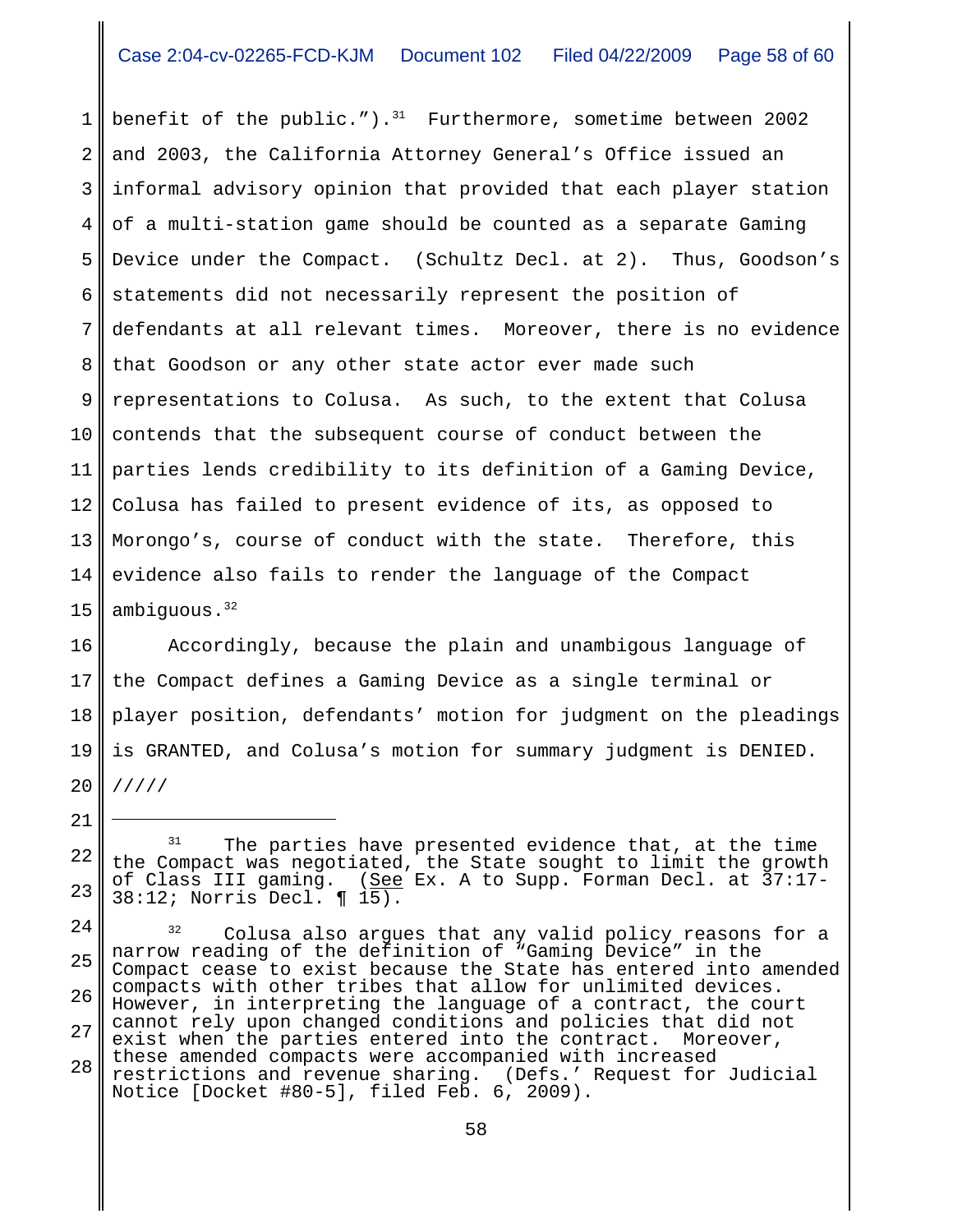### **CONCLUSION**

2 3 For the reasons stated above, the court makes the following orders:

- 4 5 (1) Defendants' motion to dismiss Picayune's complaint in intervention is DENIED.
- 6 7 8 9 (2) With respect to Colusa's First Claim for Relief in *Colusa I*, regarding Colusa's priority in the draw process, defendants' motion for judgment on the pleadings is DENIED, and Colusa's motion for summary judgment is GRANTED.
- 10 11 12 13 14 (3) With respect to Colusa's Second Claim for Relief in *Colusa I* and Picayune's sole Claim for Relief, regarding the number of gaming devices authorized by the Compact, defendants' motion for summary judgment is DENIED, and Colusa's and Picayune's motions for summary judgment are GRANTED.
- 15 16 17 18 (4) With respect to Colusa's Third Claim for Relief in *Colusa I*, regarding defendants' retention of license fees, defendants' motion for summary judgment is GRANTED, and Colusa's motion for summary judgment is DENIED.
- 19 20 21 22 23 (5) With respect to Colusa's Fourth Claim for Relief in *Colusa I*, regarding the Commission's authority to administer the draw process, defendants' motion for judgment on the pleadings is GRANTED, and Colusa's motion for summary judgment is DENIED.
- 24 25 26 27 (6) With respect to Colusa's First Claim for Relief in *Colusa II*, regarding defendants' refusal to schedule and conduct a round of draws, defendants' motion for summary judgment is GRANTED, and Colusa's motion for summary judgment is DENIED.

28